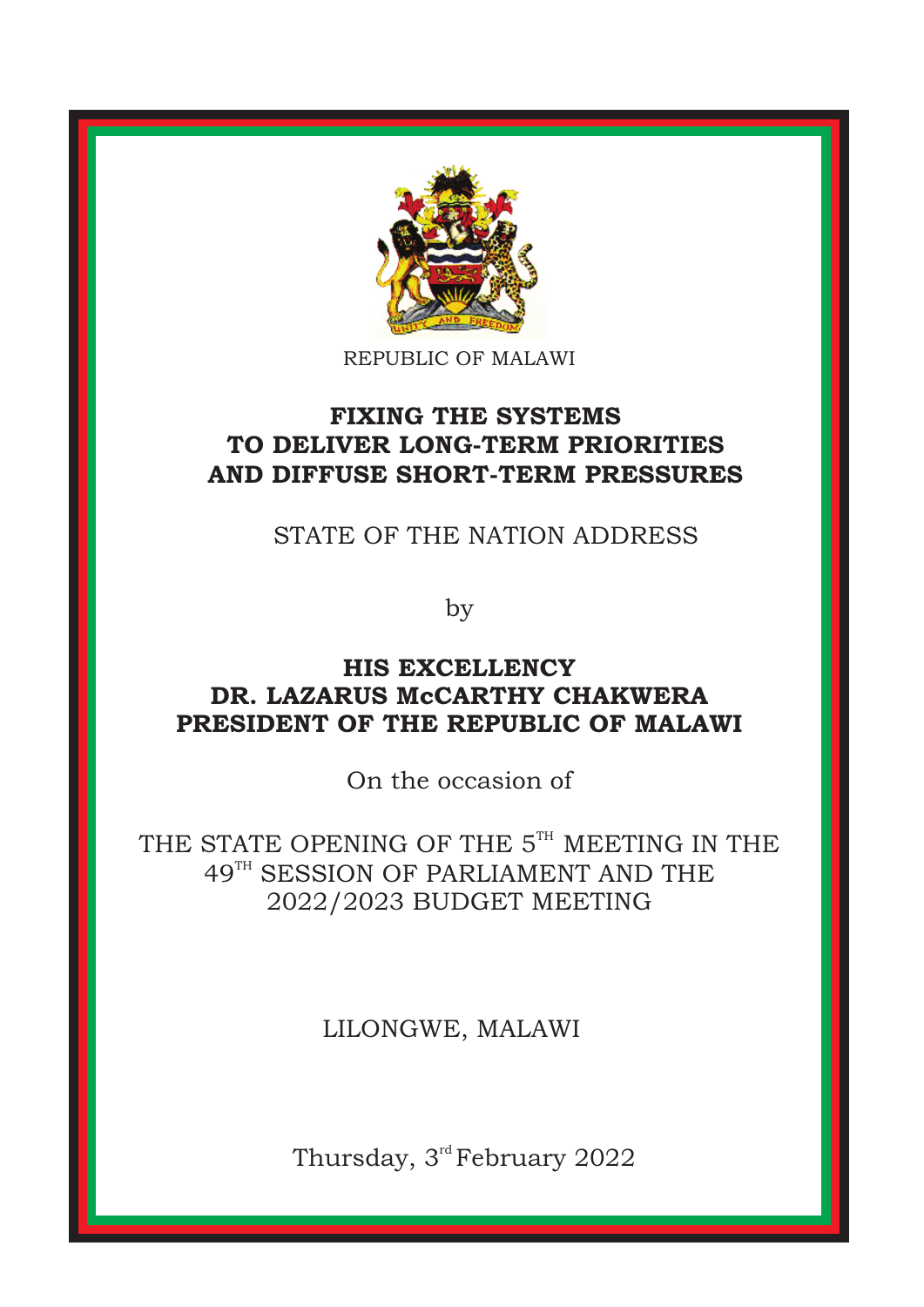- **YOUR EXCELLENCY MADAME MONICA CHAKWERA, FIRST LADY OF THE REPUBLIC OF MALAWI;**
- **RIGHT HONOURABLE DR. SAULOS KLAUS CHILIMA, VICE PRESIDENT OF THE REPUBLIC OF MALAWI;**
- **RIGHT HONOURABLE CATHERINE GOTANI HARA, M.P., SPEAKER OF THE NATIONAL ASSEMBLY;**
- **YOUR LORDSHIP HONOURABLE RIZINE MZIKAMANDA, SC, CHIEF JUSTICE;**
- **HONOURABLE DEPUTY SPEAKERS;**
- **HONOURABLE LEADER OF THE HOUSE;**
- **HONOURABLE CABINET MINISTERS AND DEPUTY MINISTERS;**
- **HONOURABLE JUSTICES OF APPEAL AND JUDGES OF THE HIGH COURT;**
- **HONOURABLE LEADER OF THE OPPOSITION;**
- **LEADERS OF POLITICAL PARTIES REPRESENTED IN PARLIAMENT;**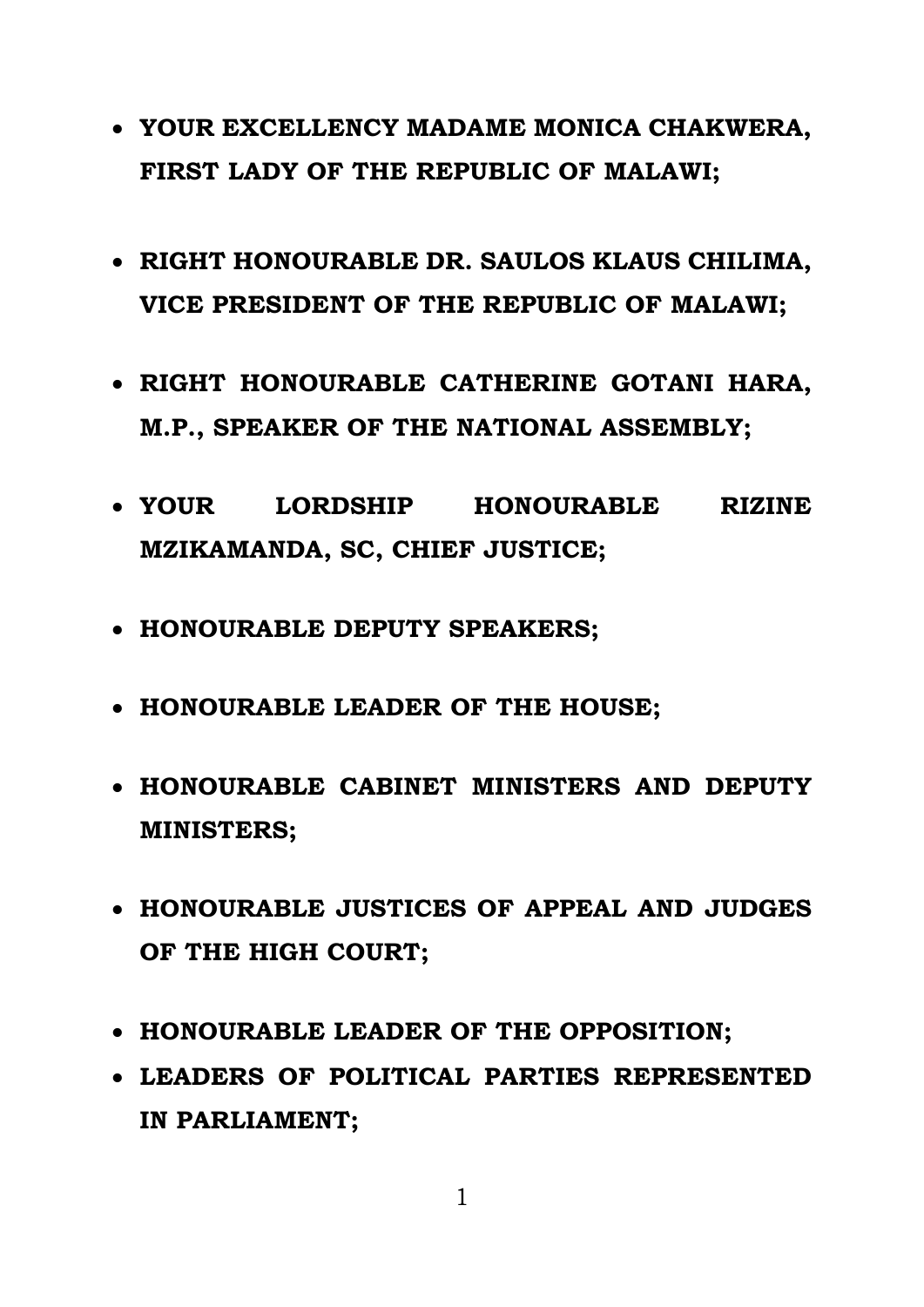- **HONOURABLE MEMBERS OF PARLIAMENT;**
- **HIS EXCELLENCY BENEDICTO MARTIN MASHIBA, DEAN OF THE DIPLOMATIC CORPS AND HEADS OF DIPLOMATIC MISSIONS;**
- **MR. ZANGA-ZANGA CHIKHOSI, SECRETARY TO THE PRESIDENT AND CABINET;**
- **SENIOR GOVERNMENT OFFICIALS;**
- **DISTINGUISHED INVITED GUESTS;**
- **LADIES AND GENTLEMEN.**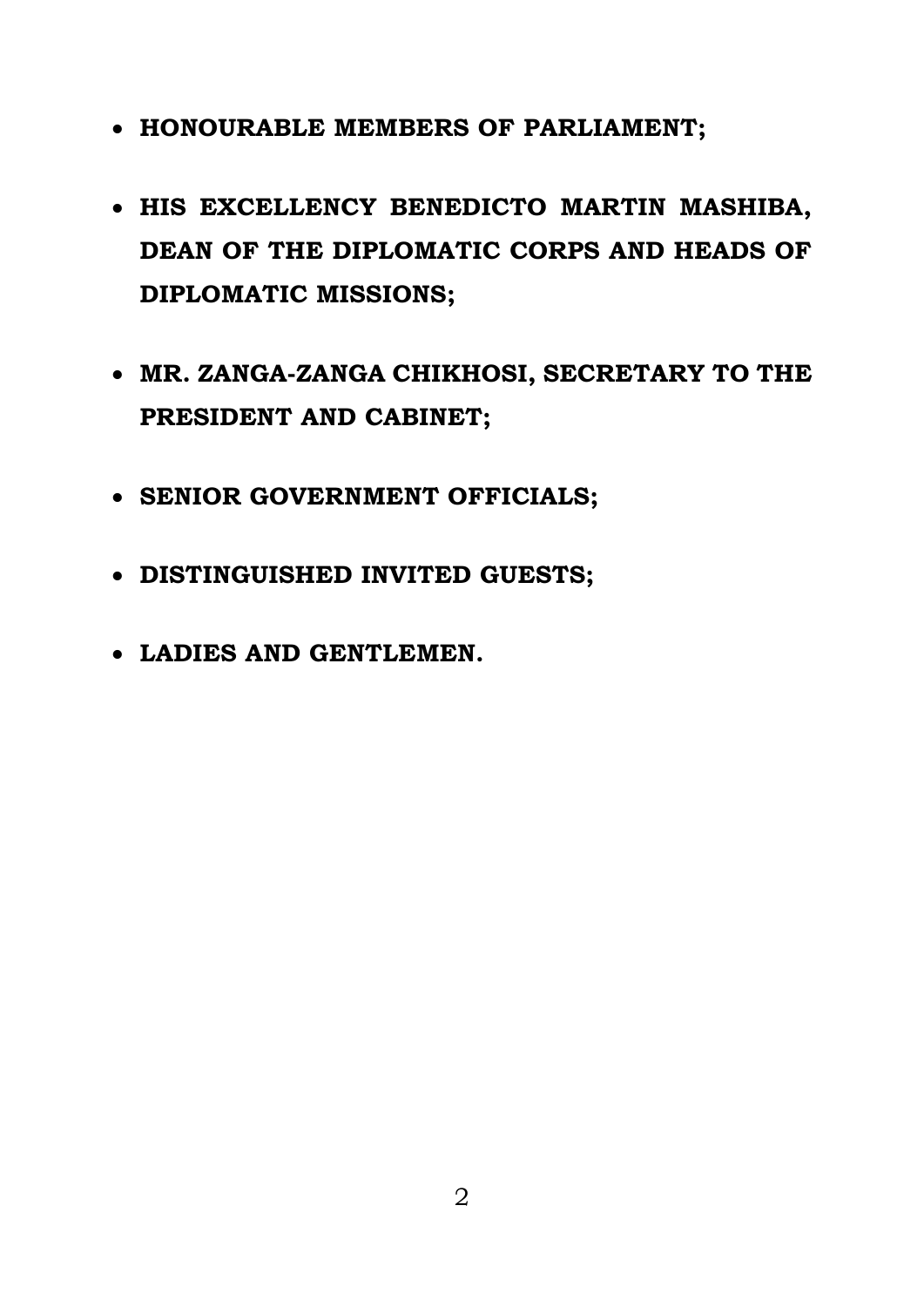## **1. INTRODUCTION**

**Madam Speaker,** if I may, allow me to begin by taking a short trip down memory lane. This third day of February is the second anniversary of an historic ruling by the High Court of Malawi, which sat as a Constitutional Court to examine the State's conduct of the 2019 presidential election.

Like all Malawians, I remember that day like it was yesterday. The most enduring memory I have from that day is of Dr. Chilima and I walking into that crowded courtroom knowing that we were not merely there as petitioners, but as servant leaders carrying upon our shoulders the weight of a nation's hope for justice.

In a 500-page judgment whose summation took over 10 hours to deliver, the five Justices of the High Court not only unanimously nullified the 2019 polls on account of widespread illegalities committed therein by the State, but they also ruled that the State's reckoning of what it means to win a presidential election by a majority had been unconstitutional for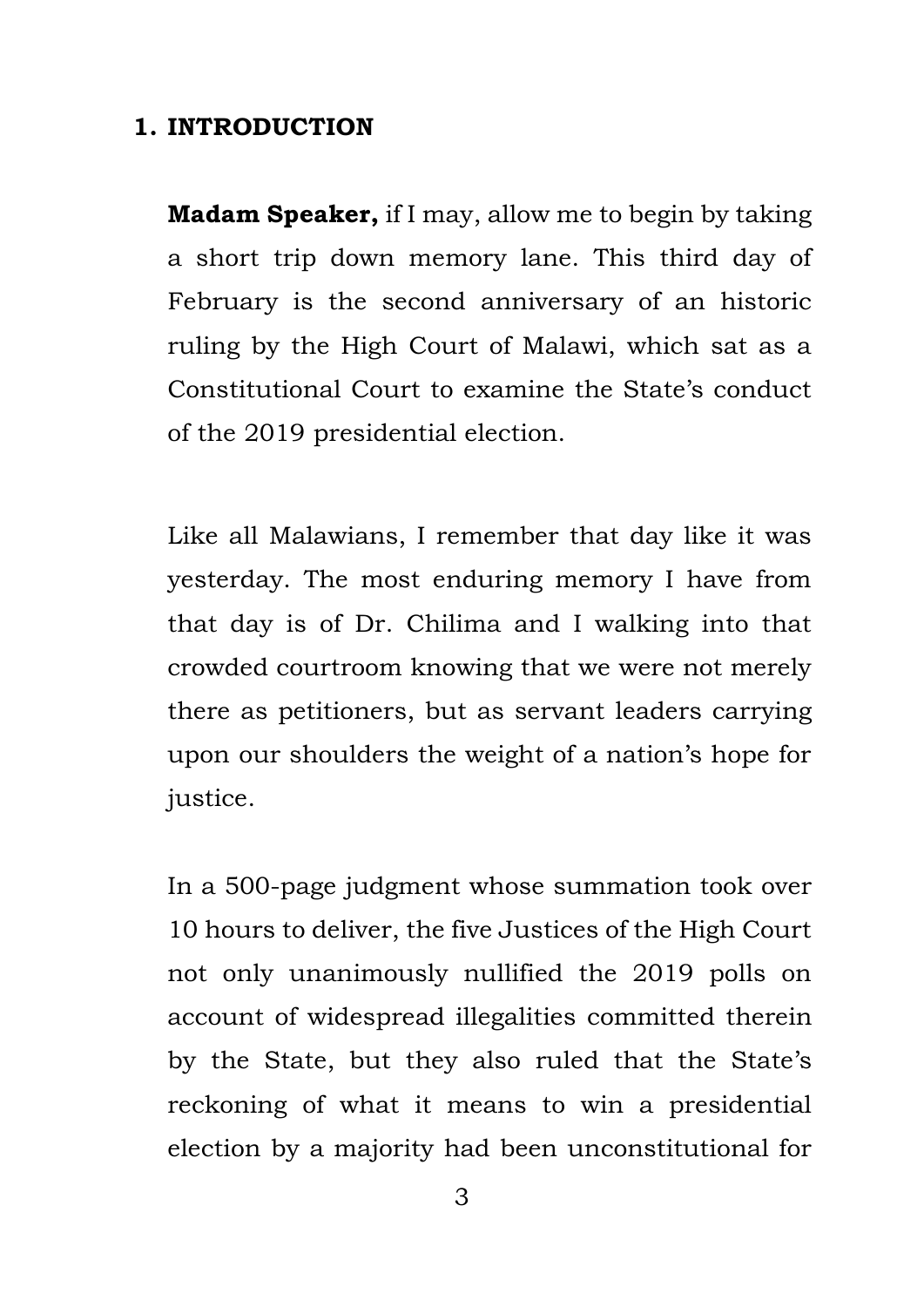over two decades. For this reason, the Court further ruled that a Fresh Presidential Election be held within 150 days, making the June 2020 presidential election the first in which only the candidate with over 50% of the people's vote would be declared victorious. These three consequential orders of the Court were not only celebrated by Malawians, but were also upheld three months later by a unanimous ruling of the Supreme Court of Appeal and accorded international recognition five months after that.

**Madam Speaker,** on that February day, the electoral system of this country was fixed forever. It was fixed radically and it was fixed legally. The fix happened because Dr. Chilima and I presented our grievances to a credible and competent Court whose institutional independence was indisputable and whose integrity and courage in the face of corruption and intimidation was uncompromising. But it also happened because in presenting our grievances, Dr. Chilima and I publicly confronted the structural, administrative, and legislative gaps of a state institution that had allowed its agents to corrupt its operations. Truth be told, even though what the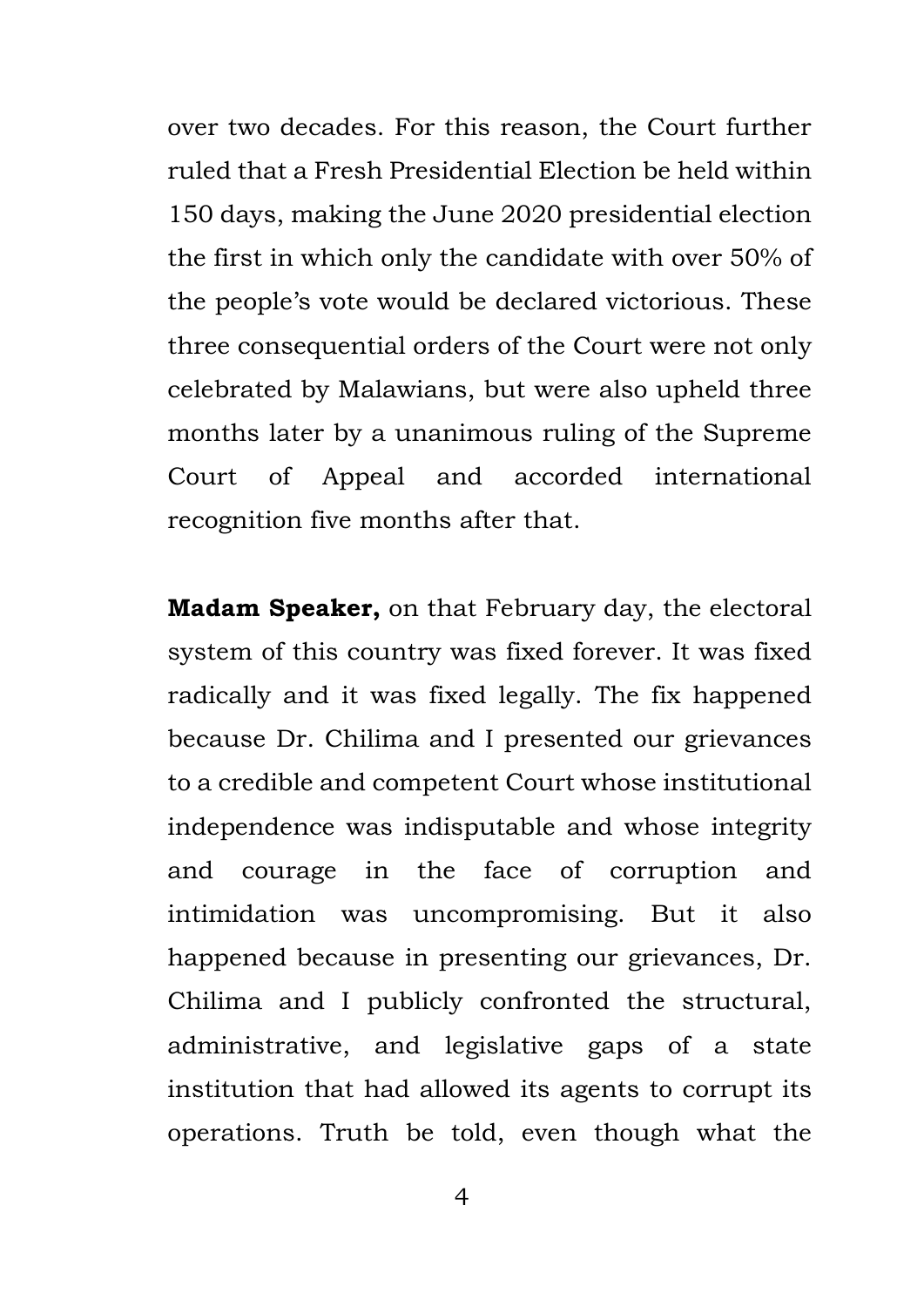Courts did to fix the dysfunctional electoral system is celebrated worldwide, we as a nation have never truly had an opportunity to express to them our thanks. I believe that this anniversary of that ruling is a Godgiven chance for us to do so. The Justices who fixed that broken electoral system are here and the citizens of all 193 constituencies are also fully represented here. I therefore ask all members of this House to stand and join me in applauding these Justices for the work they did to fix a system we all need for the enjoyment of our democratic rights.

And now, **Madam Speaker,** on this third day of February, Dr. Chilima and I have walked into this August House in the same state we walked into that Court House. We have come here carrying new weights on our shoulders, burdens of the Malawian people, many of which require fixing other state systems as radically as our Judges fixed the electoral system.

\_\_\_\_\_\_\_\_\_\_\_\_\_\_\_\_\_\_\_\_\_\_\_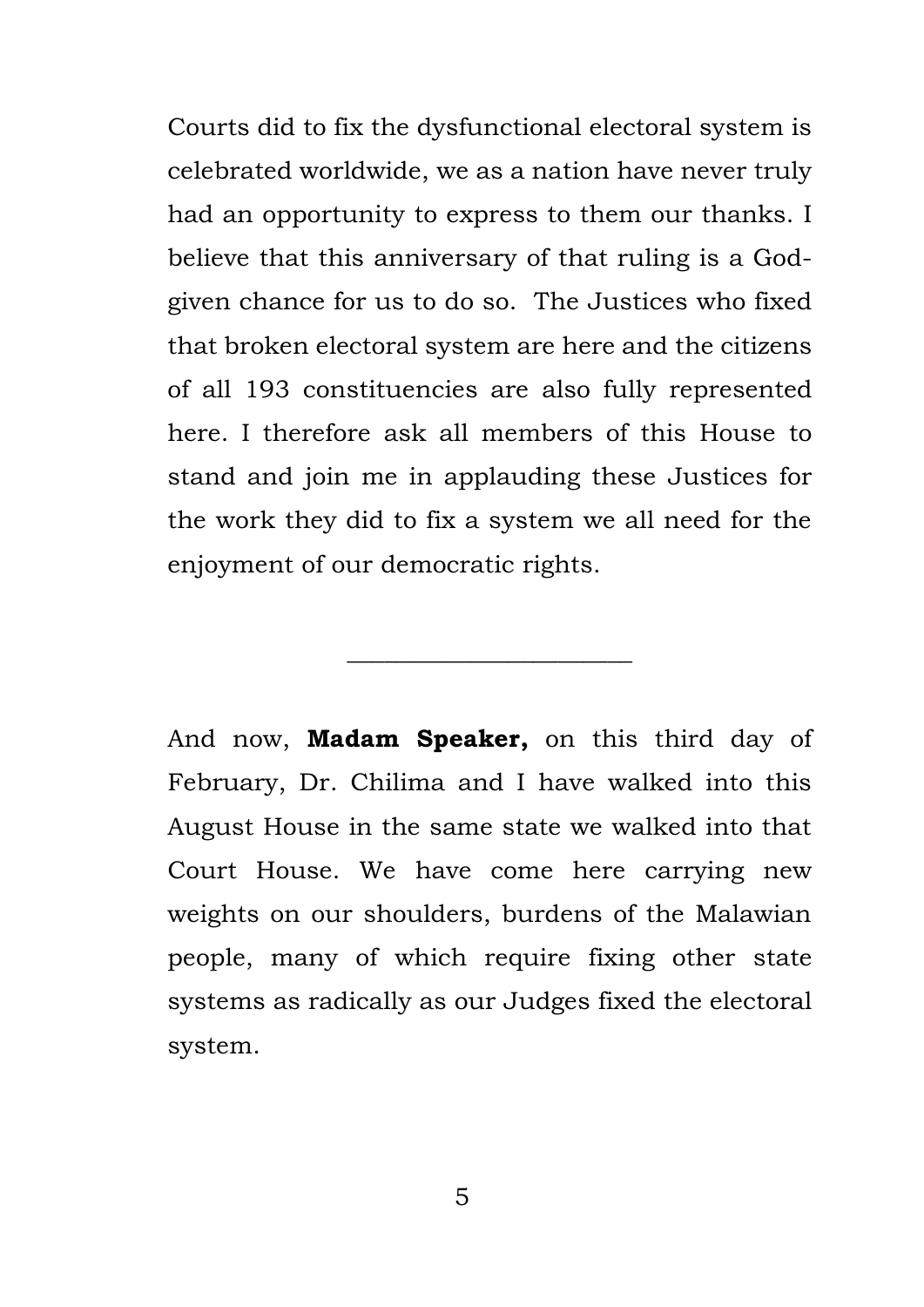You see, fixing the electoral system while in opposition taught us valuable lessons about what it would take to fix other broken and corrupt state systems, whether it be the food system for achieving food security; or the economic system for creating wealth; or the industrial production system for creating jobs; or the social and civic system for expanding and safeguarding freedoms; or the education and health systems for human capital development; or the governance system for delivering quality and timely public services to Malawians; or the justice system for fighting corruption and crime; or the geopolitical system for the global advancement of our national interests.

One lesson we learnt is that even with a change of leadership at the helm of a state institution, even with good programmes within that institution, even with the good intentions of those who work in that institution, and even with good will towards the work of that institution, that institution will still fail to deliver on its mandate if the broken and dysfunctional system within which it operates remains unfixed. So for us to build a new Malawi, we need both an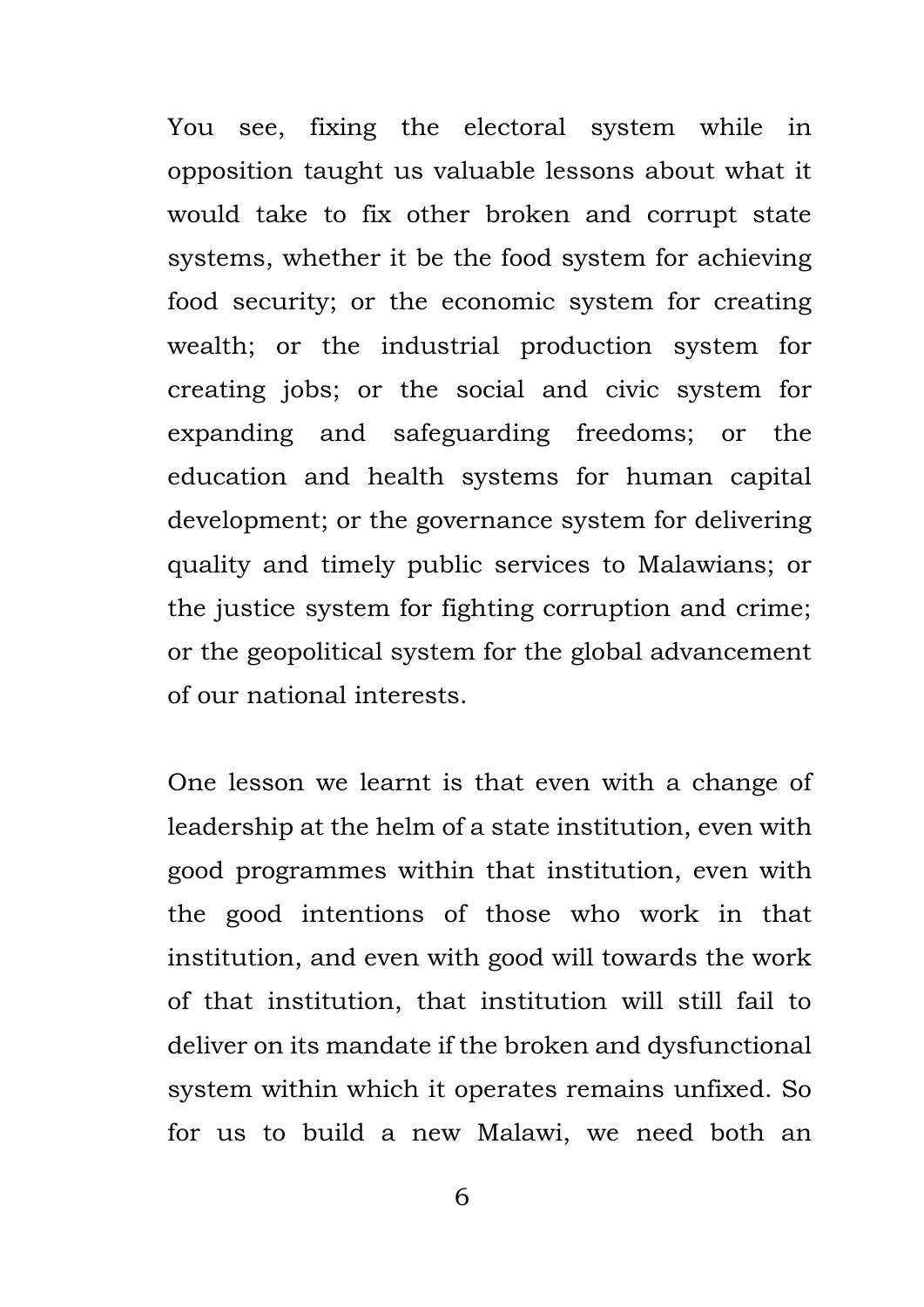overhaul of our dysfunctional systems and an undertaking of good programmes by good citizens within them. Doing both at the same time is no easy task, nor has it been done before, which is why our efforts to fix the systems have faced fierce resistance from those who benefit from the status quo.

One effect of this fierce resistance against our efforts to fix state systems has been the delaying and disrupting of our programmes, triggering short-term pressures that make some people lose sight of the great strides we are making. To account for these strides towards our long-term priorities, the systems we must fix to achieve those priorities and diffuse the short-term pressures we face in the course of doing so, I have titled my address today:

# *"Fixing the Systems to Deliver Long-Term Priorities and Diffuse Short-Term Pressures"*

In balancing our attention between long-term priorities and short-term pressures, we must resist the despair of thinking that Malawi is a glass halfempty. The truth is that Malawi has so many more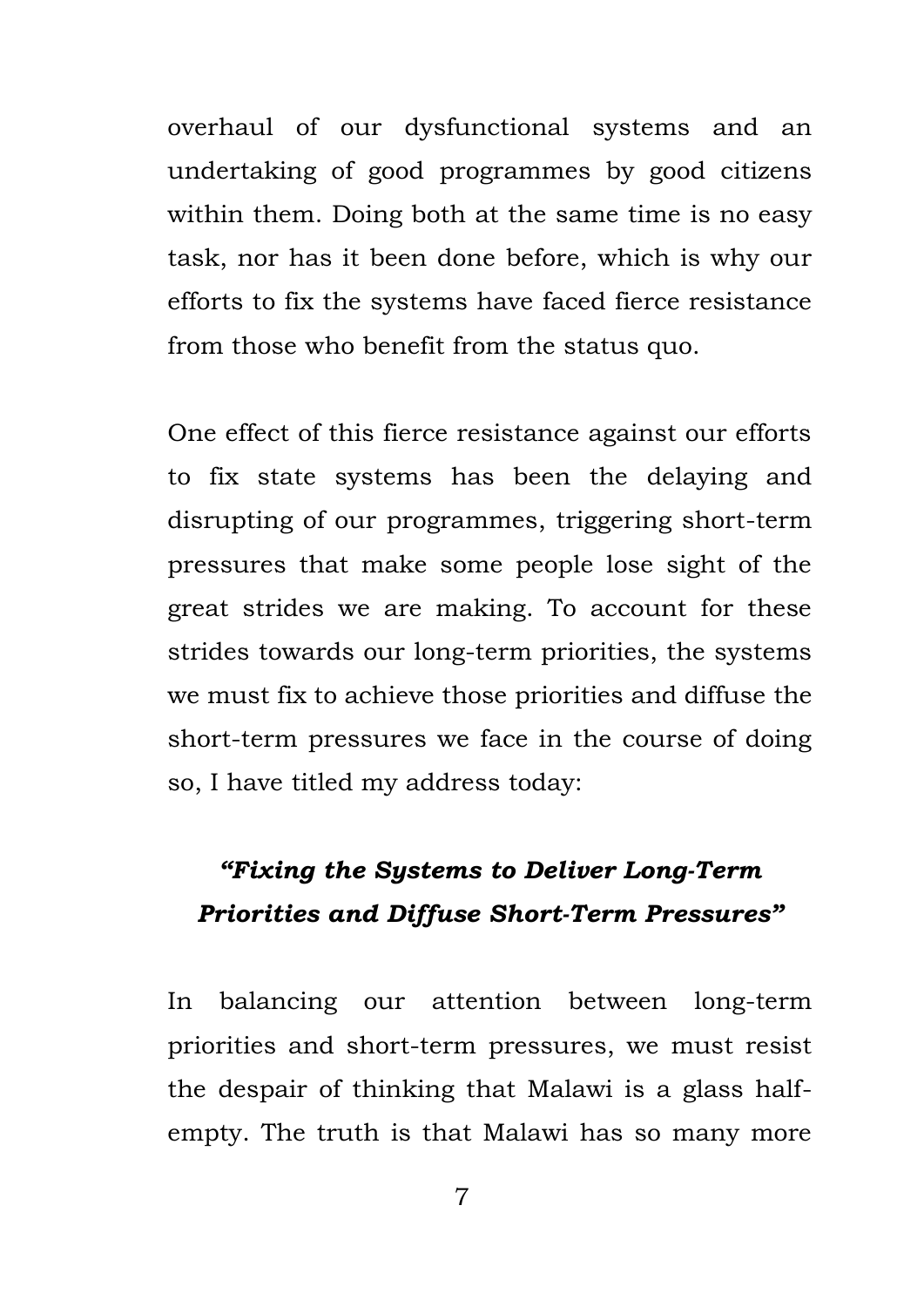national treasures than other economies that are doing better than ours. All we need to do to translate our national treasures into national transformation is fix our broken systems. In fact, my dream is that by the time my Administration is done, it will be remembered as the Administration that fixed the systems to usher this country into a new future.

Fixing the systems is the bridge to a future tourism industry around natural resources like Lake Malawi, Mulanje Mountain, Majete Game Reserve, Kasungu National Park, and Nyika Plateau. Fixing the systems is the bridge to a future manufacturing industry around agricultural products like maize, ground nuts, pigeon peas, soya, tea, mangoes, bananas, sugar cane, tomatoes, hemp, and tobacco. Fixing the systems is the bridge to a future creative industry around the musical, artistic, sporting, and artisanal talents of our youth. Fixing the systems is the bridge to a future civil service that is so free of corruption that it delivers roads that do not wash away when it rains, hospitals that do not increase a patient's chance of dying of curable diseases, schools that do not produce unskilled graduates, and a police service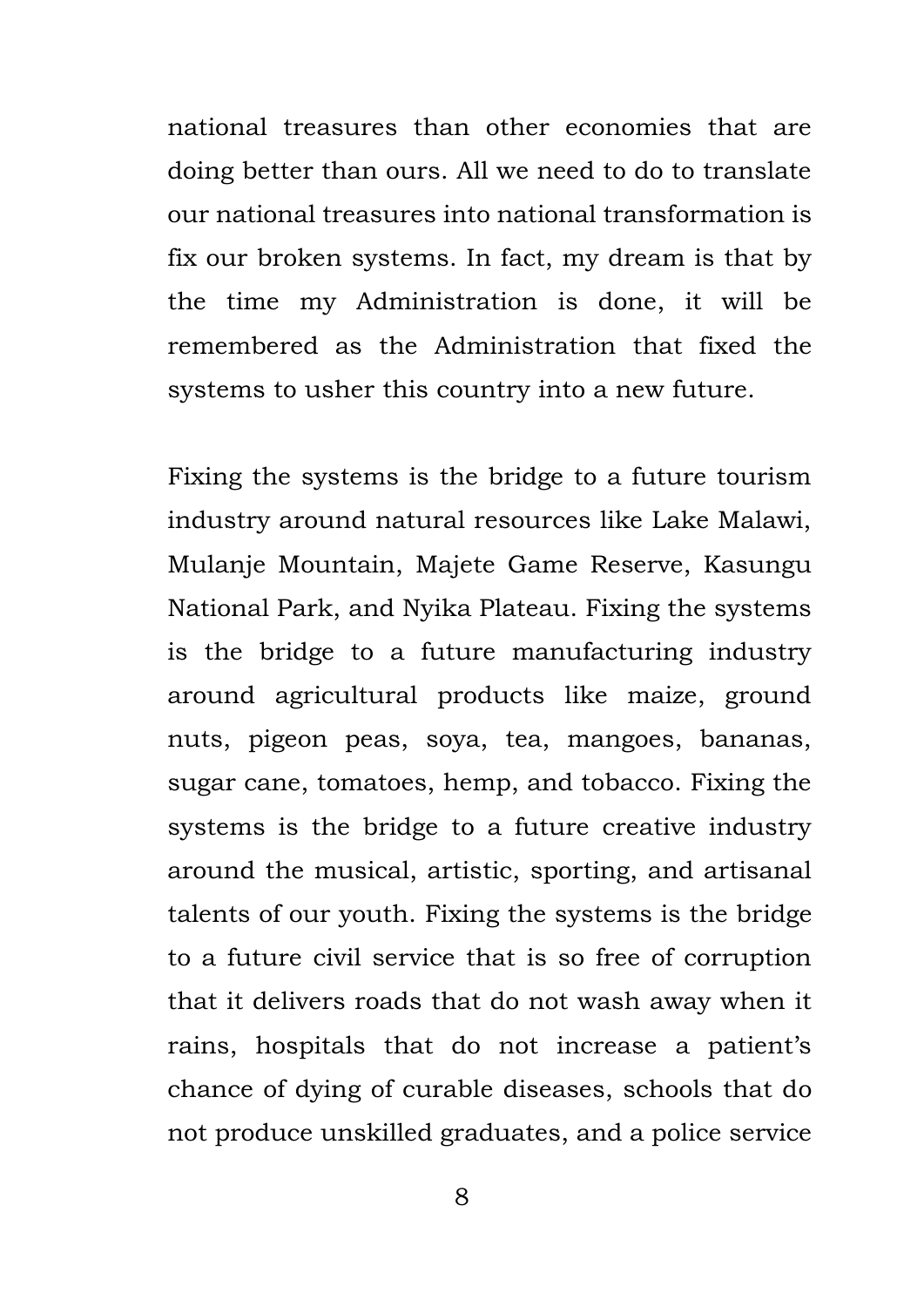that protects citizens without harassing or extorting them.

**Madam Speaker,** if our fiscal space was limitless, we would be fixing all state systems at once. But since our fiscal space is limited, I stood here nine months ago and announced that we would first focus on fixing the systems for achieving and accelerating our three priorities over the next three years. Firstly, I announced that we would be fixing the economic system in order to create wealth for Malawians. Secondly, I announced that we would be fixing the production system to create jobs for Malawians. Thirdly, I announced that we would be fixing the agricultural system to achieve food security for Malawians.

Additionally, **Madam Speaker,** you will recall that I also announced some areas we would be investing in to speed up our progress towards wealth creation, job creation, and food security. The three areas I singled out as accelerators were human capital development; infrastructural development; and digital governance development.

9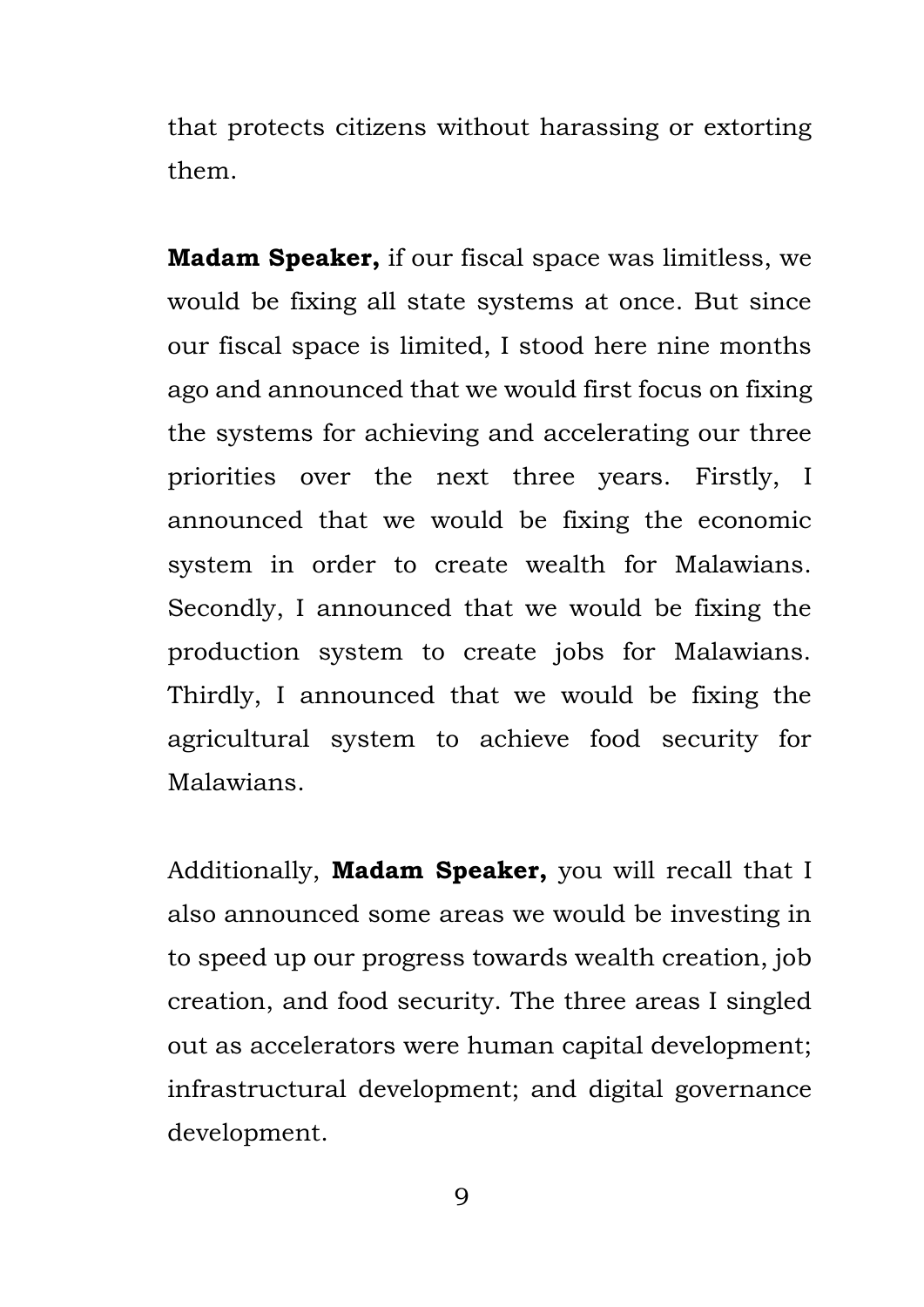These three priorities and their three accelerators were chosen in line with the Malawi 2063 Vision to turn Malawi into an inclusively wealthy and selfreliant middle-income economy, which we launched a year ago, in line with the First 10-year Implementation Plan we launched three months ago, and in line with the 2-year Socio-Economic Recovery Plan we announced just over a month ago. And since these plans must be implemented while also fixing broken systems and an economy that are failing to withstand the ravages of Covid-19 pandemic and natural disasters, I established a Presidential Delivery Unit in my office, and its mandate is to fix dysfunctional systems in order for progress towards our goals to be made. I can report that within the four months that my Delivery Unit has been addressing systemic bottlenecks, so much has been accomplished already in various sectors.

The Presidential Delivery Unit is a big success and has kick-started routine tracking and follow-ups with MDAs responsible for delivering on key projects. So far, the PDU has brought together more than 140 people from 40 different organisations, working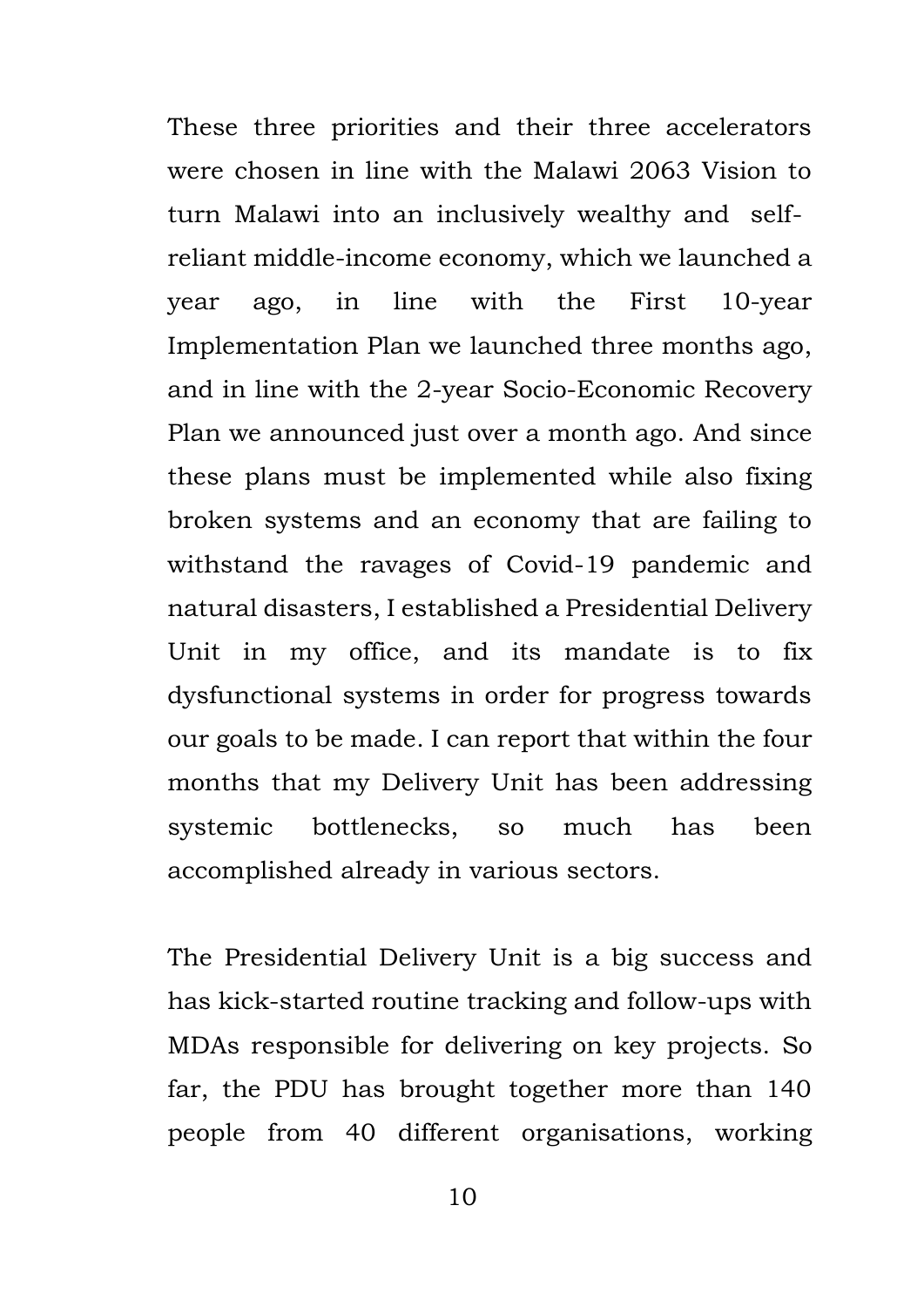together to fix system failures and get projects meant for serving Malawians back on track. Of the 192 projects we assessed, 104 were prioritised and worked on.

One example is the construction of the COMESA Competition Commission and the COMESA Federation of Women in Business complexes. Malawi won the bid to host the two regional institutions in 2013, which would bring US\$110 million in investment and create 2,000 jobs, but bureaucratic system failures left the project stuck on paper and in meetings for 8 years. We fixed those system failures and now construction is scheduled to start this coming Fiscal Year.

Another example is the Nchalo Greenbelt Limited, which is implementing a cotton irrigation project worth MWK18 billion in investment with the potential to benefit 20,000 farmers and develop 10,000 hectares of land. Because we fixed the system failures that were holding it back, the project is now back on track towards completion by June 2024.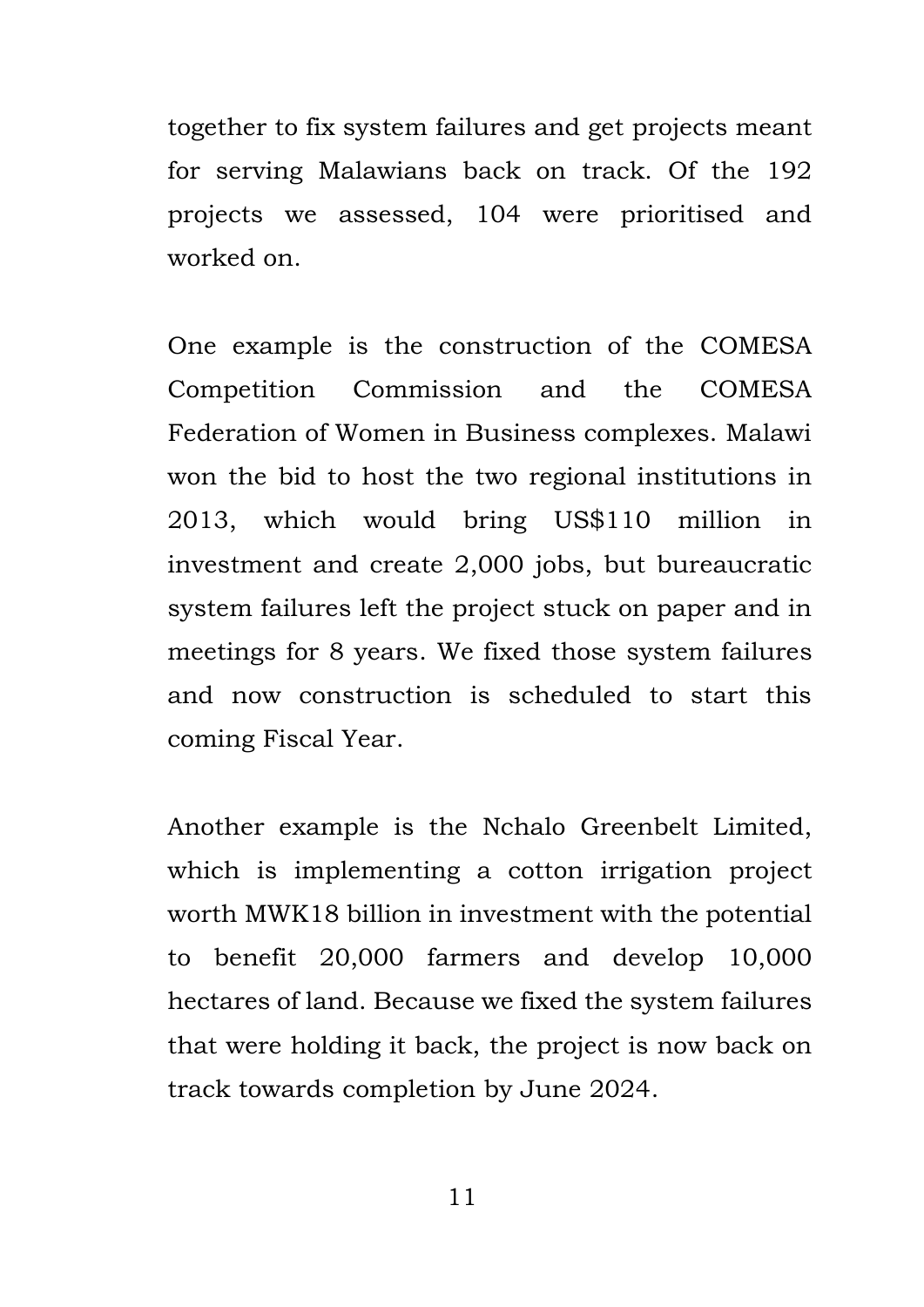Similar systemic failures have been delaying progress on the 350MW Mpatamanga Hydro Plant, a US\$1 billion investment. We met with stakeholders and identified the systemic failures that need fixing, and now we are on the move.

Now, **Madam Speaker,** I am happy to report the progress we have made towards achieving our three priorities as a direct result of intervening to fix system failures standing in the way of progress.

## **2. PROGRESS ON ACHIEVING OUR PRIORITIES**

# **2.1 PROGRESS TOWARDS WEALTH CREATION: MACROECONOMIC PERFORMANCE**

**Madam Speaker,** since the first of our stated three priorities is wealth creation, let me start with an overview of the economic performance of the country in the 2021/22 Fiscal Year, beginning with a birdseye view of the macroeconomic context.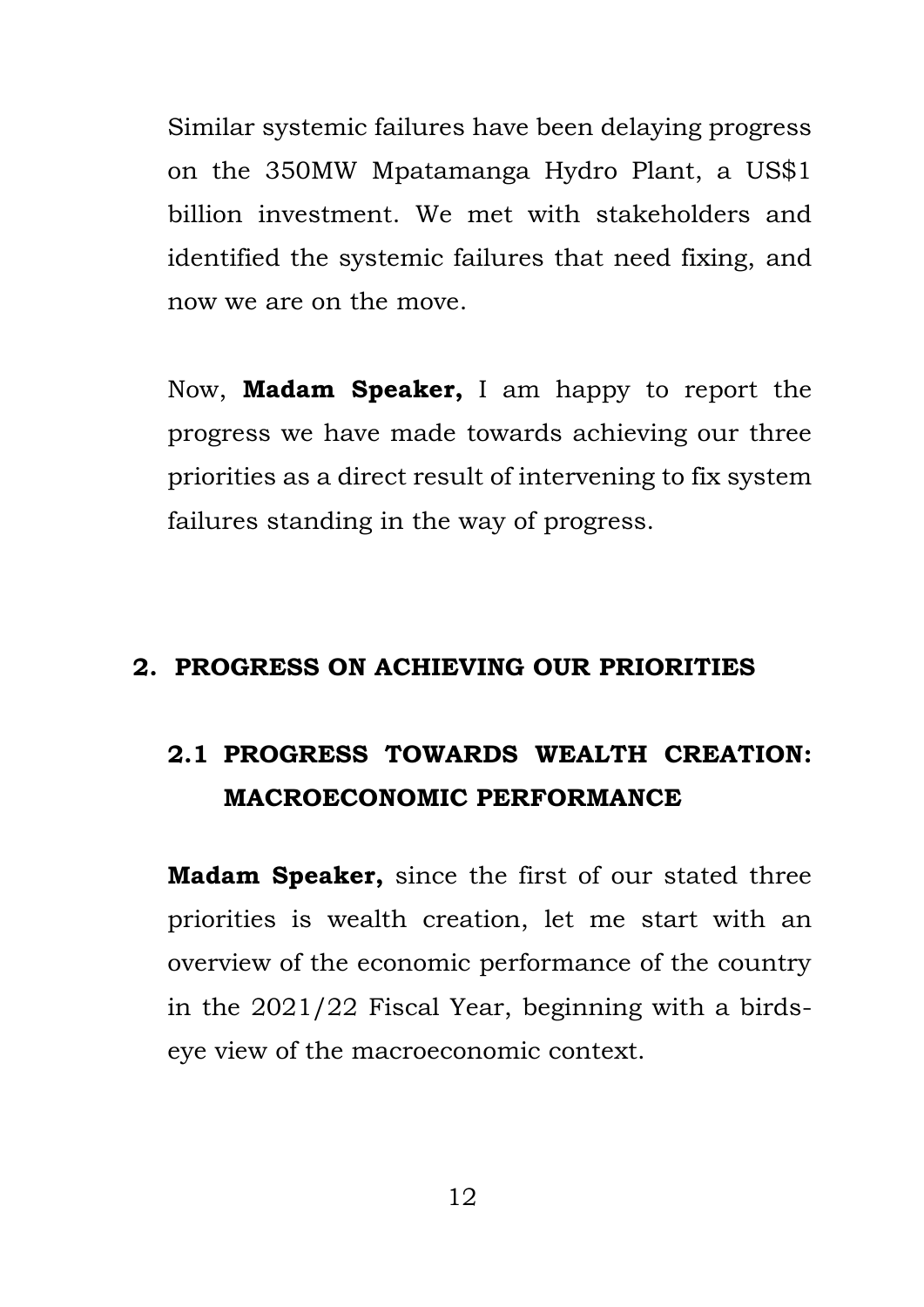## **2.1.1 Gross Domestic Product (GDP) Growth**

In 2021 the Malawi economy is estimated to have grown by 3.0 percent, up from 0.8 percent in 2020.

This higher growth was attained in spite of the continued negative impact of the Covid-19 pandemic because of timely and effective Government interventions. Among many of these interventions, the Affordable Input Programme (AIP) led to improved output in maize and other subsidised agricultural commodities which boosted the growth of the agricultural sector in general. Improved energy production following the commissioning of the Solar Farm in Salima, and the rehabilitation of Tedzani Power Station and Nkula Power Plant contributed to GDP growth both directly and indirectly through boosting manufacturing and irrigation activities. Government interventions to contain the spread of Covid-19, including vaccinations, also contributed to the rebound of the economy.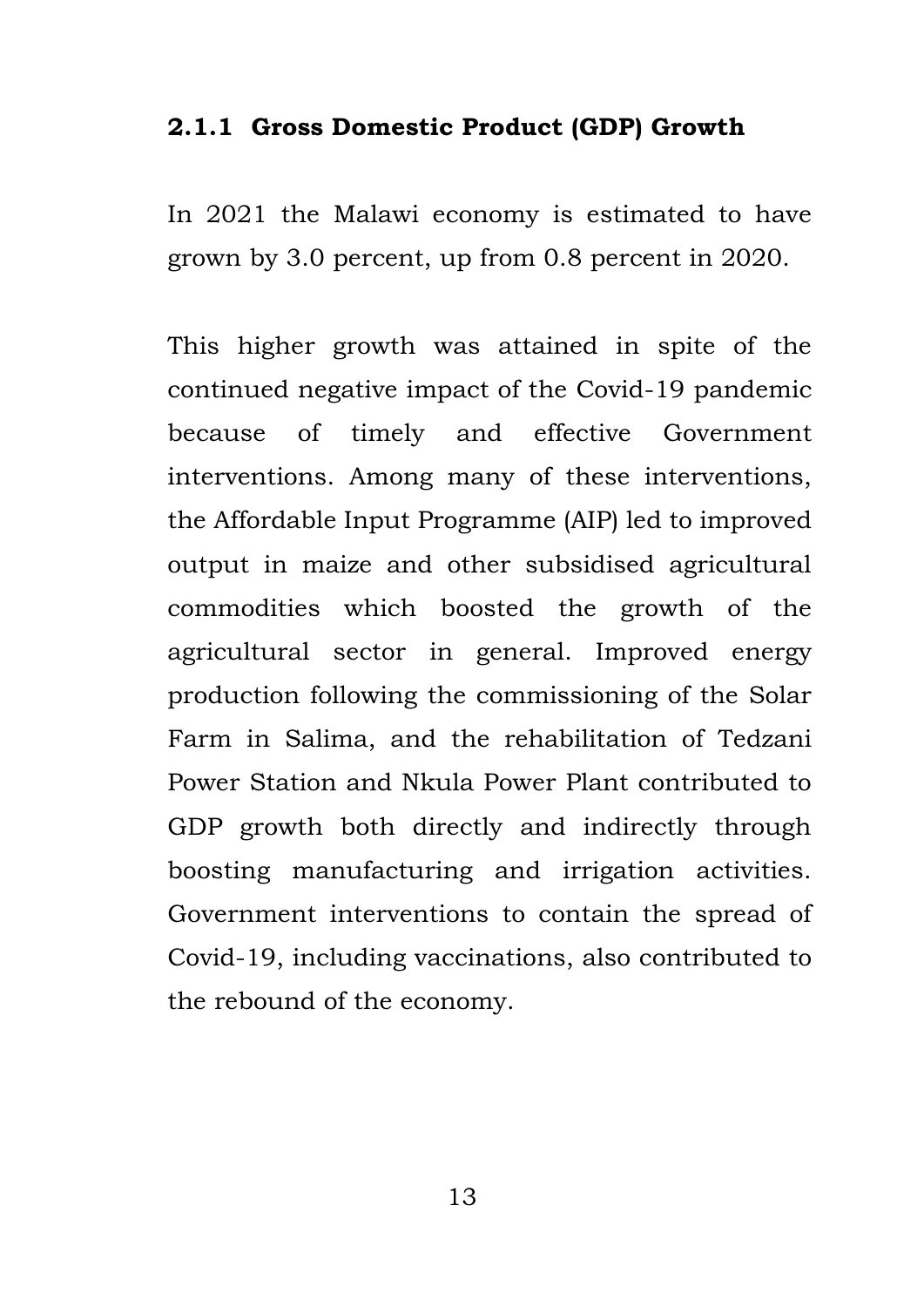## **2.1.2 Monetary Performance**

# **Inflation**

**Madam Speaker,** the significance of the rate of inflation is that it tells consumers how much the cost of living has risen by. That way, they are not misled by the rise in the price of one or two commodities. I am the first to admit that the cost of living has gone up, which is reflected in the jump in annual average inflation from 8.6 percent in 2020 to 9.3 percent in 2021. But this rise originated from the increase in the landed cost of fuel following the rise in global demand as economies began to rebound. The weakening of the Malawi Kwacha against major trading currencies like the United States Dollar, as a result of reduced export proceeds and drying taps of donor assistance, also contributed significantly to the rise in average annual inflation. Additional factors creating inflationary pressures are supply chain related, such as long queues of containers of goods waiting to unload, shortage of labour, and lack of critical inputs for most products.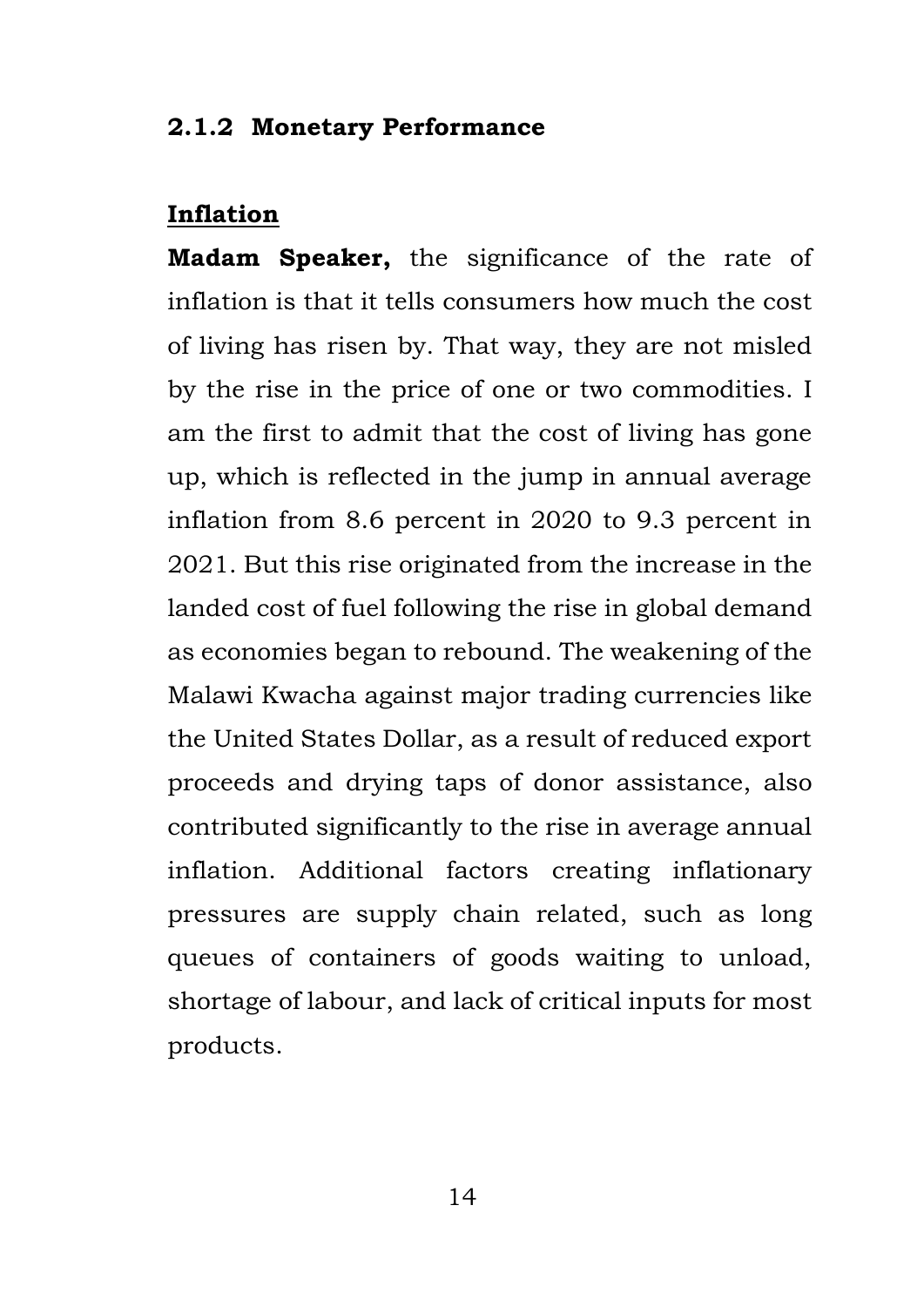It is worth noting, **Madam Speaker,** that while the annual average inflation has increased, the annual average *food inflation* actually dropped from 13.0 percent in 2020 to 11.4 percent in 2021 on the back of a bumper maize harvest last season, a demonstration of the impact of the AIP in macroeconomic management. At the same time the annual average *non-food inflation*, which is significantly but not exclusively dominated by imported inflation, rose from 4.7 percent in 2020 to 7.4 percent in 2021, clearly reflecting the effects of external shocks. Overcoming most of those shocks requires fixing the systems for building domestic productive capacity. That is our goal.

## **Foreign Exchange**

**Madam Speaker,** the availability of foreign exchange to facilitate imports declined in 2021 owing to reduced inflows of export proceeds from Malawi's traditional exports of tobacco, tea and sugar, as well as from emerging export prospects. The decline was principally caused by the impact of Covid-19 on Malawi's export destination countries as well as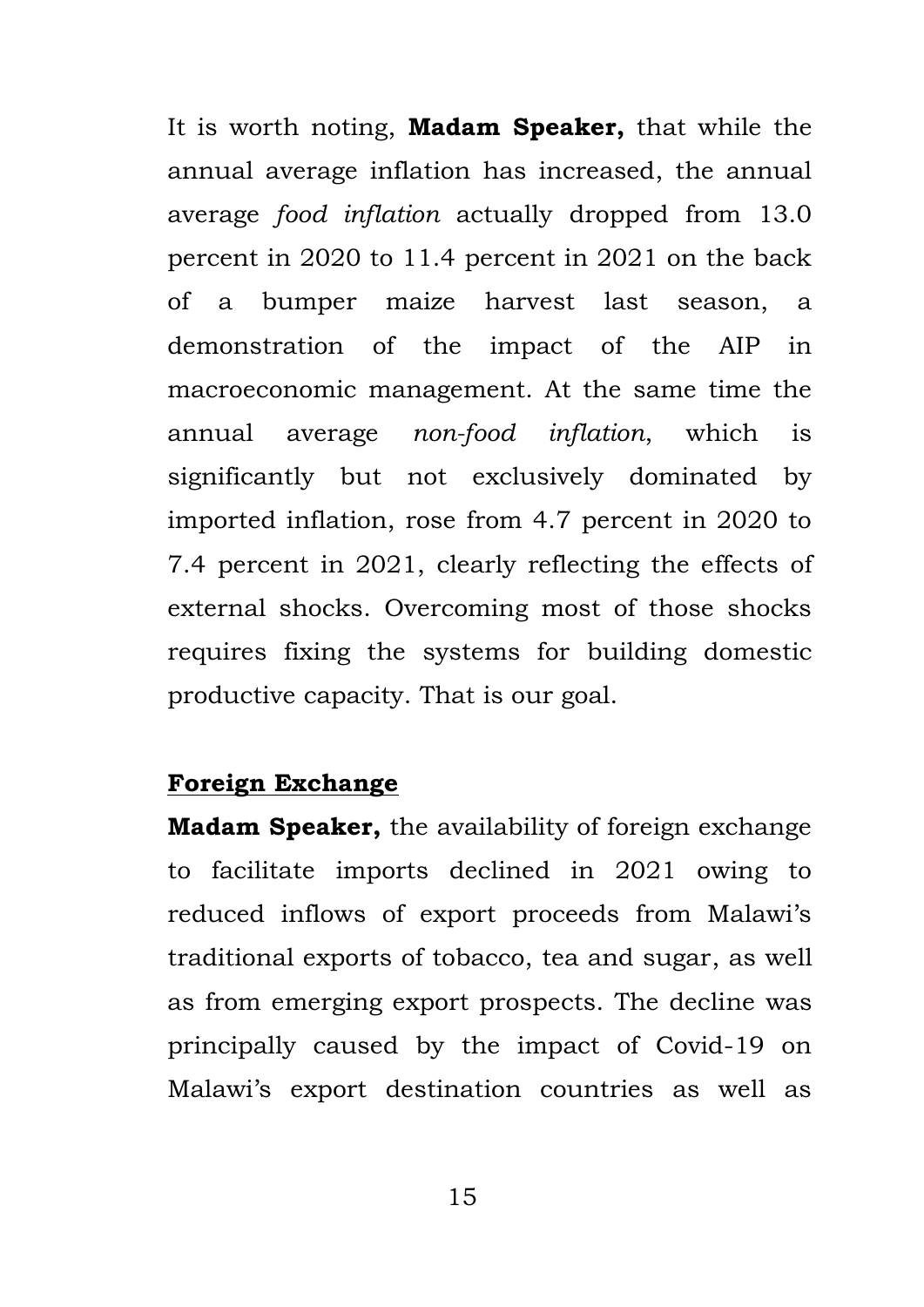Covid-19 related restrictions on movement of goods and persons between and within countries.

The impact of the reduced export earnings was not only felt through unavailability of foreign exchange on the market and depreciation of the Malawi Kwacha, but it also translated into reduced income, and therefore wealth, along the value chains of all export commodities.

**Madam Speaker,** the impact of the depreciated Kwacha was evidently felt in the surge in prices of imported commodities as manifested in the rise in annual average inflation, thus further reducing the capacity of citizens to afford a stress-free lifestyle. Donor inflows into the country have been slowing since 2013, and the year 2021 was no exception, especially as donors prioritised addressing the impact of Covid-19 on their own economies. As a result of these two major developments, Gross Official Reserves in December 2021 covered only 1.72 months of imports compared to December 2020's import cover of 2.75 months.

16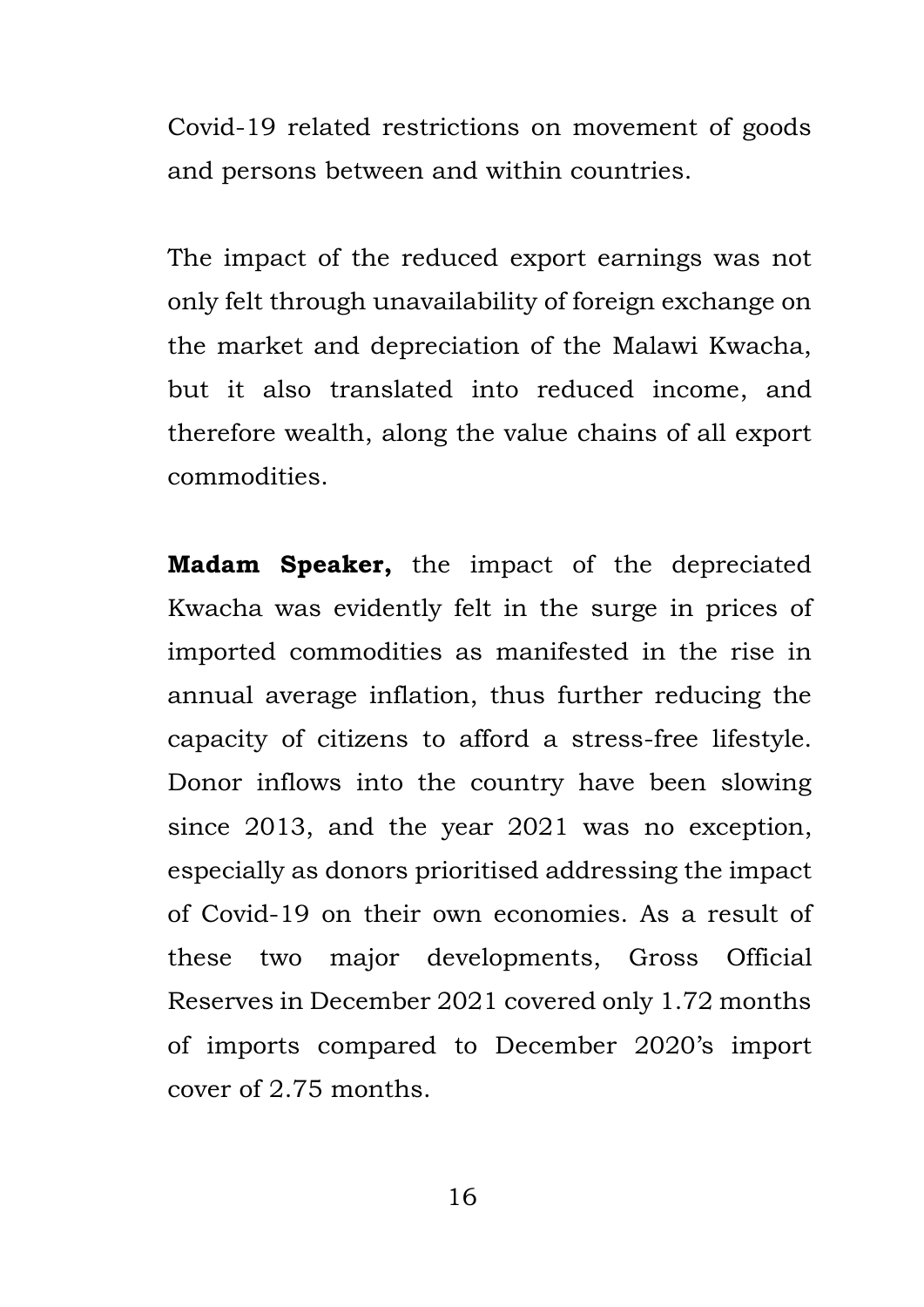**Madam Speaker,** this August House will recall that, in my State of Nation Address of 12th May 2021, I announced that my Administration has fully embraced the mining sector not only as a catalyst for restructuring the economy, but as a source of foreign exchange as well. Gold mining presented itself as a low hanging fruit. I am now pleased to report that the Reserve Bank of Malawi (RBM), which was designated to be the sole domestic buyer, to address the challenge of illegal gold exportation, has already managed to purchase 58.1 kilograms of gold valued at US\$3.2 million in only six months.

While this may seem like a small contribution to foreign exchange earnings, it gives us confidence that we have taken the right direction in diversifying our sources of foreign exchange. To further increase our forex earnings from gold, our plan is to reach at least 1.5 metric tonnes in gold purchases within the next three years. Similarly, the Central Bank will within the first half of 2022 commence purchasing gemstones, all of which will have a positive impact on forex revenue and exchange.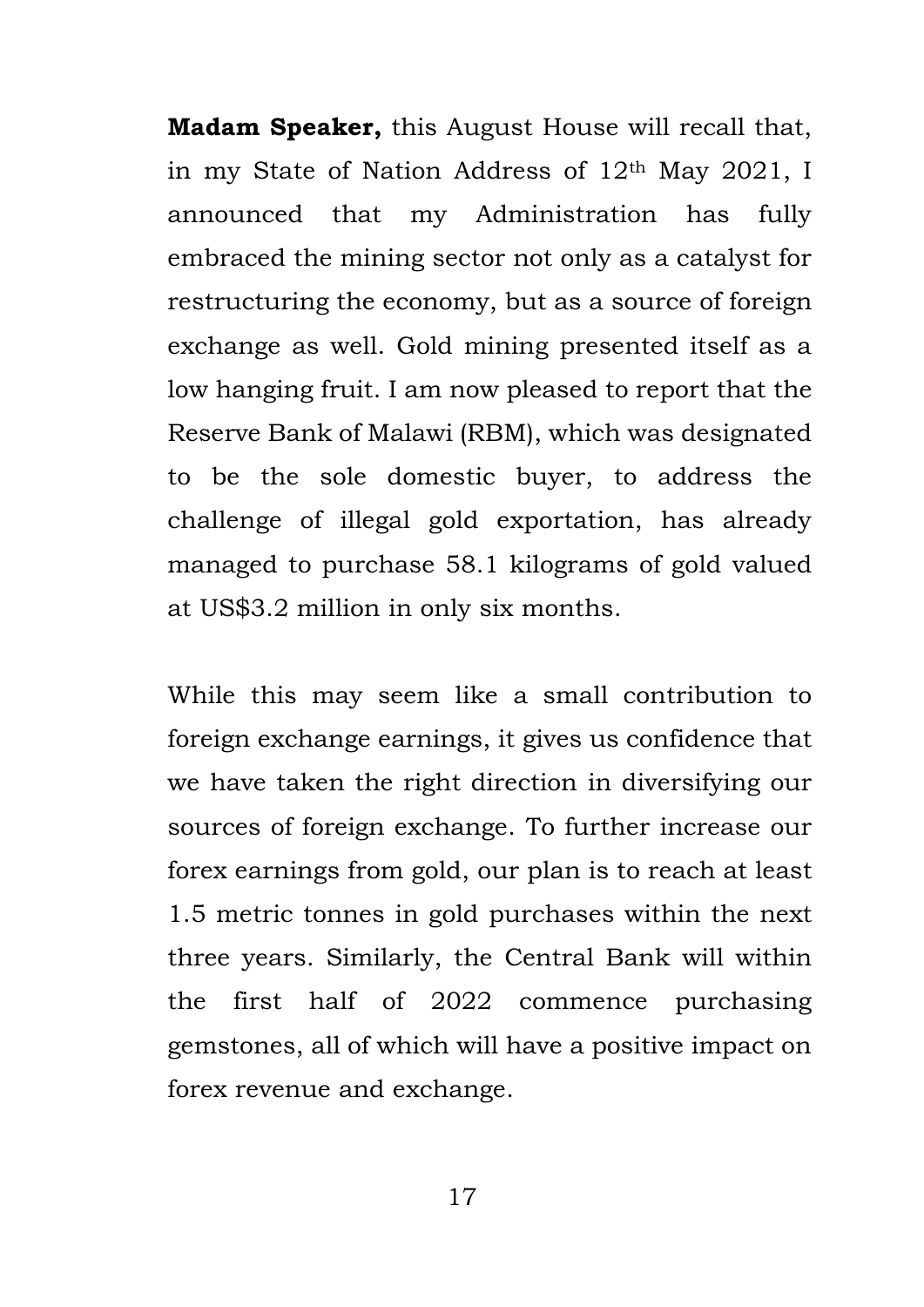The need for forex reinforcements is self-evident. During the year 2021, the Malawi Kwacha appreciated against the South African Rand and the Euro but depreciated against the United States Dollar and the British Pound. In fact, the Kwacha closed the year at MWK816.40 against the United States Dollar from MWK770.84 at the close of 2020, reflecting pressure from demand on the available supply of foreign reserves.

#### **Interest Rates**

**Madam Speaker,** the rate of interest on money borrowed is one of the determinants of the pace at which an economy develops because it represents the cost to the borrower of the capital borrowed. The rate of interest is even more significant in Malawi as all three of my Administration's priorities require investment of resources beyond what many people can save on their own. The support of the financial sector for these priorities is therefore needed. That is why throughout 2021 the Reserve Bank of Malawi maintained an accommodative Policy Rate of 12.0 percent, especially in view of the need to continue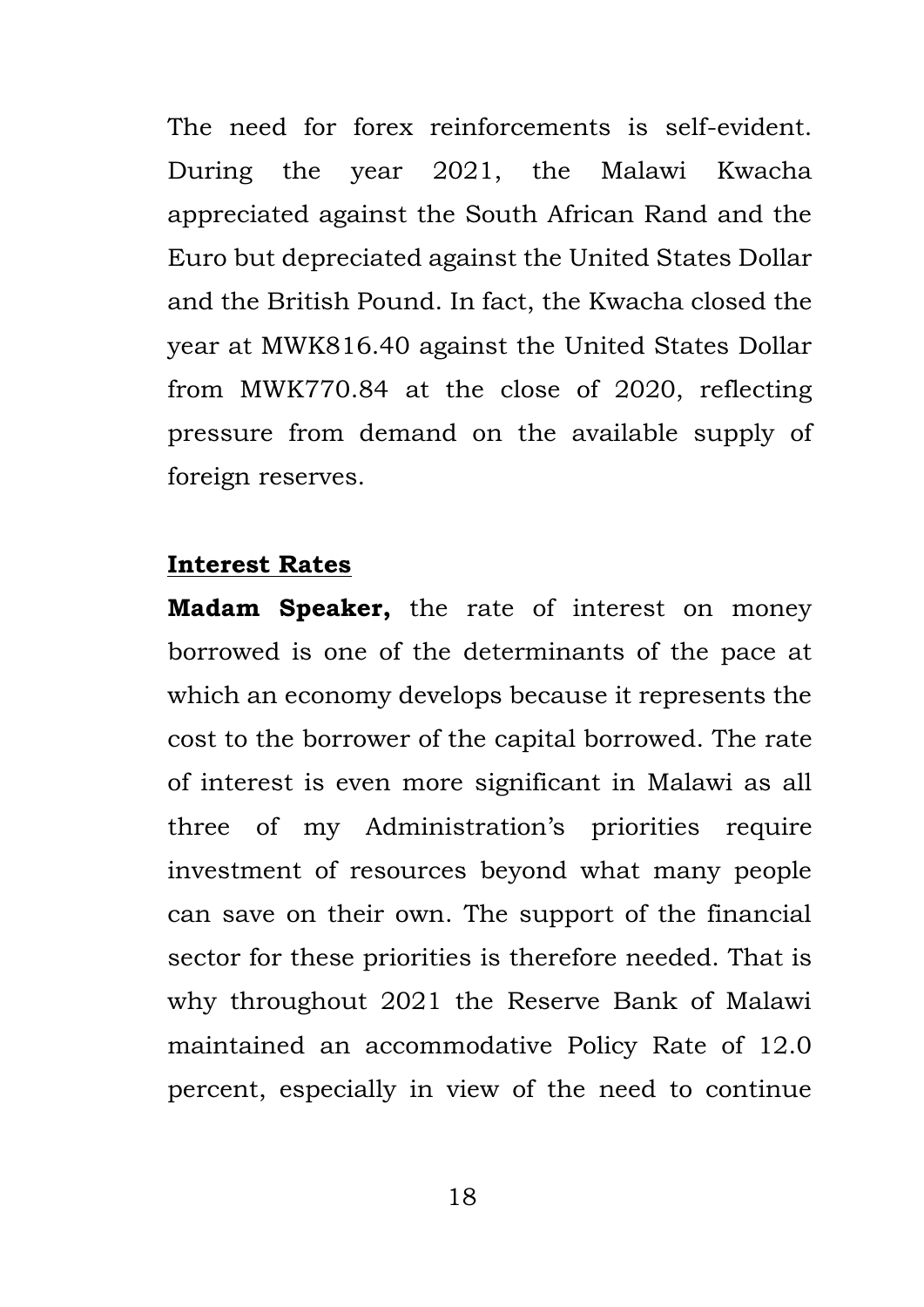supporting economic recovery from the impacts of Covid-19 pandemic.

As a result of this policy stance, the *Community, Social and Personal Services*, comprising mostly individual and household loans, dominated credit uptake, signifying the need for cushion from the effects of Covid-19. With respect to economic sectors, the *Wholesale and Retail Trade Sector* borrowed the most, followed by *Agriculture, Forestry, and Fishing Sector*, and the *Manufacturing Sector* as a distant third. As Government, we will ensure that the *Wholesale and Retail Trade Sector* is trading mostly in locally produced and manufactured goods as espoused in our implementation plans of Malawi 2063.

**Madam Speaker,** what Covid-19 has taught us is the need to reduce our dependence on imports. As such, my Administration will build on incentives pronounced in the last National Budget to promote and encourage local manufacturing.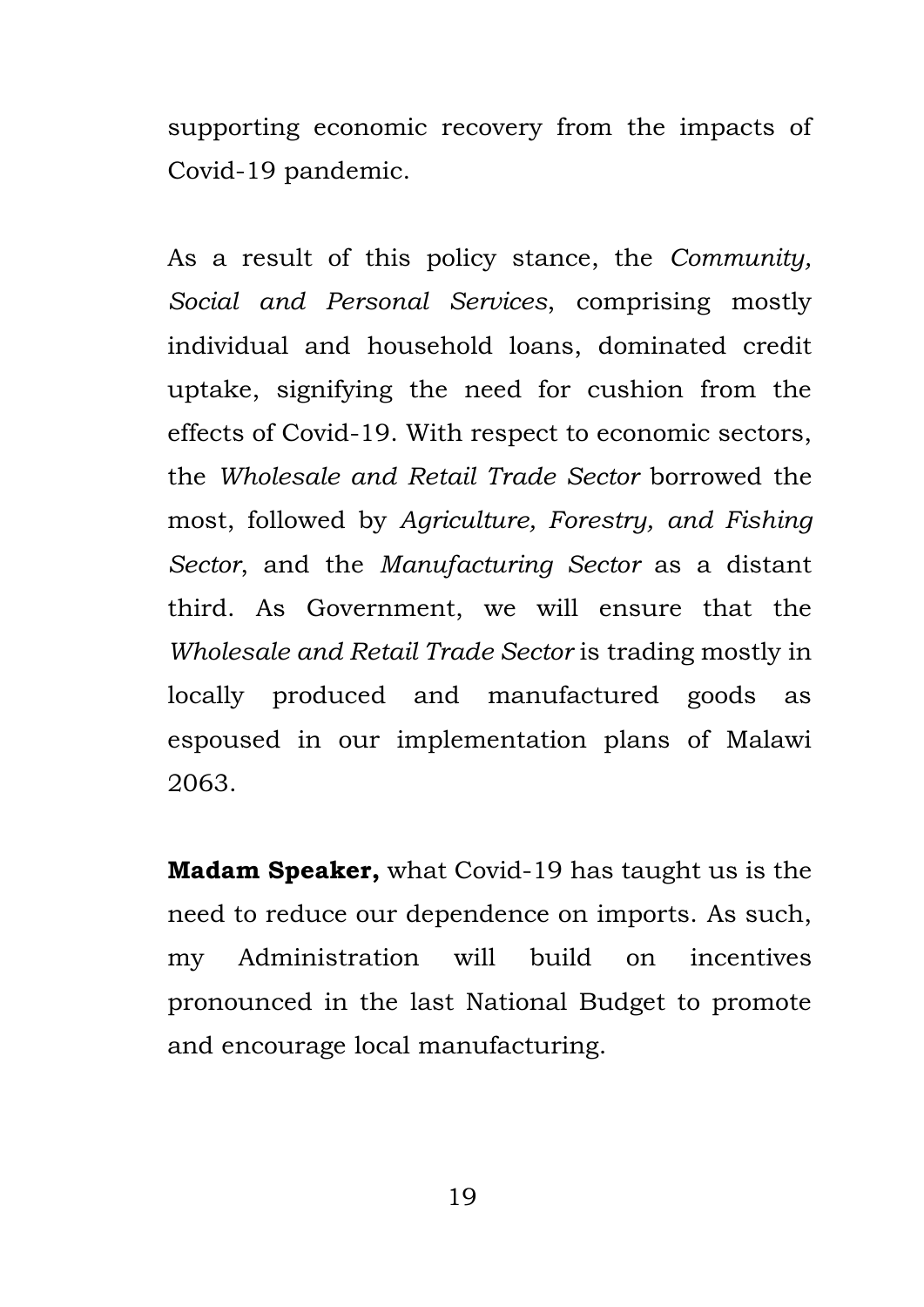#### **2.1.3 Fiscal Performance**

**Madam Speaker,** in implementing its 2021/22 National Budget, Government found itself in a situation where it had to meet a number of Covid-19 related expenditures at the same time that domestic revenues were deteriorating due to the effects of Covid-19 on taxpayers, and Government was receiving minimal donor budget support. This led Government to incur a widening primary budget deficit, i.e. a budget deficit before payment of interest on loans, which was financed by domestic borrowing, which resulted in rising public debt.

The primary budget deficit incurred during the Financial Year ending 31 March 2022 is however projected to decline from 8.8 percent of GDP in the 2020/21 Financial Year to 7.3 percent. Though the decline is moderate, it does signal my Administration's intentions to reduce the rate of borrowing and effect stringent measures to control public spending, some of which I will highlight a little later.

20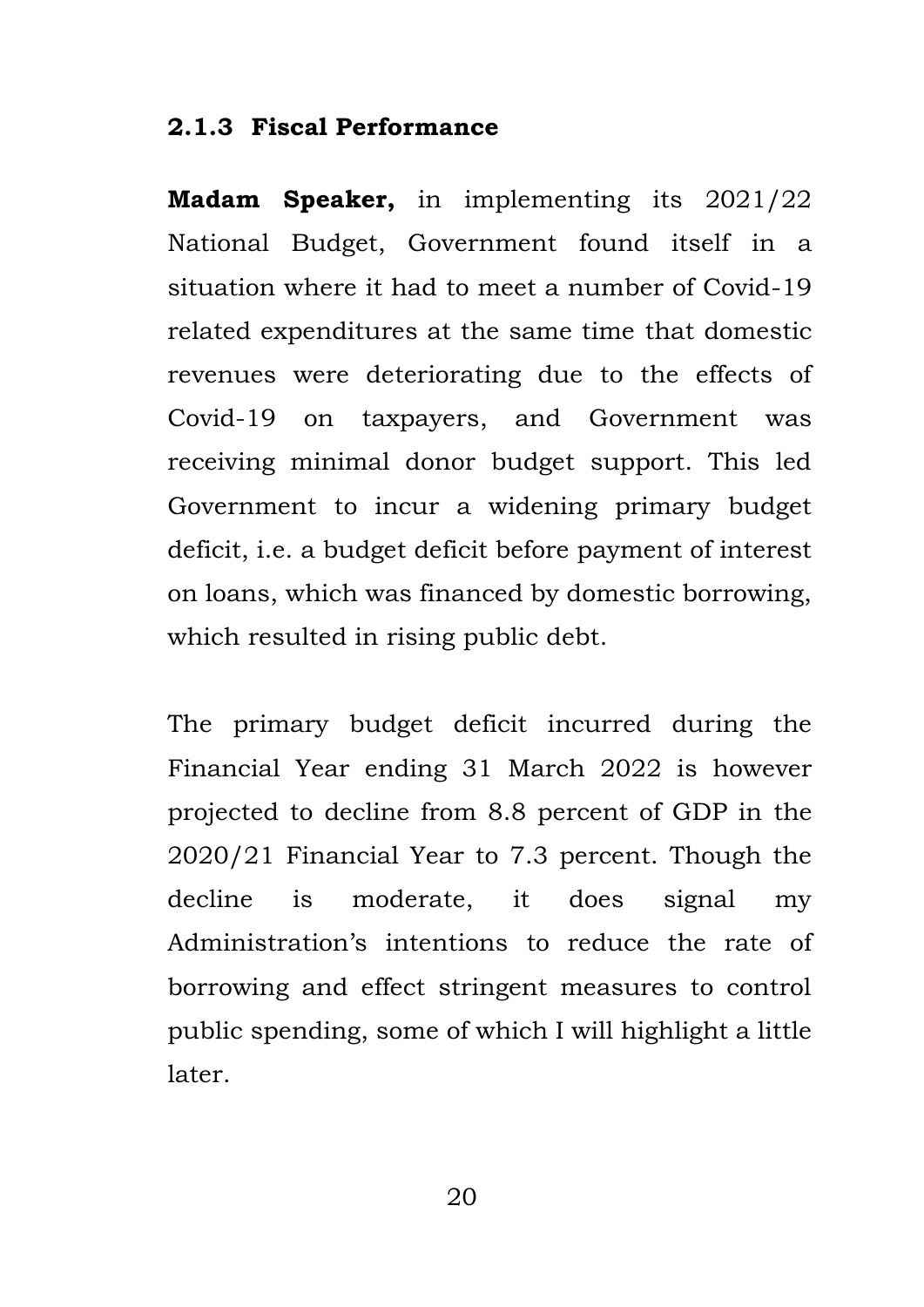#### **2.1.4 Future Economic Outlook**

**Madam Speaker,** in 2022 GDP is estimated to grow by 4.1 percent up from 3.0 percent in 2021, on account of economic recovery measures being implemented by Government as contained in the Socio-Economic Recovery Plan (SERP). This plan acknowledges that the economy remains depressed largely due to the Covid-19 pandemic and outlines interventions to reinvigorate it.

Aside from the obvious investment in fixing the health system, we will continue investing in fixing the infrastructure system to create employment and attract future investments. We will also intensify our digitalization agenda to ensure people are able to work from anywhere especially home. Government will also build a resilient and sustainable Social Protection System by among other means administering safety nets, especially those that are productivity-enhancing. We expect the normalisation of global supply chains currently underway to improve trade and prices and contribute to GDP growth.

21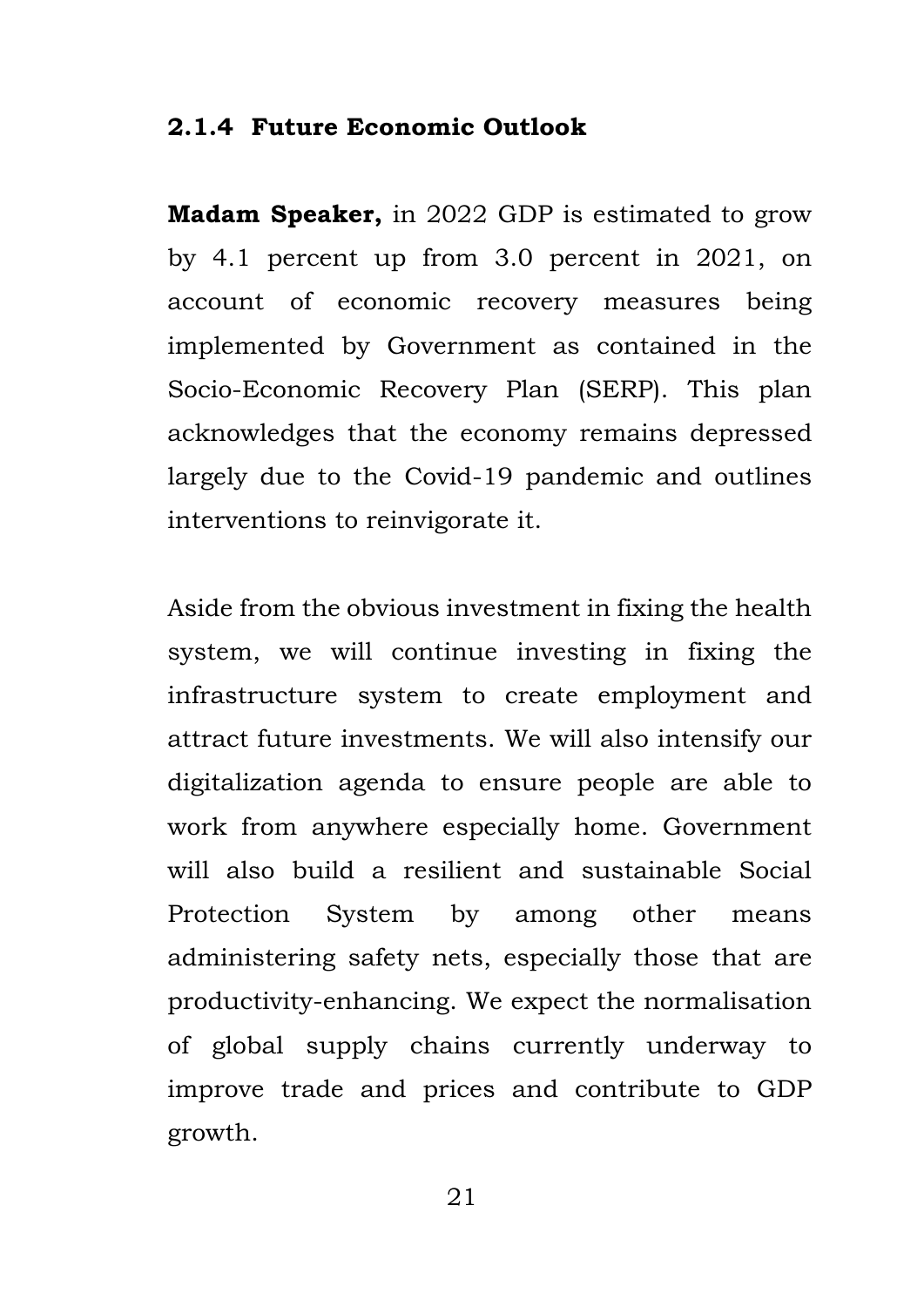**Madam Speaker,** the agriculture sector will continue to lead the GDP growth revolution in 2022 as Government continues to implement irrigation programmes and projects such as the Shire Valley Transformation Programme (SVTP), Programme for Rural Irrigation Development (PRIDE), and Malawi Watershed Services Improvement Project (MWASIP). Growth across the broader spectrum of the economy including Mining and Quarrying, Manufacturing, Transportation, Construction, and Wholesale and Retail Trade sectors will further prop up GDP growth prospects in 2022 as the economy becomes more resilient to Covid-19 following implementation of economic recovery measures.

**Madam Speaker,** annual average inflation is projected to continue on an upward trajectory to 9.6 percent in 2022 from 9.3 percent in 2021. This is owing to the continued rise in fuel prices and depreciation of the Malawi Kwacha. Notwithstanding, the country is expected to experience moderate month-on-month inflation especially when harvesting season sets in, thereby reducing pressure on inflation dynamics, as will our ongoing efforts to expand the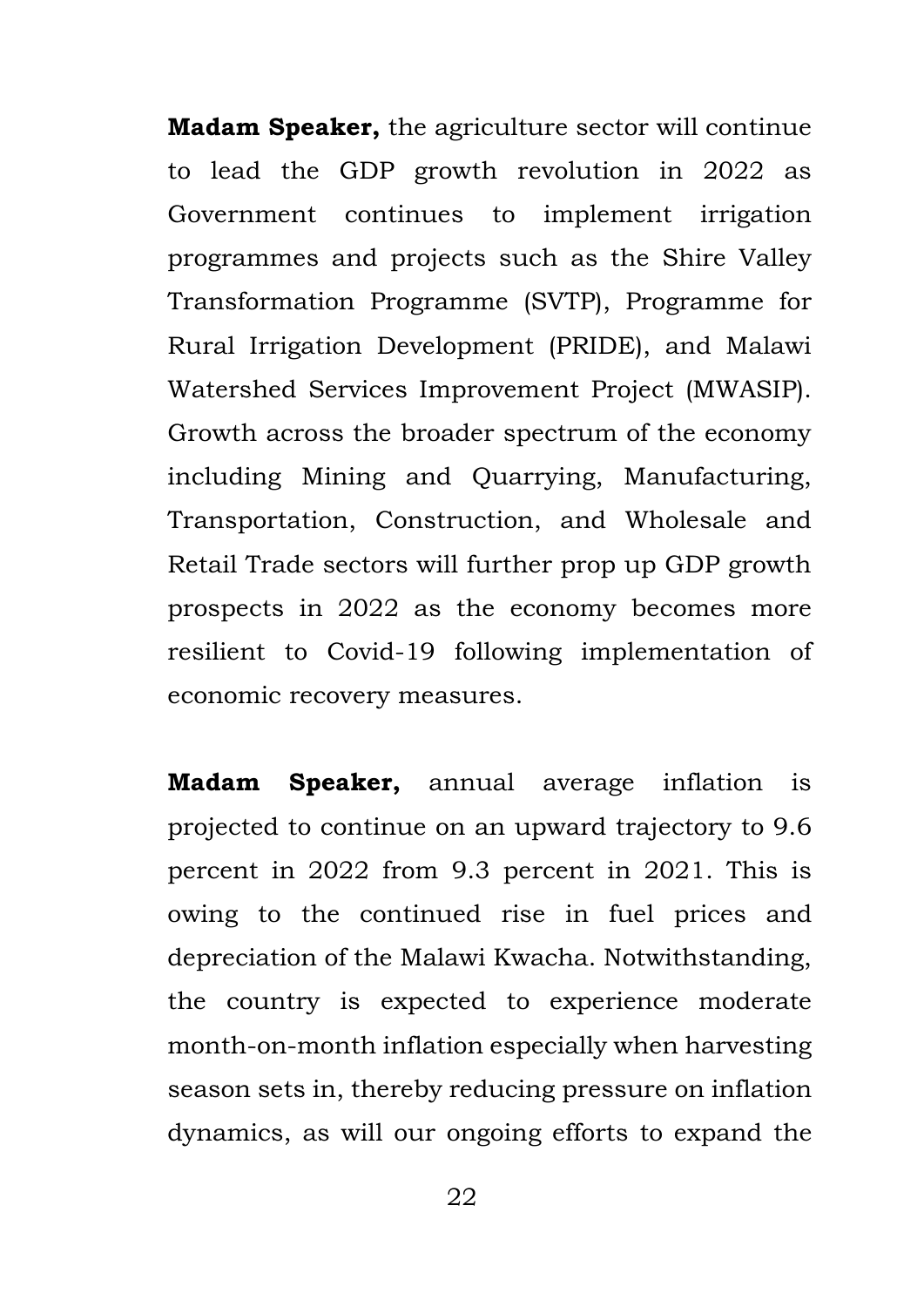export base. On the monetary front, the Policy Rate will be guided by the Reserve Bank of Malawi Monetary Policy, which will continue to be supportive of economic recovery efforts.

**Madam Speaker,** fiscal rules, medium term budgets and plans, and annual budgets are meaningless if expenditure cannot be controlled. Therefore, to ensure that public resources are utilised effectively, I am announcing the following measures to be implemented across Government in the course of executing the 2022/23 National Budget:

- (a) A review of the benefits and entitlements of senior Government officials, including the Presidency and all Cabinet Ministers;
- (b) A reduction in procurement of motor vehicles in terms of numbers, type and sizes;
- (c) A requirement for Ministries, Departments and Agencies (MDAs) to seek Treasury approval before effecting new recruitments;
- (d) A requirement for all Government institutions, without exception, to install and use pre-paid meters for utilities;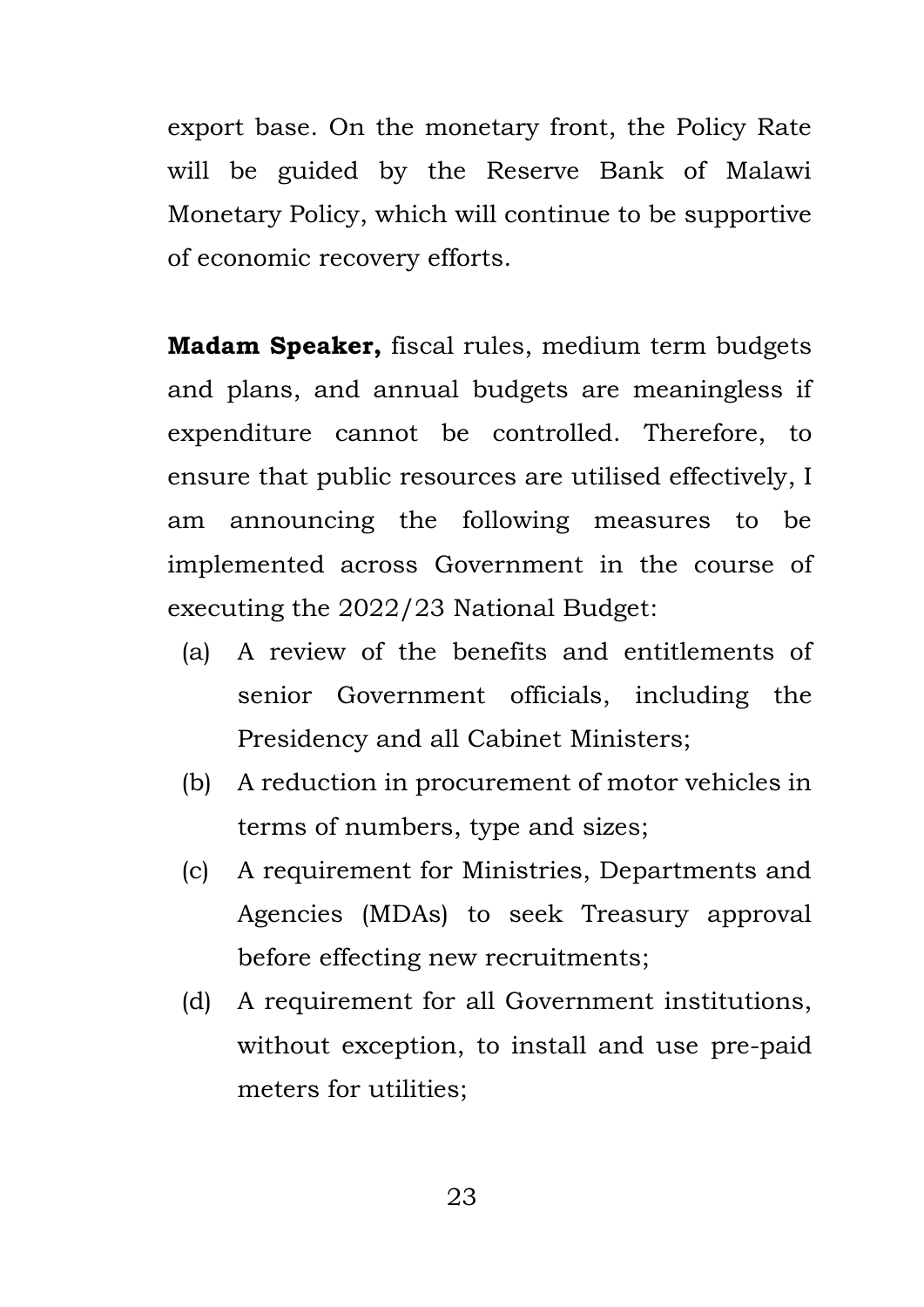- (e) Fast tracking the digitalization drive to reduce paperwork and fraud, which has already been added to the portfolio of the Minister of Information;
- (f) Procuring security equipment and fertiliser directly from manufacturers instead of middlemen to cut landing costs;
- (g) Fixing the perennial delays caused by people managing IFMIS by recruiting competent graduates in Accounting; and
- (h) Operationalising the Debt Retirement Fund to deal with the rising public debt.

**Madam Speaker,** Government revenues are projected to increase to 15.4 percent of GDP in the 2022/23 Financial Year from an estimated 12.4 percent of GDP in 2021/22 on account of current effects of domestic resource mobilisation efforts. Nonetheless, expenditure is expected to grow to 23.3 percent of GDP in the 2022/23 Financial Year, up from an estimated 19.7 percent of GDP in 2021/22, owing to short-term pressure on Covid-19 related expenditure.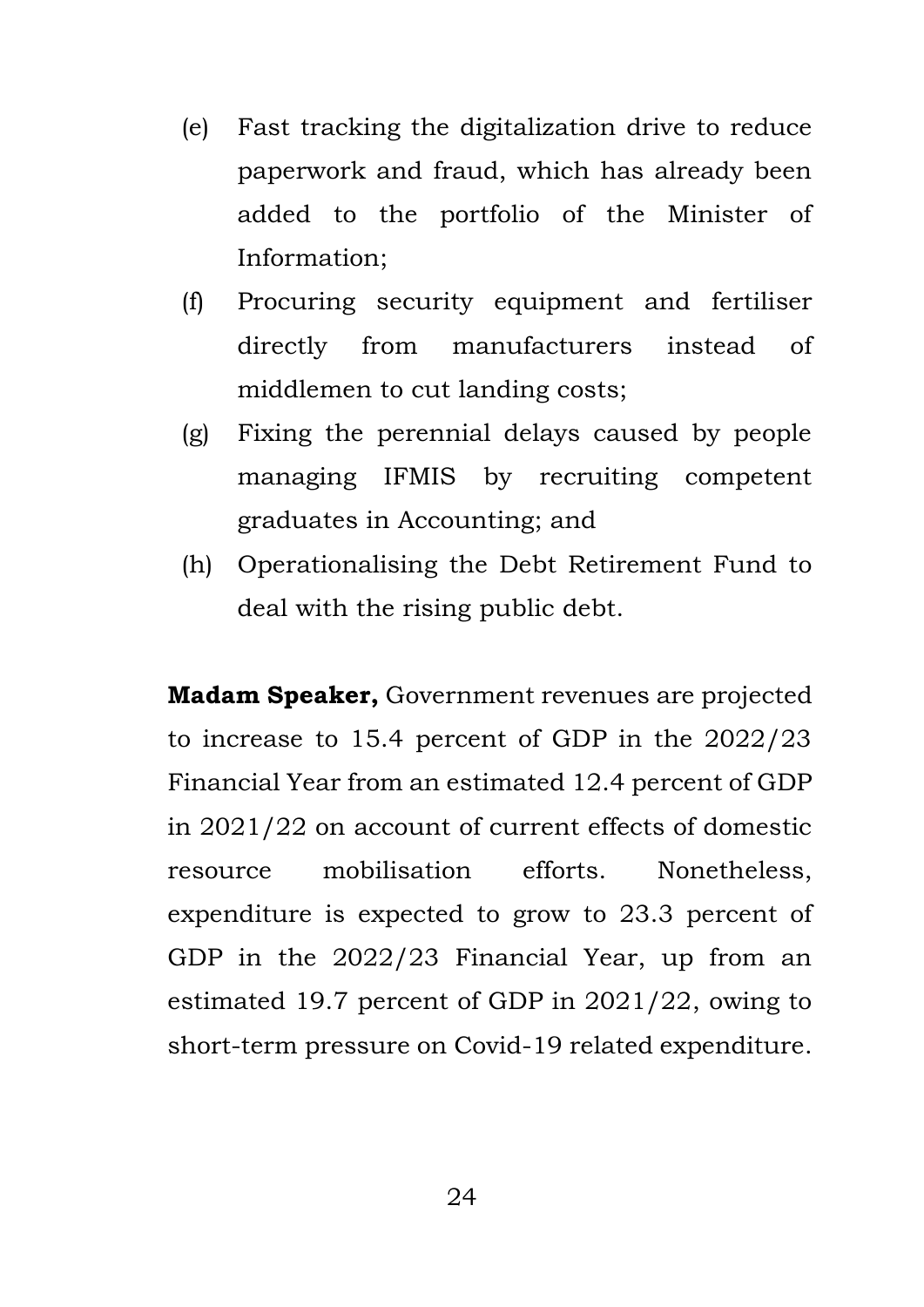### **2.2 PROGRESS TOWARDS JOB CREATION**

**Madam Speaker,** Covid-19 has hit global labour markets hard, and Malawi has not been spared. In view of this, during the 2021/22 Financial Year, Government has been developing the National Job Creation Strategy which is our blueprint for job creation in the next 5 years. Government also started establishing job centres in all the four cities of Malawi. The centres will give job seekers easy access to employment opportunities, and will be fitted with a job matching portal that will facilitate electronic information exchange and enable job seekers to access vacancies and secure jobs through online platforms. The portal will also help us track jobs created and provide real-time data. The portal will be linked with the Labour Market Information System, because as I have been saying, delivering this promise of jobs cannot be done without fixing the systems that affect the same.

Additionally, during the year under review, Government continued to expand access to TEVET through the establishment of new Community Technical Colleges as a means of equipping the youth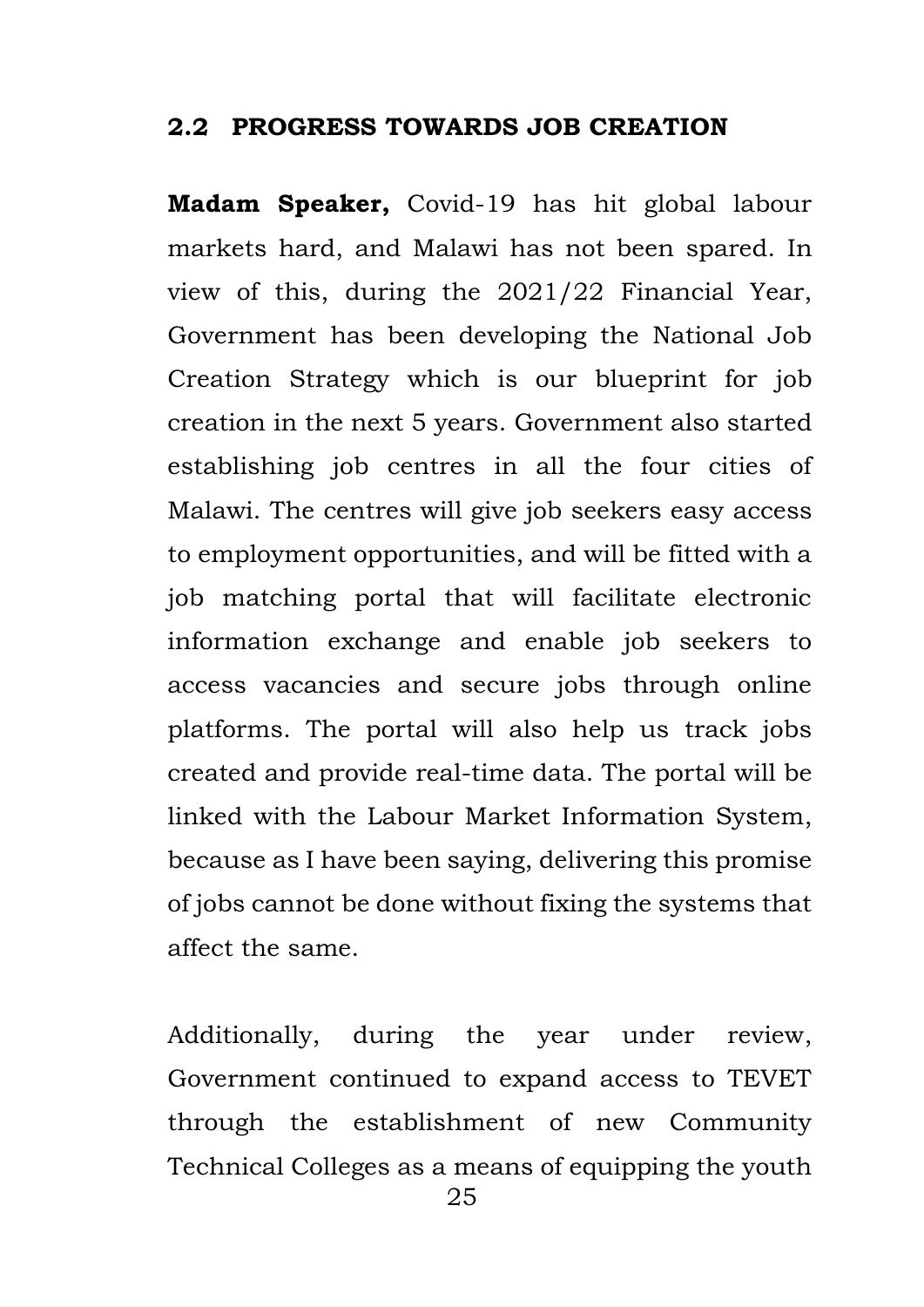with employable skills. Apart from the 16 colleges we made operational the previous year, two more have been completed in Salima and Nkhatabay, while three others are almost done.

As a supplement to these job creation efforts, last November I launched the Presidential Initiative on Job Creation. At that time, I reported that my Administration has not only been creating jobs, but also protecting jobs that would otherwise have been lost without our intervention. And because of those interventions, the World Bank now confirms that Malawi's labour market has recovered to prepandemic levels. Madam Speaker, although we have not reached our target of 1 million jobs in the timeframe we set due to three successive waves of Covid-19 that we did not foresee when we set that target, we have come impressively close. Government now estimates that in the 2021/22 Fiscal Year, the number of jobs created in both private and public sectors stood at 997,423.

In furtherance of our job creation agenda, we will be working closely with the private sector and business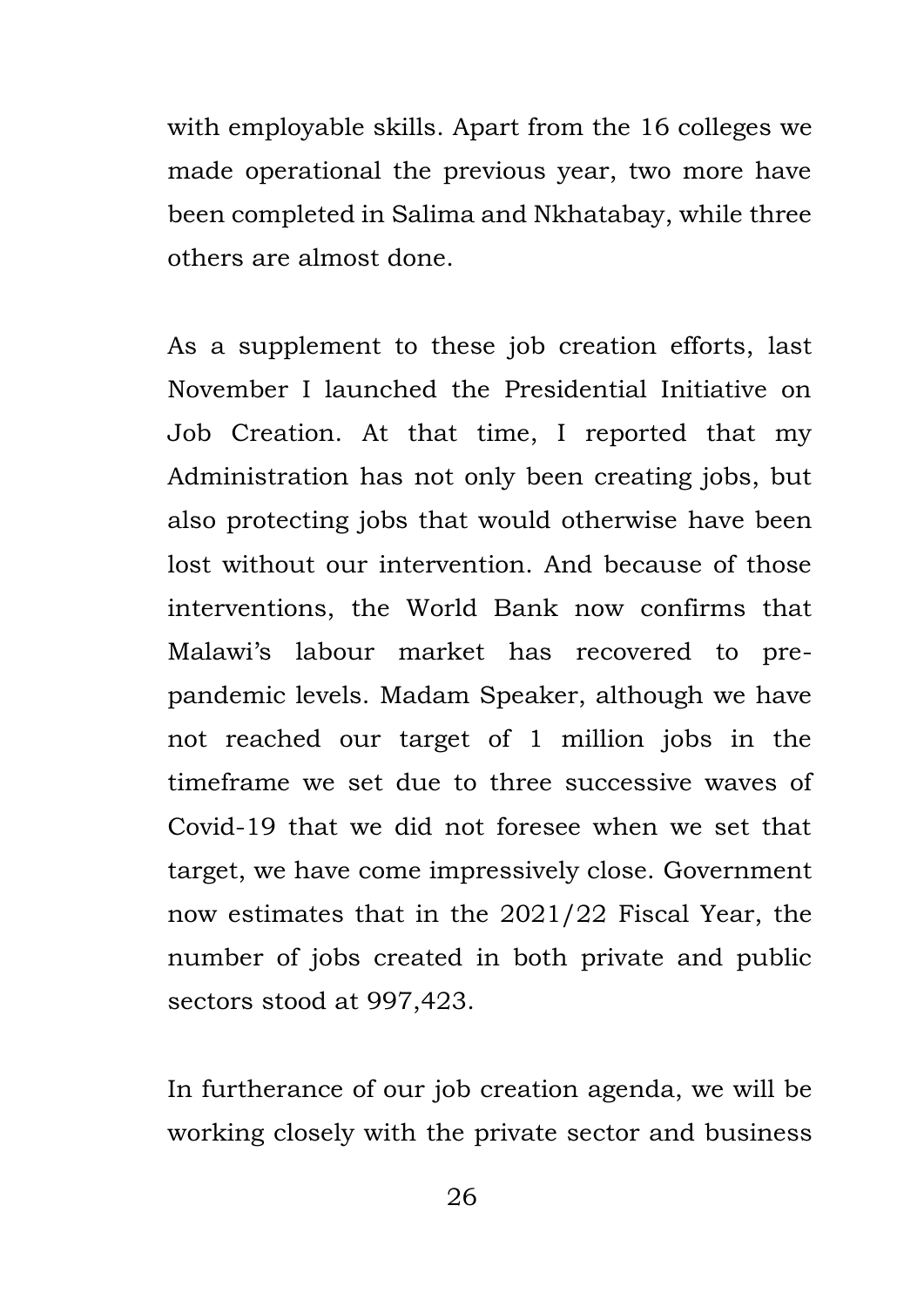community. Since job creation cannot be delivered by Government alone, my Administration considers the private sector a key ally, not an adversary. As such, we intend to remove the barriers and obstacles that stand in the way of private enterprise. I therefore repeat my invitation for the business community to engage us to develop opportunities for our people.

#### **2.3 PROGRESS TOWARDS FOOD SECURITY**

**Madam Speaker,** due to favourable weather conditions and the Affordable Inputs Programme, Malawi remains food secure. A total of 4,581,524 Metric Tonnes of maize was produced in the 2020/2021 agricultural season. As of 35 days ago, the national Food Balance Sheet indicates that the country had a total supply of 1,693,997 MT, compared to 861,868 MT of total maize required for this first quarter of 2022.

Despite the country being food secure at national level, it is worth pointing out that there will be some isolated hotspots of food insufficiency in various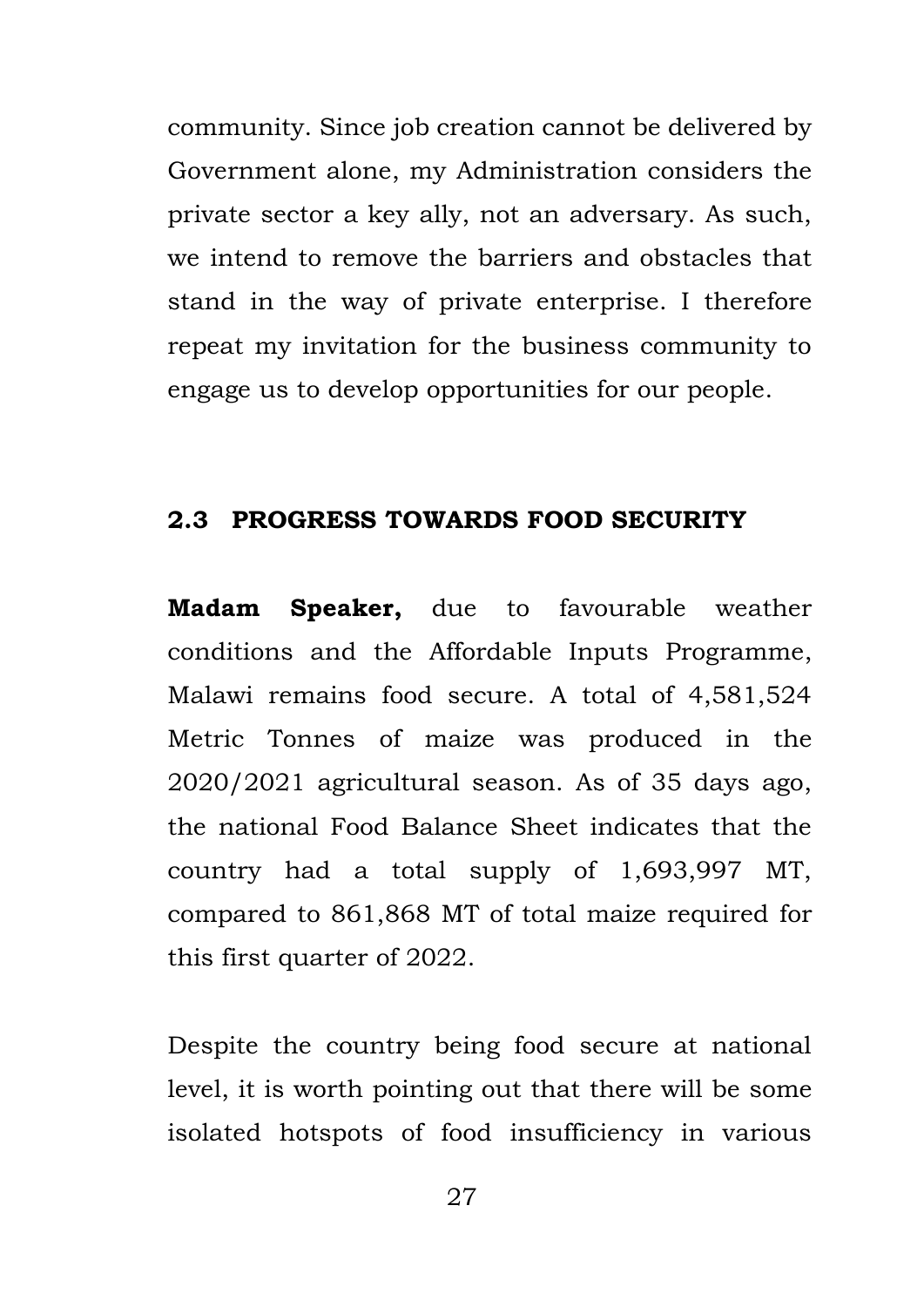districts, including Chikwawa, Nsanje, Mangochi, Zomba, Lilongwe, Nkhotakota, Karonga, and Nkhatabay. The Malawi Vulnerability Assessment Committee (MVAC) 2021 Annual Assessment projected over 1.6 million people to be food insecure during the 2021/2022 consumption year. However, Government has already released about 17,000 MT of maize as humanitarian food to be distributed to the affected households, while keeping ADMARC markets open for those who need to access more.

**Madam Speaker,** notwithstanding our state of national food sufficiency, the second installment of the Affordable Inputs Programme has suffered systemic disruptions and delays that justify our resolve to combine our efforts to deliver the Administration's key priorities with equally important efforts to fix the systems that affect the speed and quality of the public services we are delivering. That is why our interventions in the agricultural sector have gone beyond the roll out of programmes like AIP, and sought to also fix food systems that have either been neglected or sluggish for years.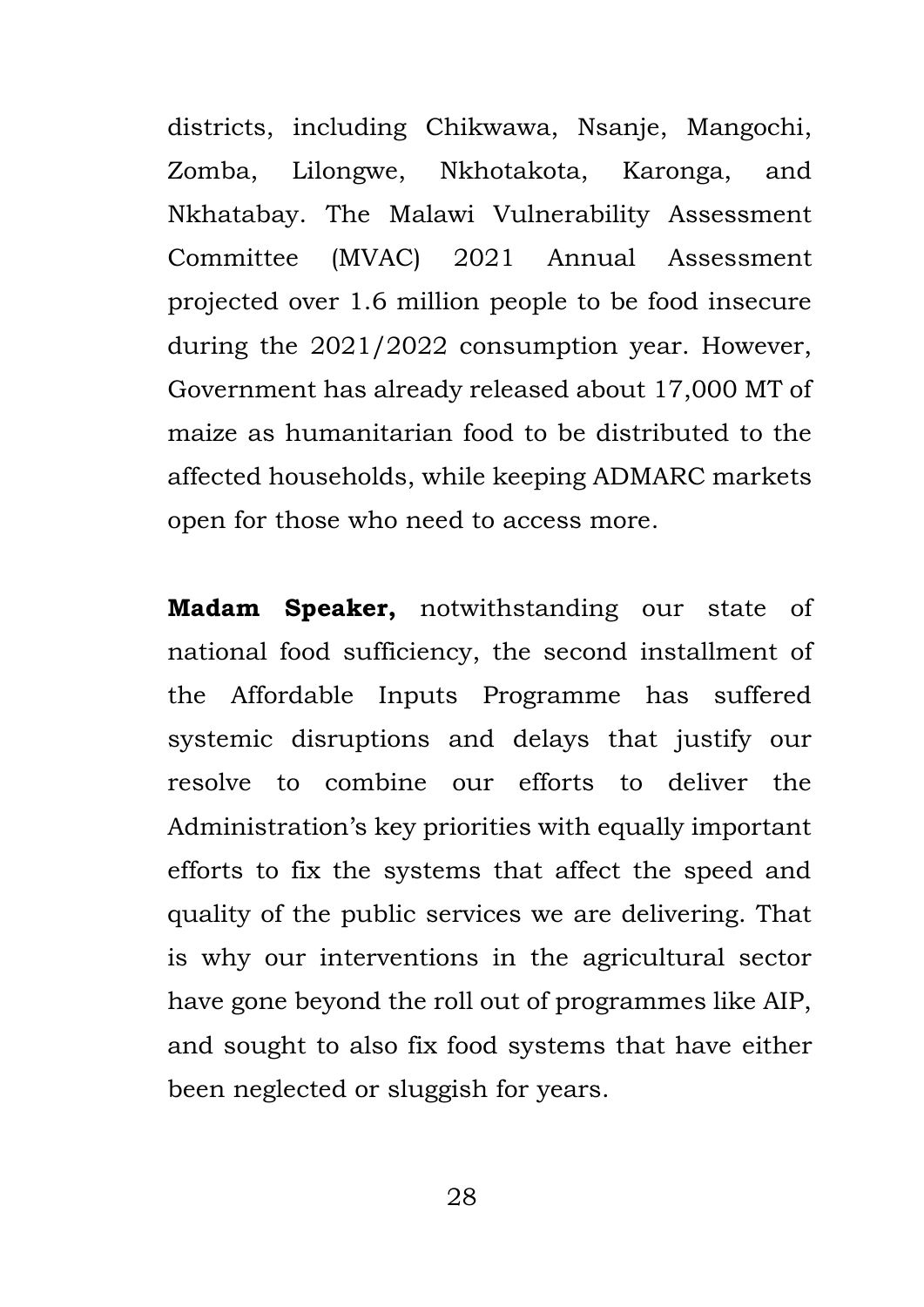Towards that end, in the 2021/22 Financial Year, Government continued to implement the Shire Valley Transformation Project (SVTP), the Agriculture in Youth and Agribusiness Project (AIYAP), Program for Rural Irrigation Development under PRIDE Project, the Agriculture Commercialisation (AGCOM) Project, and the Affordable Inputs Programme (AIP). Government will continue implementing these projects in the 2022/23 Financial Year.

Additionally, Government will commence construction and rehabilitation of 6 small-holder solar-powered and gravity-fed irrigation schemes at Nkawinda in Blantyre, Mazame in Dedza, Kamwaza in Machinga, Chomboto in Chikwawa, Tikondane and Milonga in Thyolo district, covering a total of 690 hectares under Malawi Resilience and Disaster Recovery Management Project (MRDRMP) at a cost of US\$9.3 million.

**Madam Speaker,** having given you an overview of the progress we have made towards the achievement of our priorities of wealth creation, job creation, and food security, allow me to now present highlights of the contributions made by various sectors towards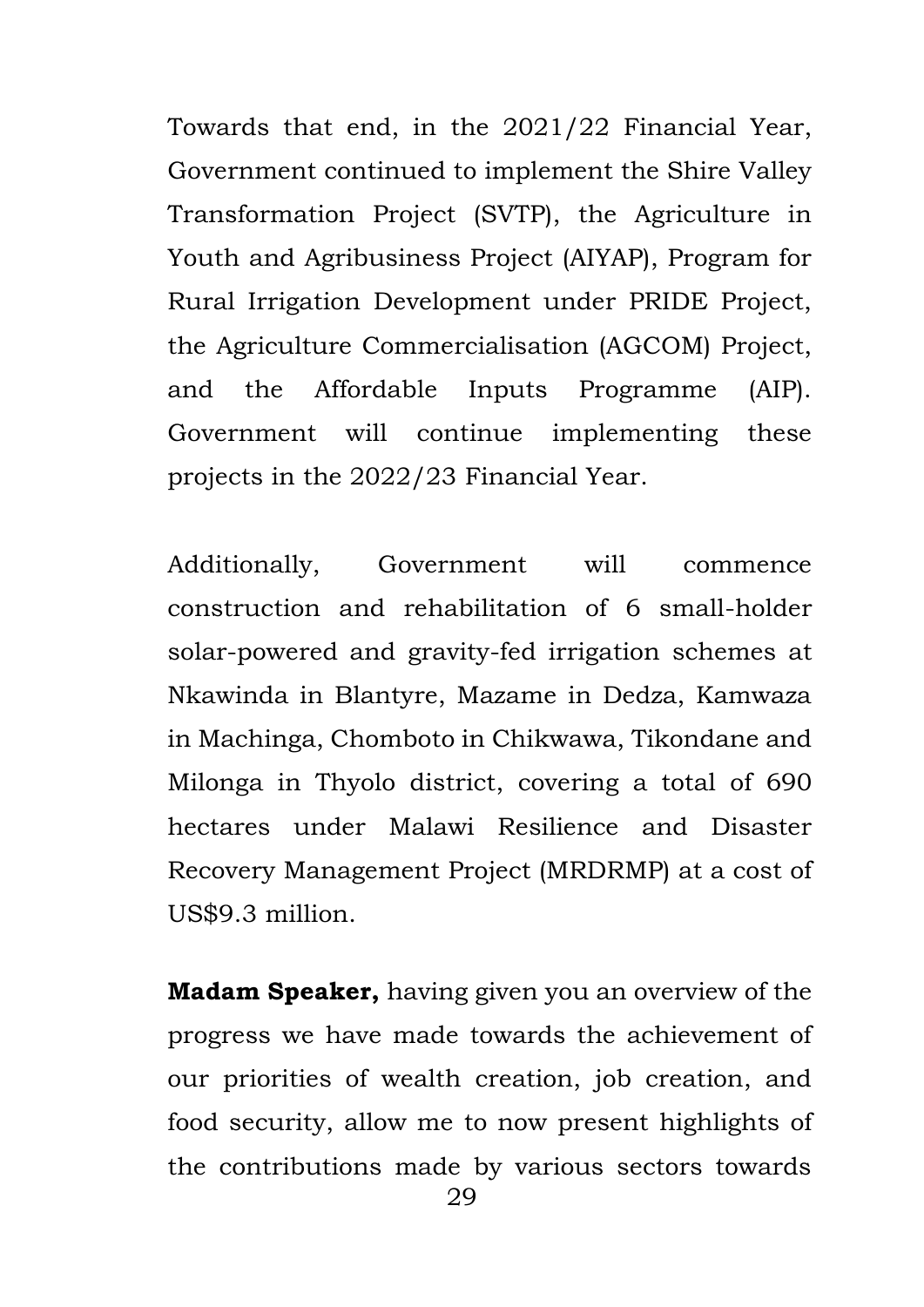the acceleration of our developmental agenda. I will focus on those sectors that create an enabling environment for development by improving productivity, human capital, governance, and partnerships.

# **3. SECTORAL PERFORMANCE IN ACCELERATING DELIVERY OF KEY PRIORITIES**

#### **3.1 INVESTING IN PRODUCTIVITY**

# **Industry and Trade**

**Madam Speaker,** my Administration is facilitating the establishment of several industrial parks across the country, in Lilongwe, Blantyre, and Mzuzu to achieve massive industrialization, with feasibility studies already done for two of them. The total estimated investment is US\$956 million, which will result in the creation of at least 240,000 direct jobs. Apart from growing the country's export base, these industrial parks will provide a steady market for smallholder farmers. Our target is to have all processes done in time for construction to begin in December 2022.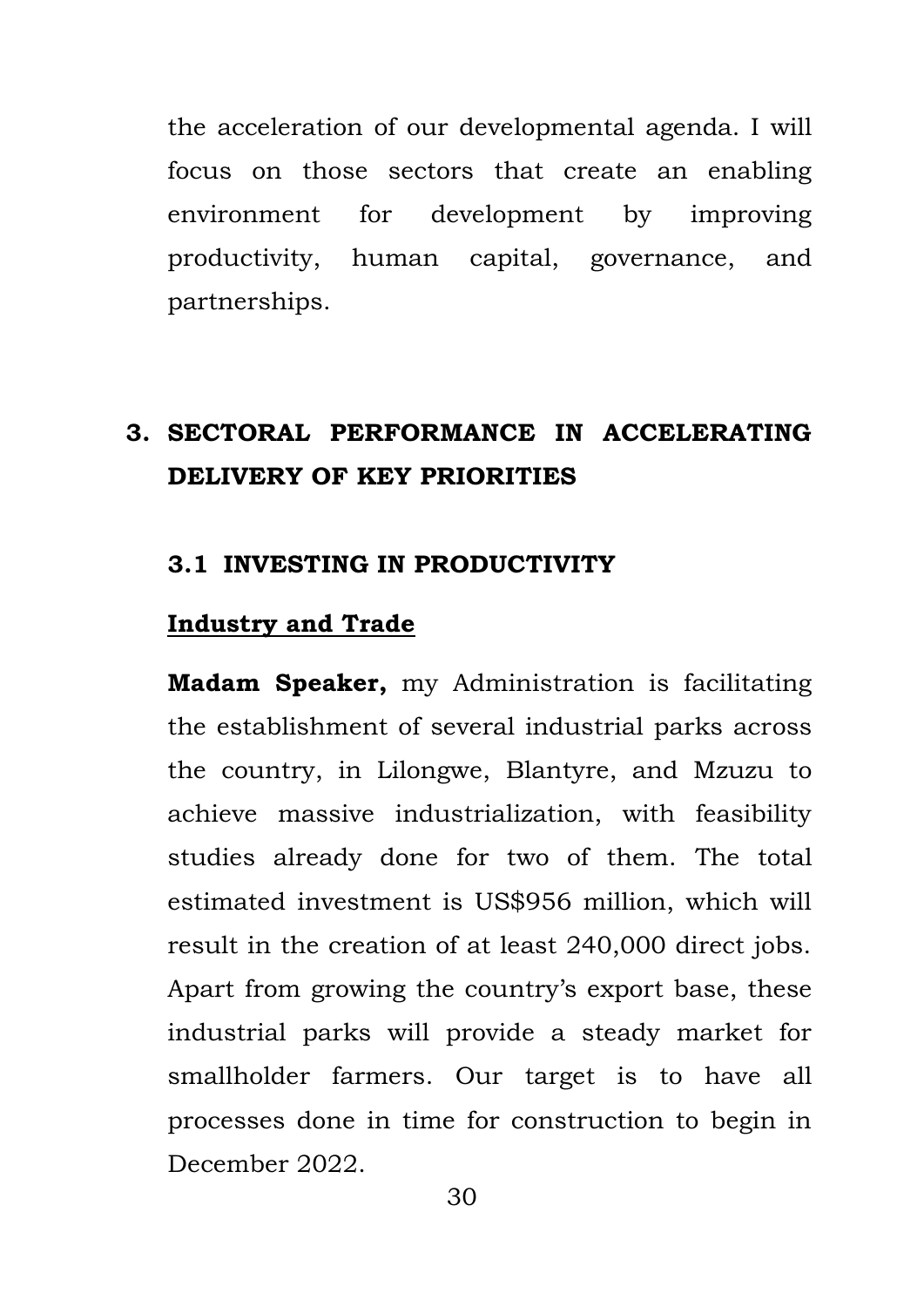**Madam Speaker,** following the review of tax measures for manufacturing in the 2021/22 National Budget, manufacturers in the beverage sector increased their productive capacity through refurbishment of factories which were on the verge of collapse. New companies were also set up for the production of milk and yoghurt, water, leather products, and juice.

As our efforts to industrialize continue, our desire is to support small scale processing and value addition activities by rural communities. In the 2021/22 Financial Year, Government supported a number of projects in Mzuzu, Dowa, Mzimba and Lilongwe by connecting them to the electricity grid, paying for construction and installation works, and providing machinery. These rural factories have increased the wealth of 1,200 families and 1,000 entrepreneurs by 50% and created 15,000 permanent jobs. A total of 37 cooperative societies were registered during the year, engaged in various economic activities while 53 potential groups were trained in readiness for registration.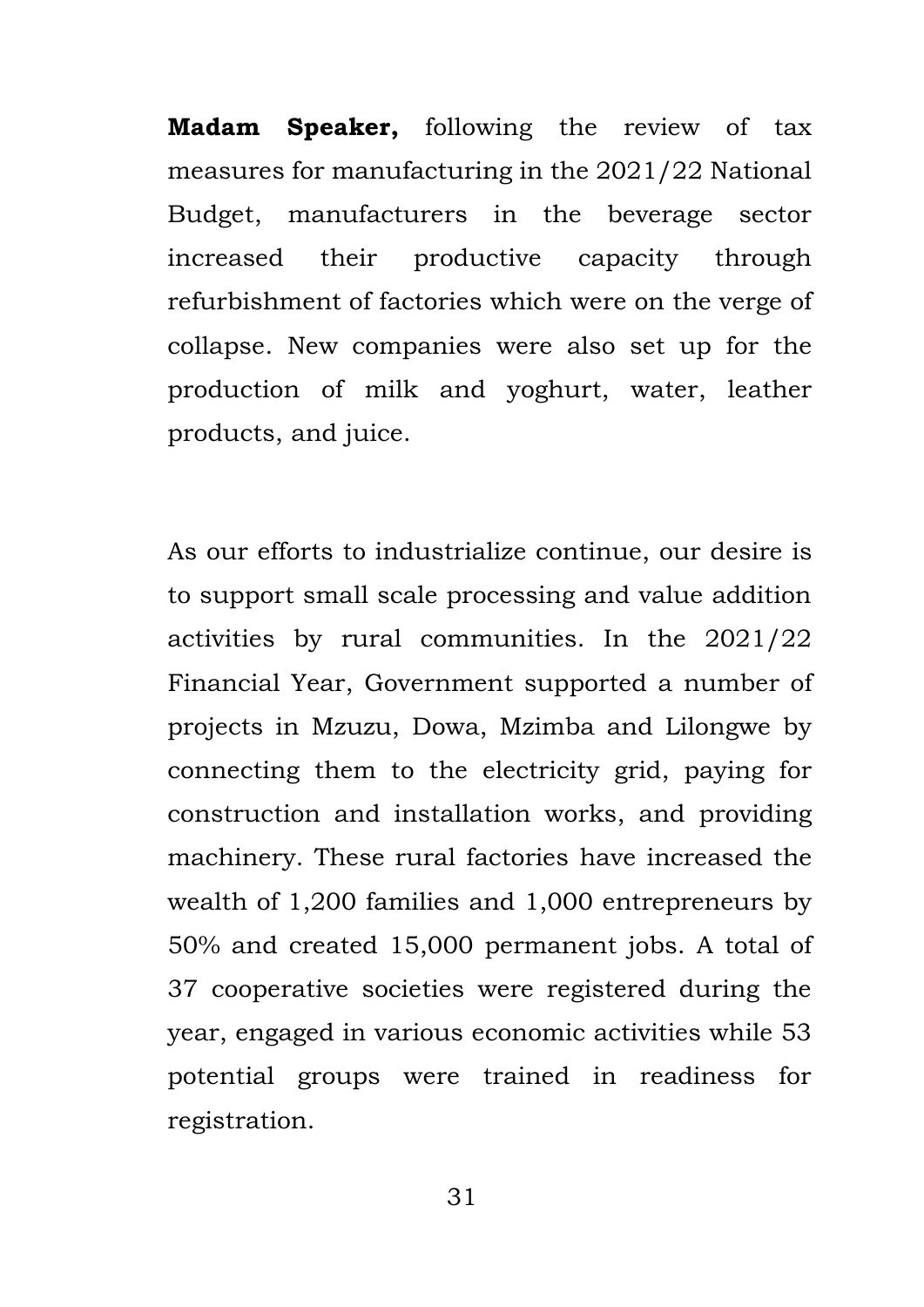Going forward, in the 2022/23 Financial Year Government will develop regulations for operationalizing the zones, as well as develop and promote steel production, initially using scrap metal. We will also organize an Industrial Indaba for the Manufacturing Industry and establish an Industrial Research and Innovation Centre.

**Madam Speaker,** on the trade front, Malawi's trade in goods and services contributes 58 percent to GDP. Sadly, out of this, imports contribute 43.4 percent while exports contribute a paltry 14.6 percent, which is a trade deficit we are working to reverse. That deficit stood at US\$1.29 million by the third quarter of 2021.

The main imports for Malawi are mineral fuels and oils, pharmaceutical products, machinery, vehicles and fertilizers, whereas the basket for main exports comprises the traditional commodities of tobacco, cane sugar, tea, and coffee, although oil seeds and edible nuts are becoming more prominent. Although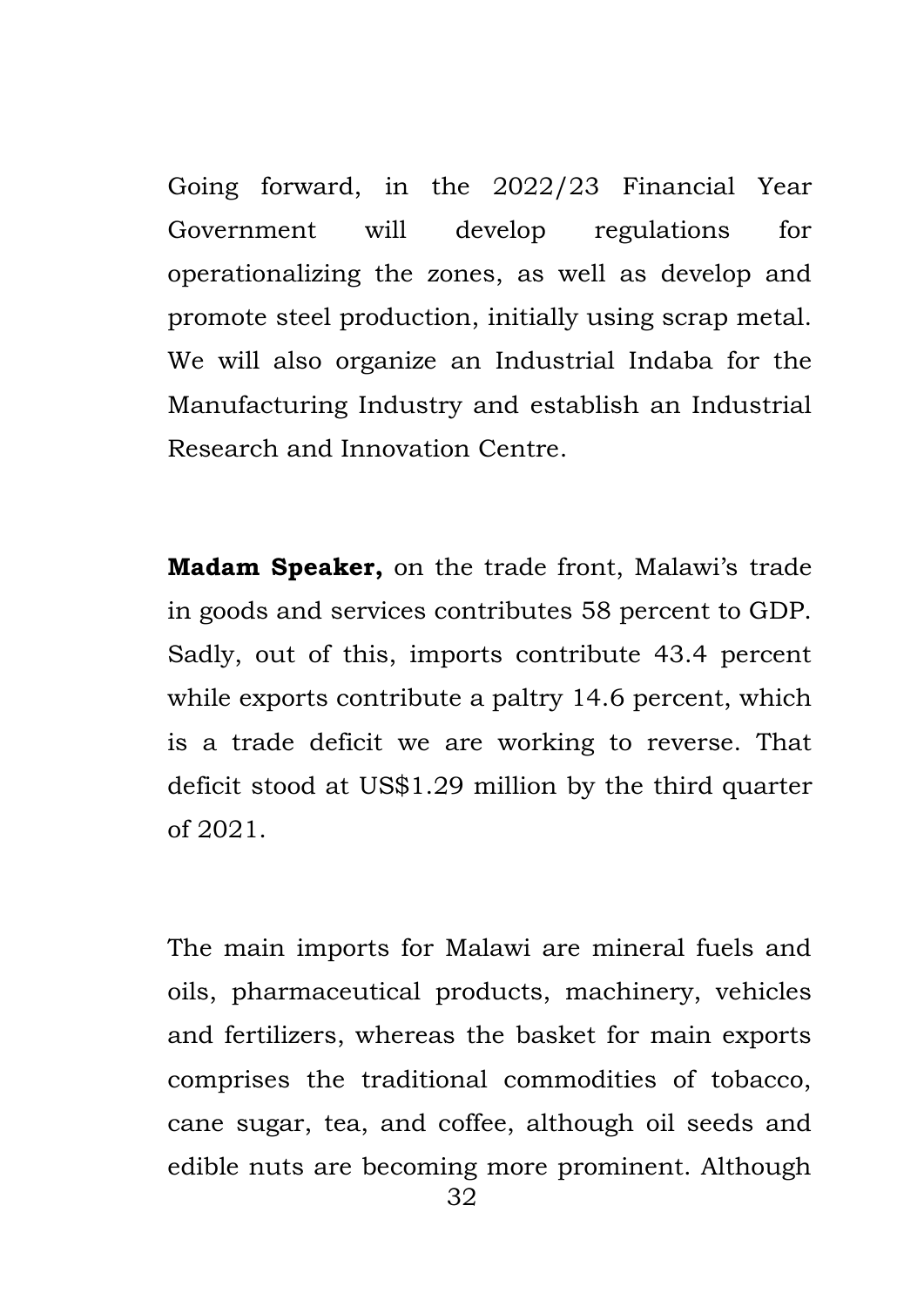Malawi has many market opportunities that can be exploited, its export markets are highly concentrated in two regions, namely the European Union at 36.5 percent of exports and COMESA and SADC Region at 39 percent.

It is therefore high time we also pursued emerging markets in Asia, especially India and China, which import 14 percent from Malawi, and the USA, currently importing 6 percent. In an effort to reverse the trend of perennial trade deficit, Government launched the National Export Strategy II in December, 2021, whose target is to increase exports to 20 percent of GDP from the current 14.6 percent. This will require the annual export growth rate to double to at least 5.6 percent.

**Madam Speaker,** during the Financial Year 2021/22 Government signed Memoranda of Understanding (MoUs) with the Republic of South Sudan to access a market worth US\$295 million, and with the Indian Government on Export of Pigeon Peas to export 50,000 metric tonnes of pigeon peas annually for the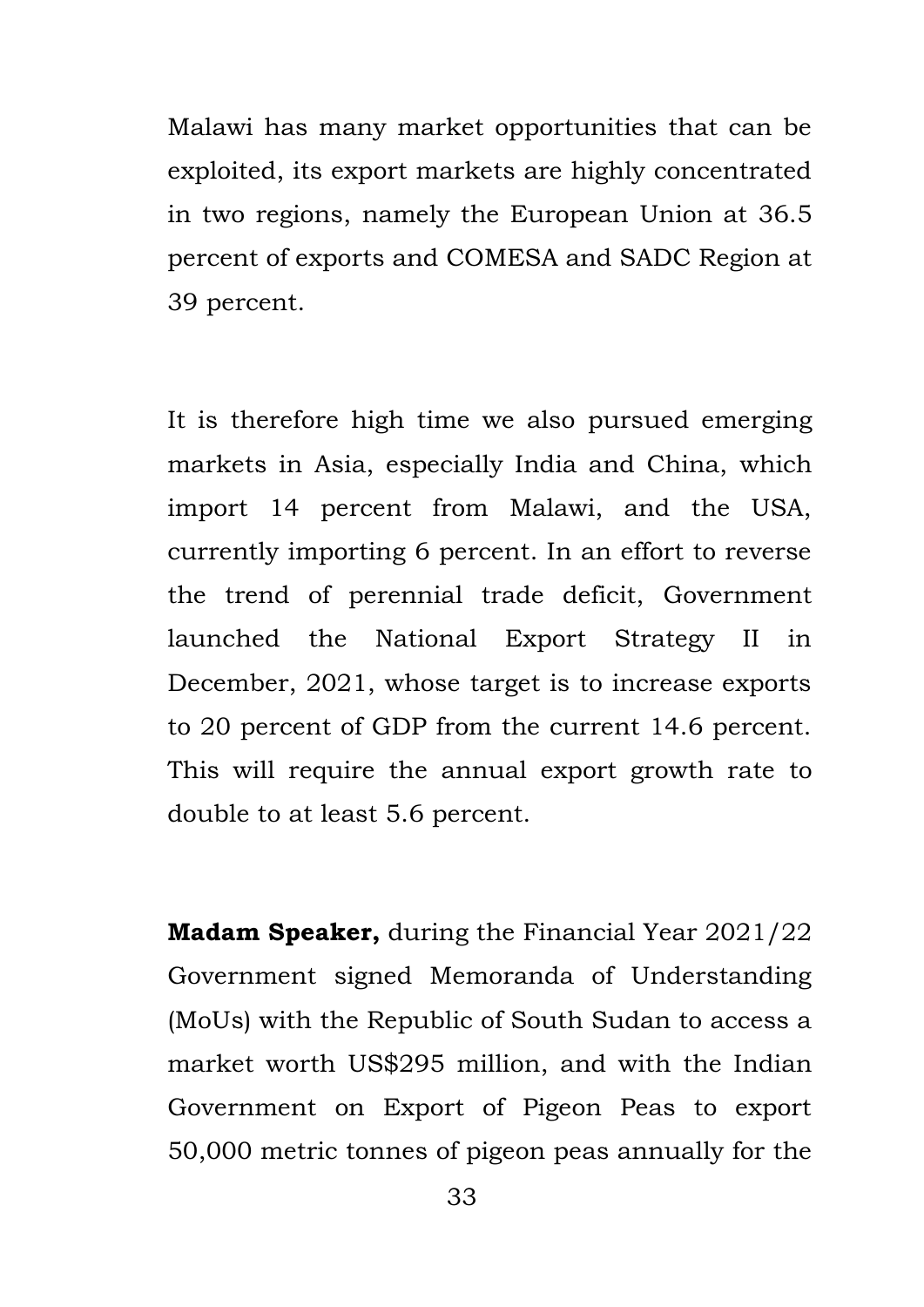next 5 years. Government also signed a reviewed Bilateral Trade Agreement and an Agreement on One Stop Border Post (OSBP) with the Republic of Mozambique to promote and facilitate cross border and transit trade at the borders between the two countries. Export deals of soya beans worth 157,684 metric tonnes valued at MWK83 billion to various countries, including China, were also facilitated.

**Madam Speaker,** Malawi attended the Intra Africa Trade Fair (IAFT) in Durban, South Africa in November 2021, where it recorded US\$418.6 Million worth of export inquiries from the Region. Elsewedy Electric, an Egyptian Multinational Company, signed a Memorandum of Intent (MoI) to bring flagship investments to Malawi in various sectors worth US\$1 billion.

#### **Energy**

**Madam Speaker,** productivity within our economy can only increase to the level that we are able to provide the energy for it. That is why in the energy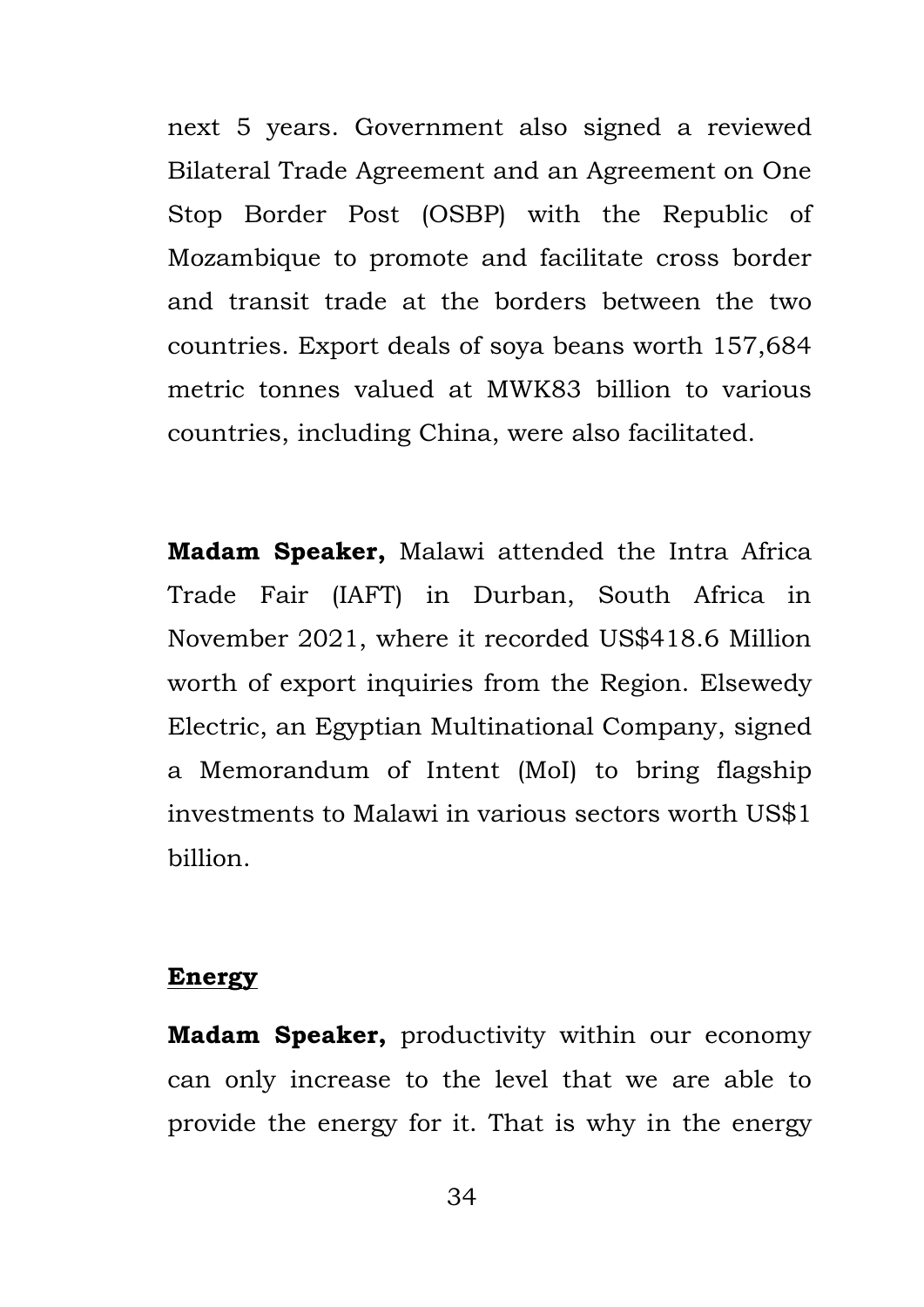sector, we set a target to add a further 1,000 MW to the grid from various sources by 2025.

I am happy to report that in the 2021/22 Financial Year, the installed capacity of electricity rose from 364 MW to 617.1 MW, following the launch of Tedzani IV Hydro Power Plant in which a 52 Million Dollar Grant from Japan and MWK6 billion from Malawi Government were invested; JCM Solar PV Project, and Mloza Small Hydro Power Project constructed and operated by Cedar Energy Ltd. A 26 MW bi-face Panel Solar PV Power Plant in Dedza, Golomoti will also soon be launched, which will bring us within less than 100 MW of meeting the current demand of 795 MW.

On the back of these strides, ESCOM Ltd has increased access to electricity from 11.4 percent to 12.4 percent. This is set to continue rising because my Administration finished drafting the Free Electricity Connection Guidelines due for implementation next year. In the 2022/23 Financial Year, Government will continue implementing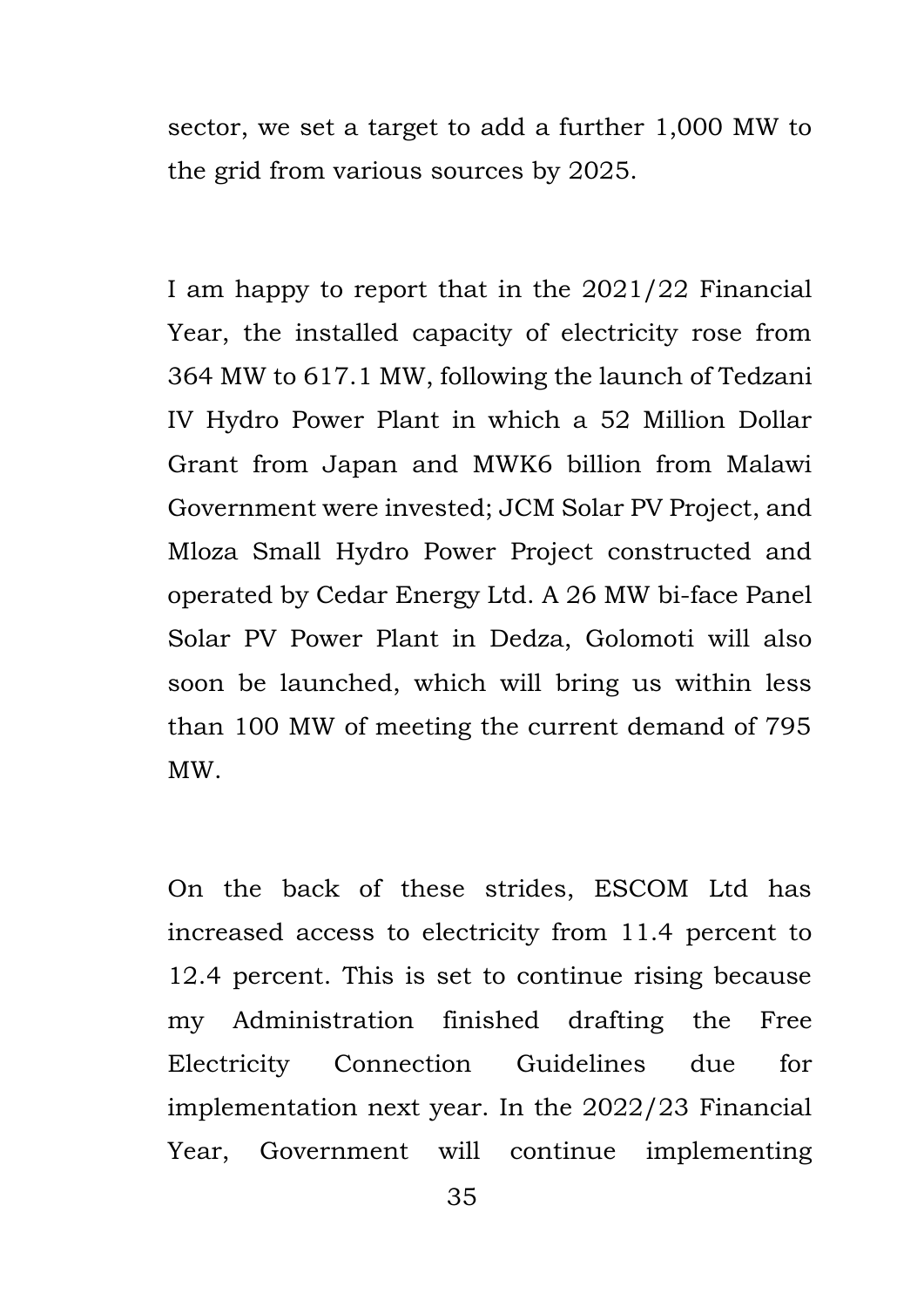existing projects, including the 350MW Mpatamanga Hydro Power Project; and the 200MW Malawi – Mozambique Interconnector Project.

# **Transport and Public Works**

**Madam Speaker,** another factor that affects the productivity of any economy is the quality and quantity of its infrastructure. That is why the Malawi 2063 recognizes transport infrastructure as a key enabler for socio-economic productivity. And as you may recall, my last State of the Nation Address already outlined a number of investments we are making in infrastructure development to boost economic productivity, including the following:

- Dualizing and rehabilitating sections of the M1 Road;
- Upgrading Kenyatta Drive and Mzimba Street to six lanes;
- Rehabilitating the Nsipe-Liwonde Road;
- Constructing Thyolo Thekerani Muona Makhanga Road;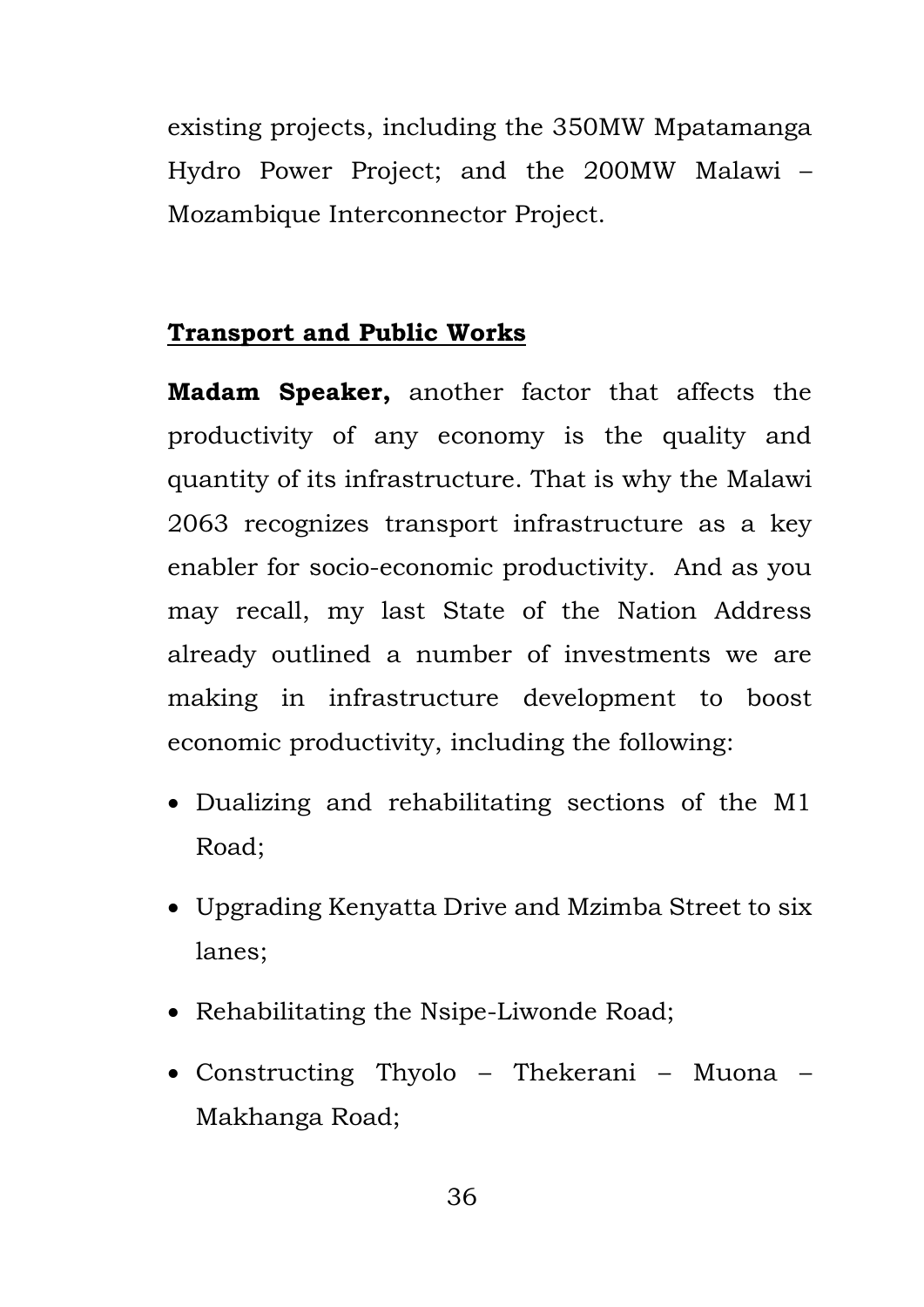- Upgrading the Ntcheu–Tsangano–Neno-Mwanza Road;
- Upgrading the Nsanje Marka Road;
- Upgrading the Njakwa Livingstonia Road;
- Upgrading the Dzaleka-Ntchisi-Mpalo-Malomo Road;
- Upgrading the Nsanama –Nayuchi Road;
- Upgrading the Mkanda Kapiri Road;
- Upgrading the Monkey bay Cape Maclear Road;
- Upgrading the Rumphi Nyika Chitipa Road;
- Upgrading the Lirangwe Chingale Machinga Road; and
- Constructing the Ruo Bridge.

**Madam Speaker,** in the 2022/2023 Fiscal Year, we will also start rehabilitating the M5 road from Balaka Market to Kaphatenga, Dwangwa and Nkhatabay, which is a critical route for the sugar and rice plantations as well as tourist attractions along the lake, with support from the African Development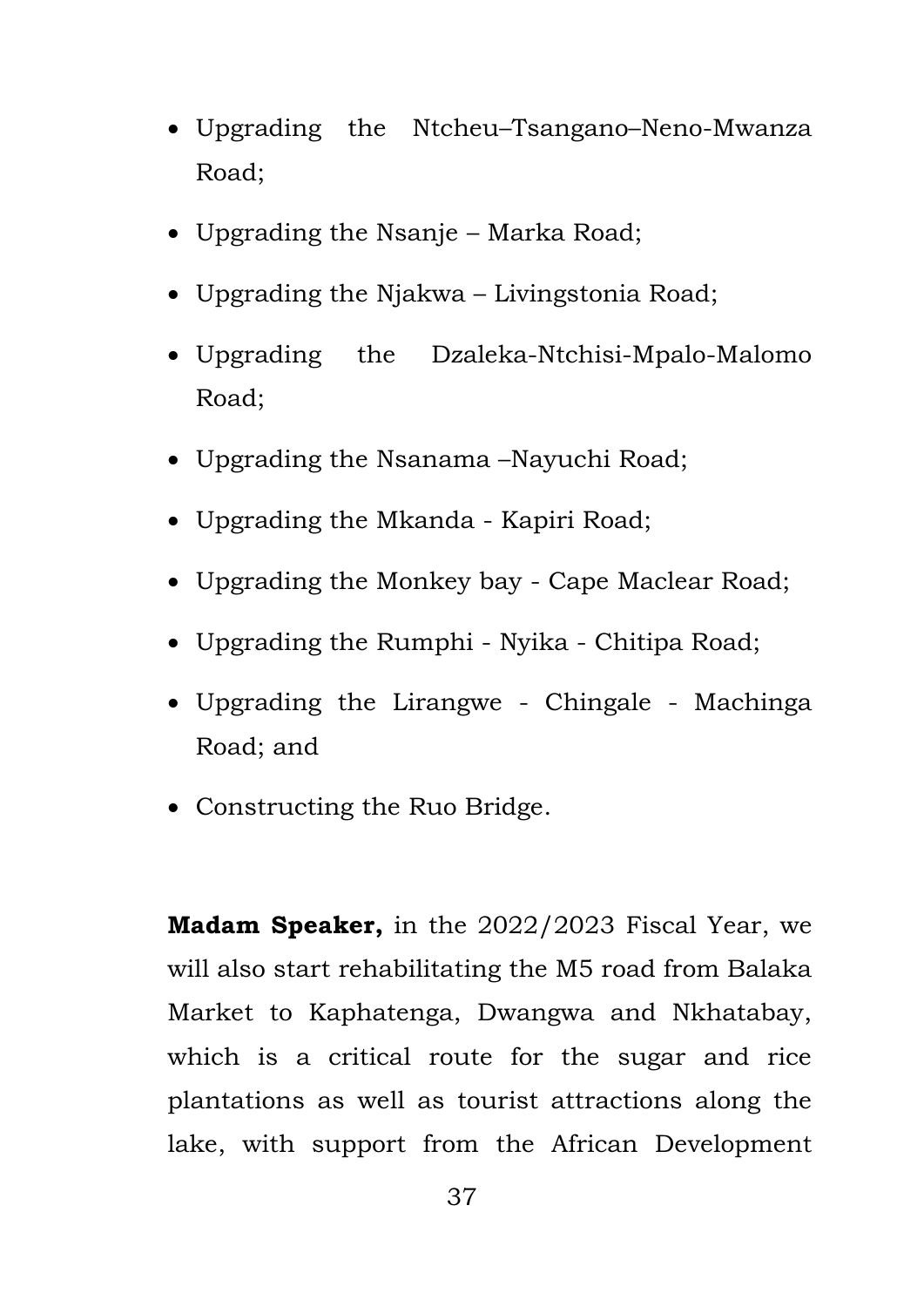Bank. Other road investments include phases 3 and 4 of the Jenda-Edingeni-Manyamula-Mzimba Road and the Chikwawa-Chapananga-Mwanza Road. At the same time, we have invested in the feasibility studies of the Mangochi-Makanjira Road and the Edingeni-Euthini-Mpherembe-Rumphi Road, and once those studies are completed, construction will begin.

**Madam Speaker,** as I have stated before, our quest to fix broken systems in our land includes fixing the rail system. As such, during the 2022/2023 Fiscal Year, we will pursue the Marka-Bangula section of the railway line following its failure to start in the 2021/2022 Fiscal Year because of procurement issues, which is yet another example of state systems that are too broken to deliver development and need fixing. The same applies to the feasibility studies we were unable to do on the proposed railway line from Salima to Tanzania through the Northern region. The studies failed because of a gap in the system, for the country has had no legal framework for a BOT model for implementing such a project. As such, we will use this year to fix that system by ensuring that the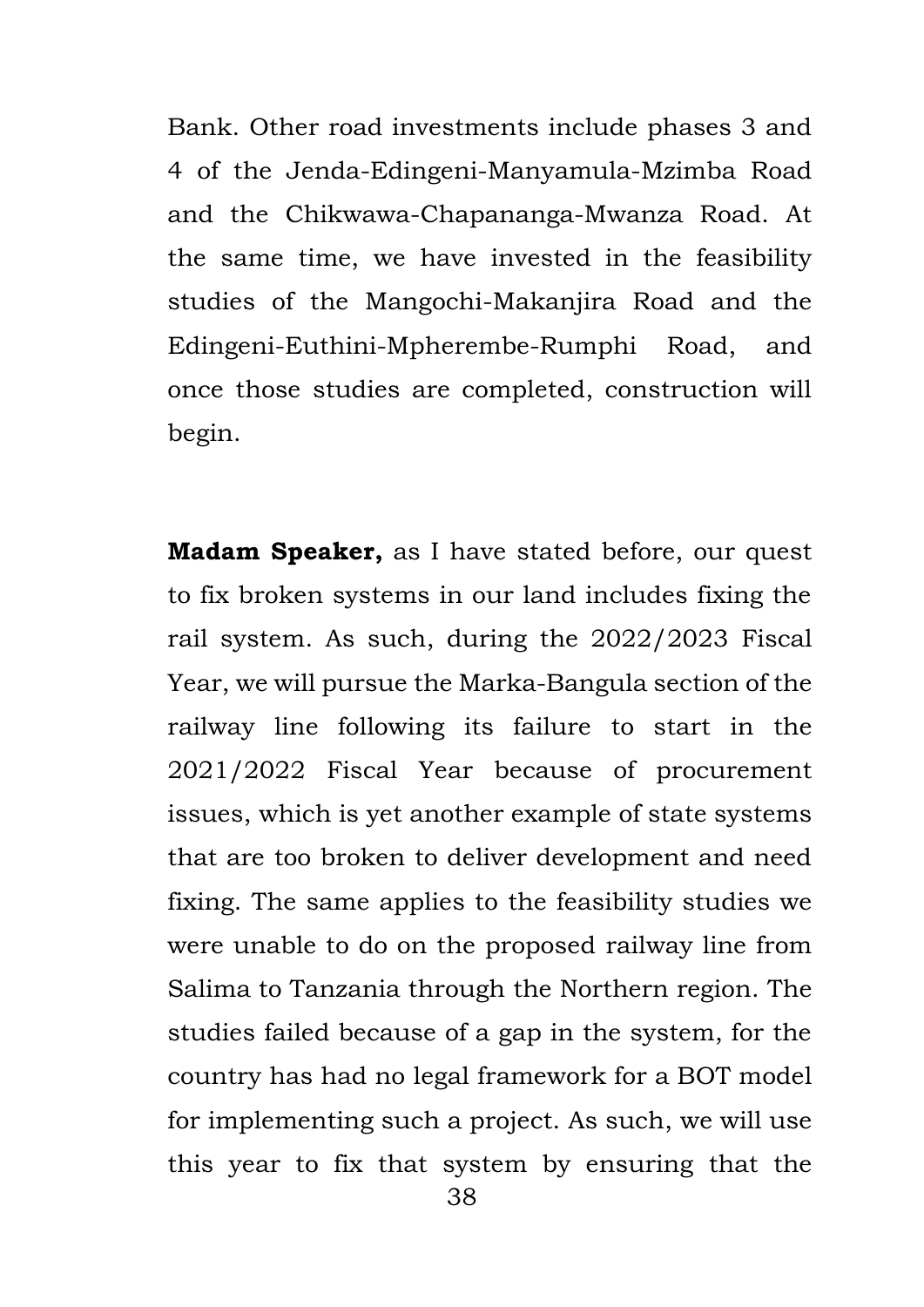Public, Private Partnership Commission accelerates the development of that legal framework.

**Madam Speaker,** in Air transport, my Administration has made provision for counterpart funding for the European Investment Bank financed construction of the Orton Chirwa Airport in Mzuzu. Financing for a feasibility study on the same has been provided through a grant aid from the Arab Bank for Economic Development in Africa (BADEA) and Organization of the Petroleum Exporting Countries (OPEC).

## **3.2 INVESTING IN HUMAN CAPITAL DEVELOPMENT**

**Madam Speaker,** the priorities we are delivering and the systems we are determined to fix are for the benefit of Malawians. But what we have seen in delivering these benefits is that their impact can easily evaporate if the Malawian people themselves are not capacitated and empowered to steward and enjoy those benefits in a way that is sustainable.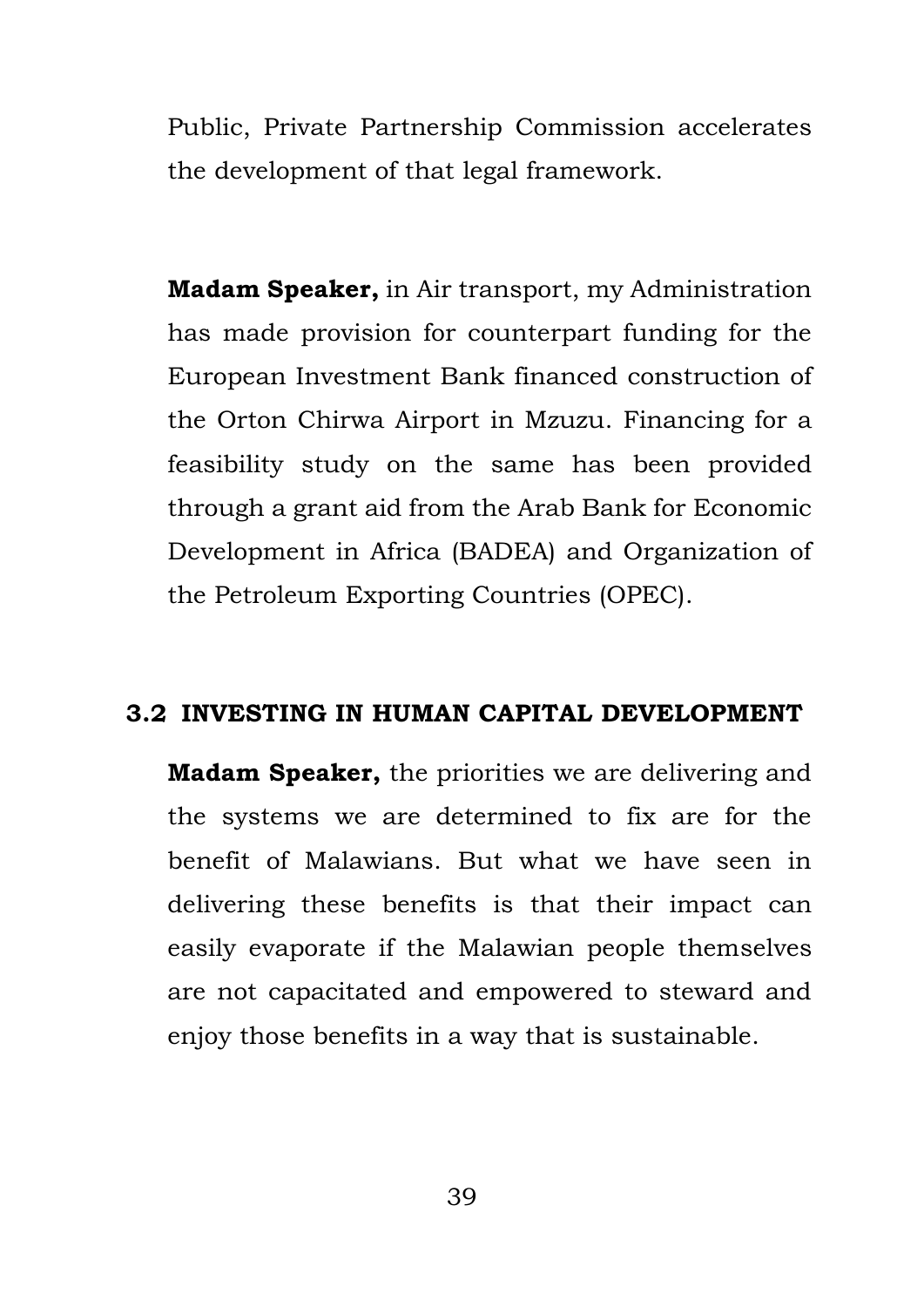A new road can lose its benefit if citizens drive carelessly on it. A new hospital can lose its benefit if citizens steal medicines from it. A new vaccine can lose its impact if citizens believe conspiracies about it. A new school can lose its impact if citizens keep their daughters from attending it. A new election can lose its impact if citizens are kept misinformed about Government matters. That is why part of fixing broken systems for delivering development priorities involves enhancing the physical, mental, and social capacity of our people.

# **Health**

**Madam Speaker,** our first target of investment in human capital development is the Health Sector, where the chief culprit for poor delivery of public service is a broken system we must fix. Toward that end, I am pleased to report the following progress:

 With financing from our taxpayers and the Global Fund, we have commenced the construction of 55 of the 900 health posts I announced in September 2020, while the construction of 145 posts is set to start in the 2022/23 Fiscal Year;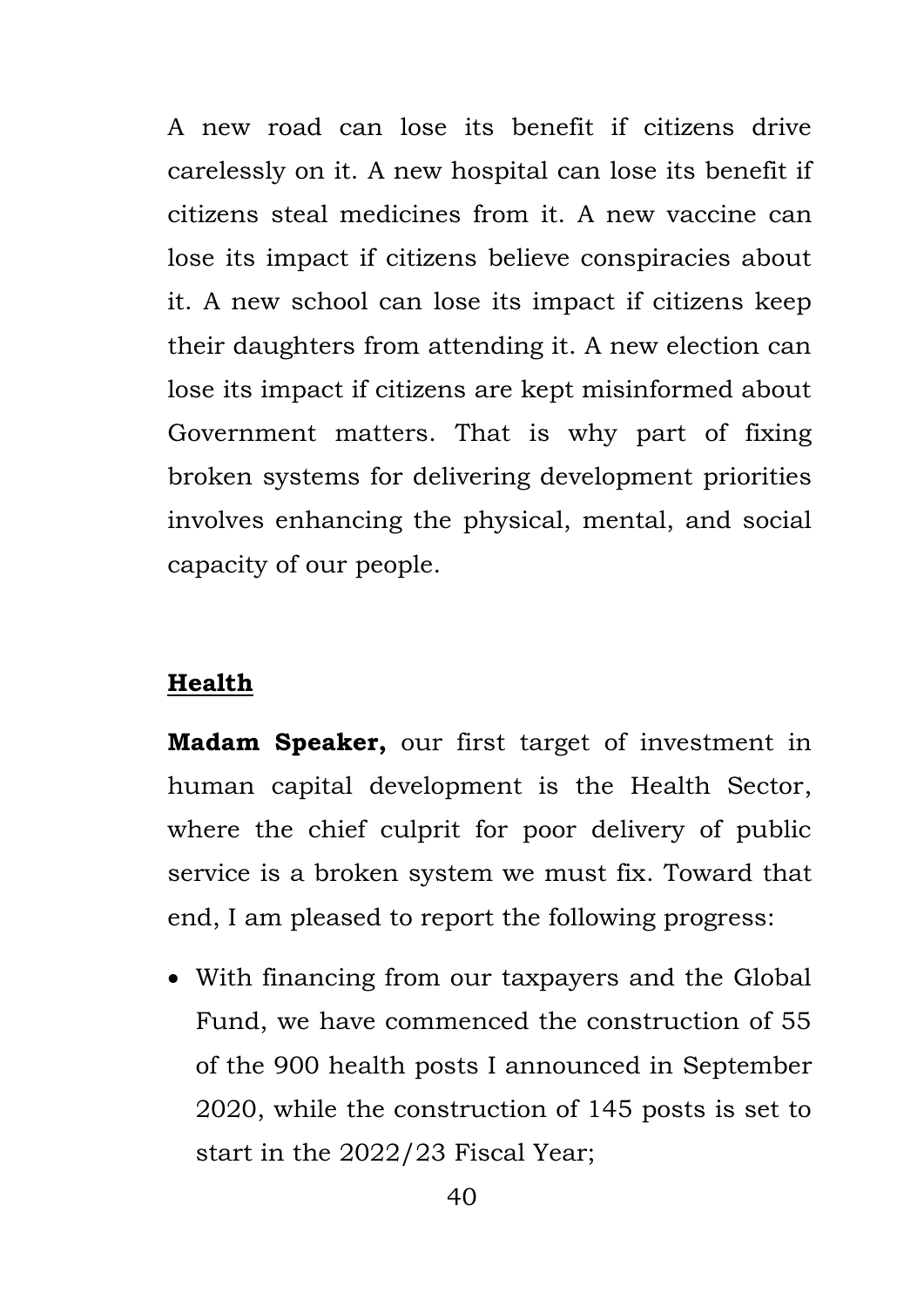- We have all but completed the Phalombe District Hospital, and have allocated funds to start the construction of a new Chikwawa District Hospital in the coming year, as well as conduct feasibility studies for new district hospitals in Rumphi and Dowa;
- We have recapitalized Central Medical Stores Trust with MWK12.5 billion to prevent it from collapsing under the weight of arrears worth MWK17.5 billion caused by the abuse of the previous Administration, and we will continue clearing those bills in the coming Fiscal Year, while also preventing future abuse by debarring suppliers who defraud Government from doing any business with the Central Medical Stores;
- We will continue digitizing the entire health supply chain under the Master Supply Chain Transformation Strategy (2021-2026);
- We will continue our fight against COVID-19 through the administration of around 1.5 million vaccine doses we expect to receive in the first quarter of 2022, building on the successful administration of 1,864,968 vaccine doses so far;

41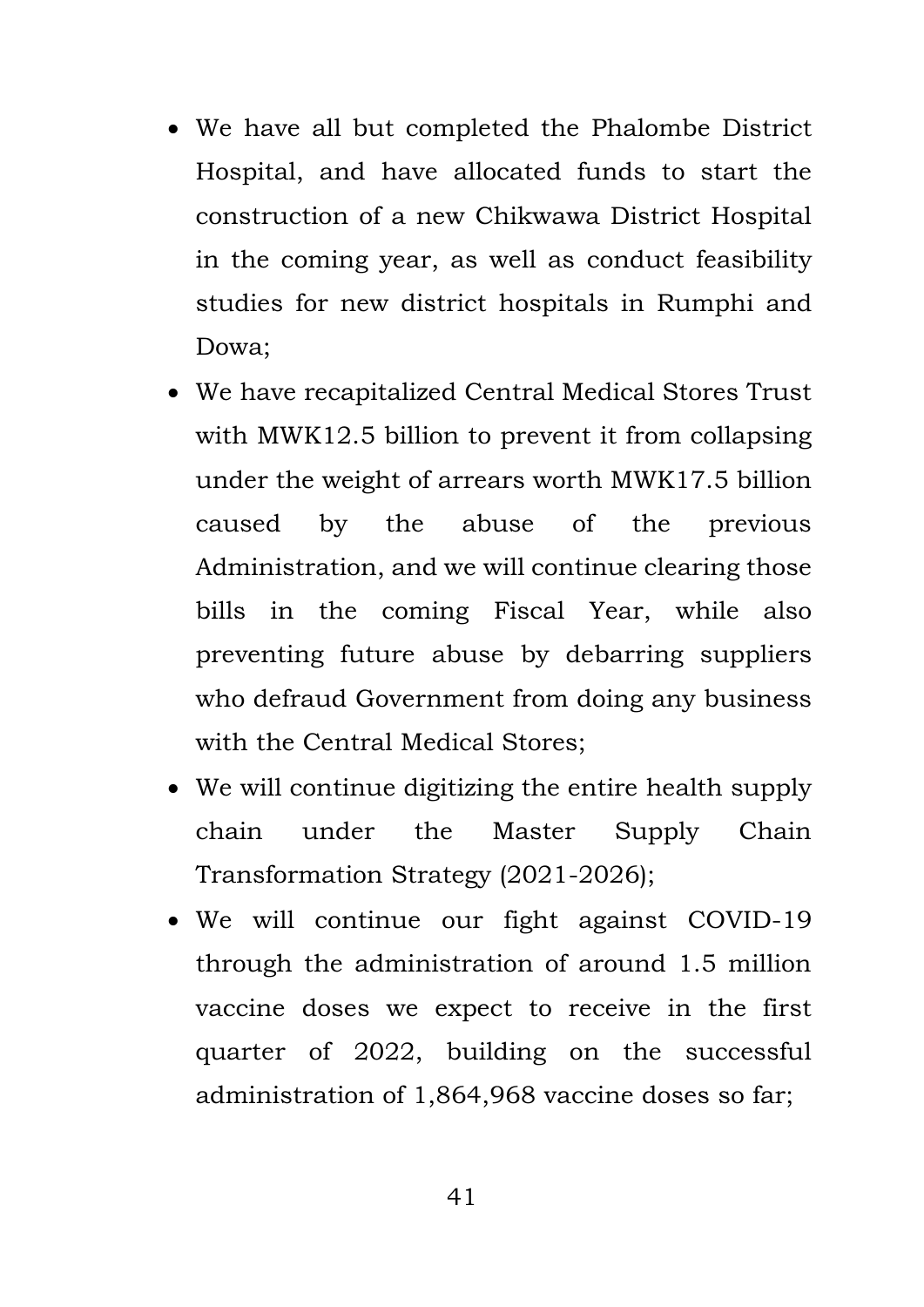- We have reduced the number of hospitalized children due to severe and acute malnutrition to less than 1%; and
- We have added 1,246 Health Care workers to the workforce in our health facilities.

# **Education**

Madam Speaker, our second target for human capital development is the Education sector, where our efforts to build an empowered and responsible citizenry include the following:

- We will implement compulsory education for our primary school going children;
- We will increase the number of teachers and teaching and learning materials in response to expected increase in enrolment;
- We have constructed 851 classrooms to expand space for our primary school learners;
- We have accelerated the completion of the construction of the three Teacher Training Colleges in Chikwawa, Rumphi and Mchinji;
- We commenced the construction of 250 secondary schools under the Secondary Education Expansion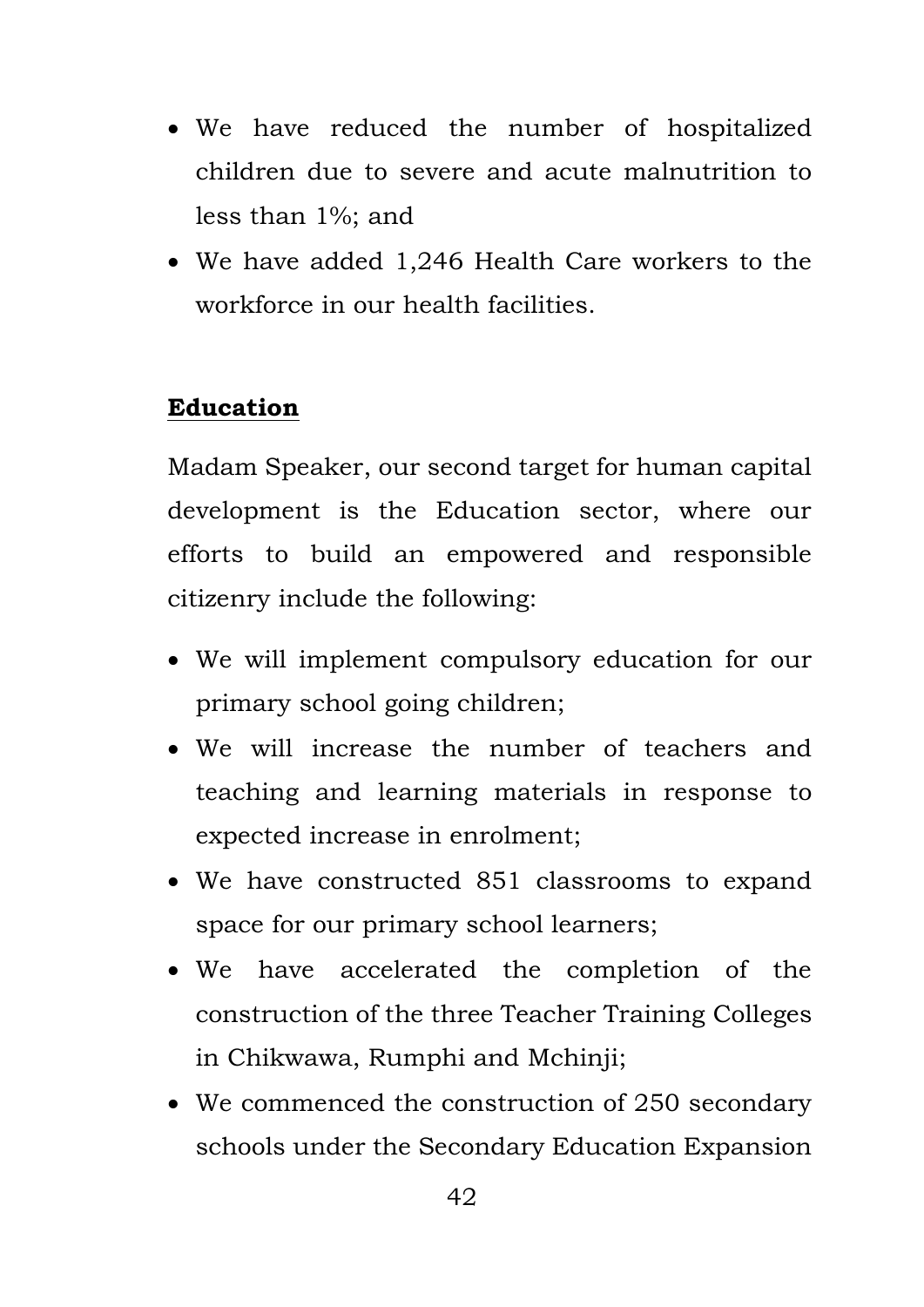Development (SEED) Project in partnership with the United States of America, as well as 308 classrooms, 120 teachers' houses, 60 student teachers' hostels and 60 administration blocks in 60 teaching practice schools in partnership with Germany;

- We have committed to establish 34 Secondary Schools of Excellence, with Chikwawa, Phalombe, Nkhotakota, Mangochi, Lilongwe and Rumphi earmarked for the first 6;
- We have delinked the old University of Malawi, and are committed to provide the necessary infrastructure for the new public universities, such as LUANAR's new Administration block and teaching complex and the School of Economics, all due for completion in the 2022/2023 Fiscal Year, while also constructing new buildings at the University of Malawi, at Kamuzu University of Health Sciences, at Malawi University of Business and Applied Sciences, at Malawi University of Science and Technology, and at Mzuzu University; and
- We have partnered with the private sector to construct hostels in all public universities.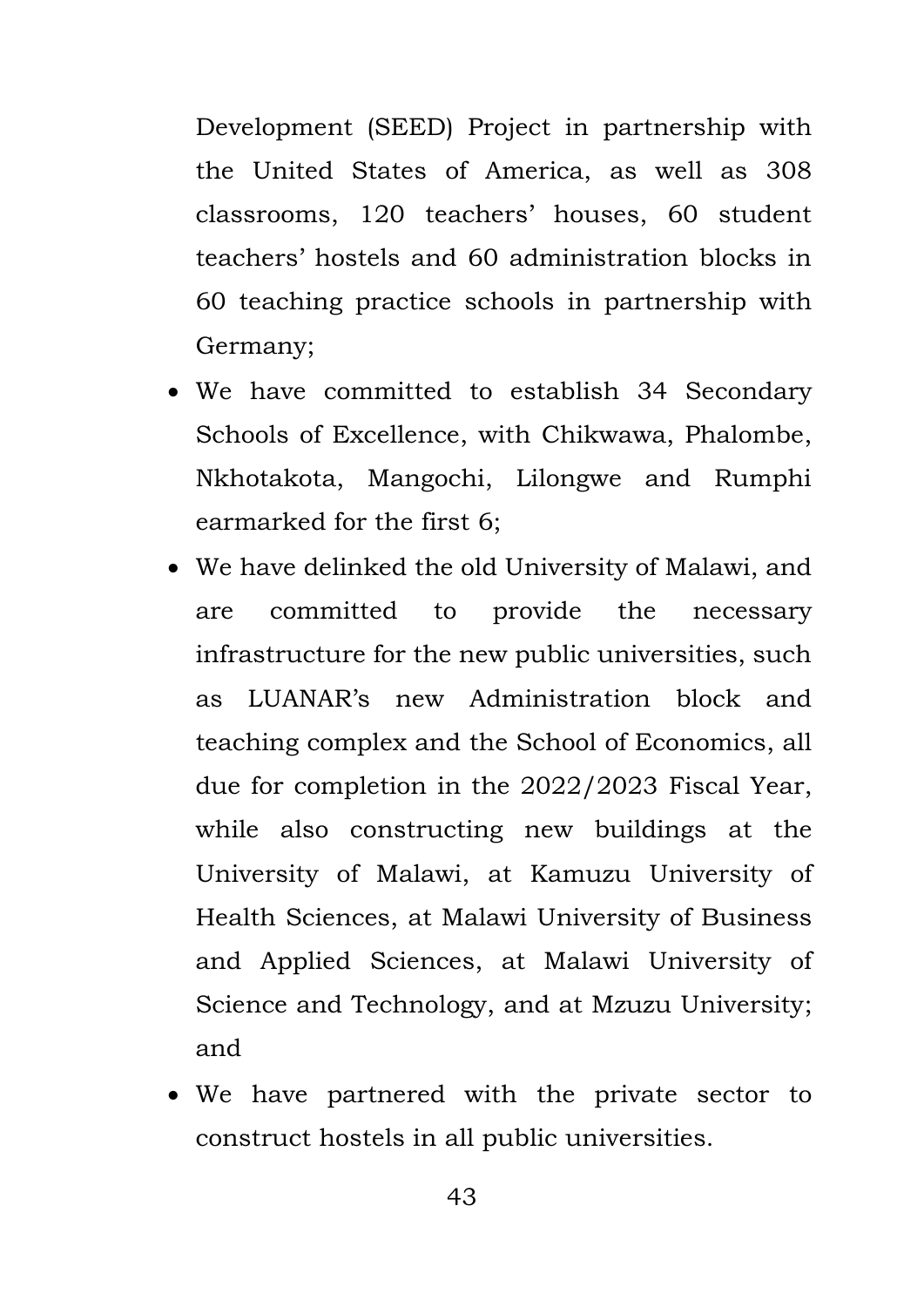## **Land & Housing**

**Madam Speaker,** our third target for human capital development is Land and Housing. Specifically, Government is undertaking policy and legal reforms, including a review of the 2016 Land Laws as I directed in 2020. As a result, the Land (Amendment) Bills are ready for tabling during this Parliamentary meeting.

More practically, **Madam Speaker,** to improve the investment climate and ease of doing business in the country, my Administration will allocate 5,000 hectares of land to Malawi Investment and Trade Centre (MITC) for allocation to investors over the next 5 years. Similarly, my Administration is continuing the 5-year project of constructing 10, 000 houses for our security institutions, of which 231 in phase 1 are in progress. As houses for those who protect us are progressing, we are also building houses for those most in need of protection, such as persons with albinism, the elderly, chronically ill, child-headed families, and female-headed families under the Social Housing Protection Programme.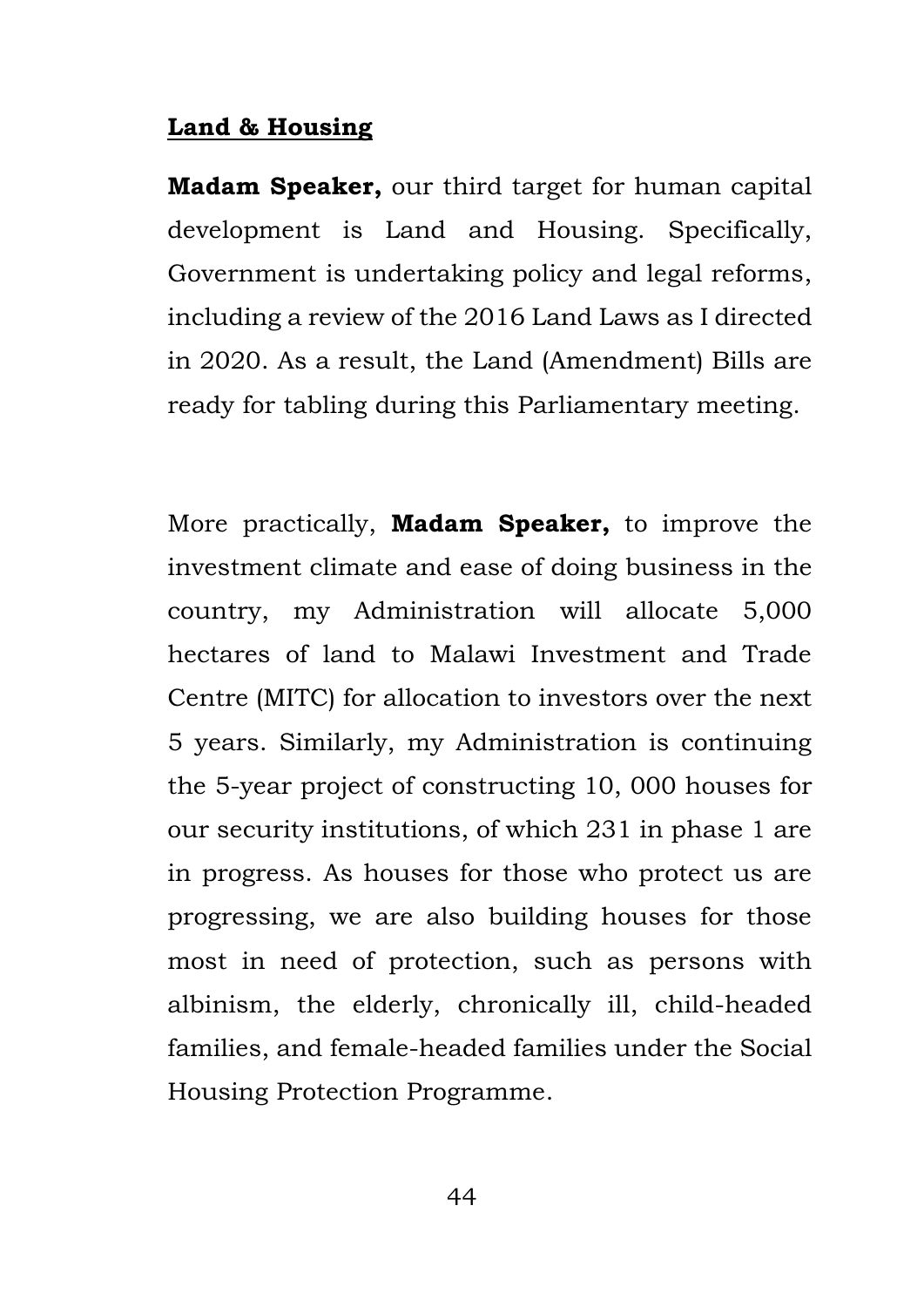At Government level, my Administration plans to construct a twenty-floor twin tower office building at Capitol Hill to house those Ministries that have no base there and reduce the rentals they incur. We will also continue to implement the Public Service Housing Scheme to provide mortgage loans to public servants.

**Madam Speaker,** one manifestation of a breakdown in systems for land management is the proliferation of uncoordinated and unplanned development. To address this system failure, my Administration is designing the Land Information Management System (LIMS), as well as developing District Development Plans and Urban Structure Plans. This includes lake city plans that designate specific sections of land along the lake for major tourism investments.

# **Information & Digitalization**

**Madam Speaker,** our fourth target for human capital development is the creation of an informed citizenry. To make progress in that direction, Government developed the Access to Information Act (ATI)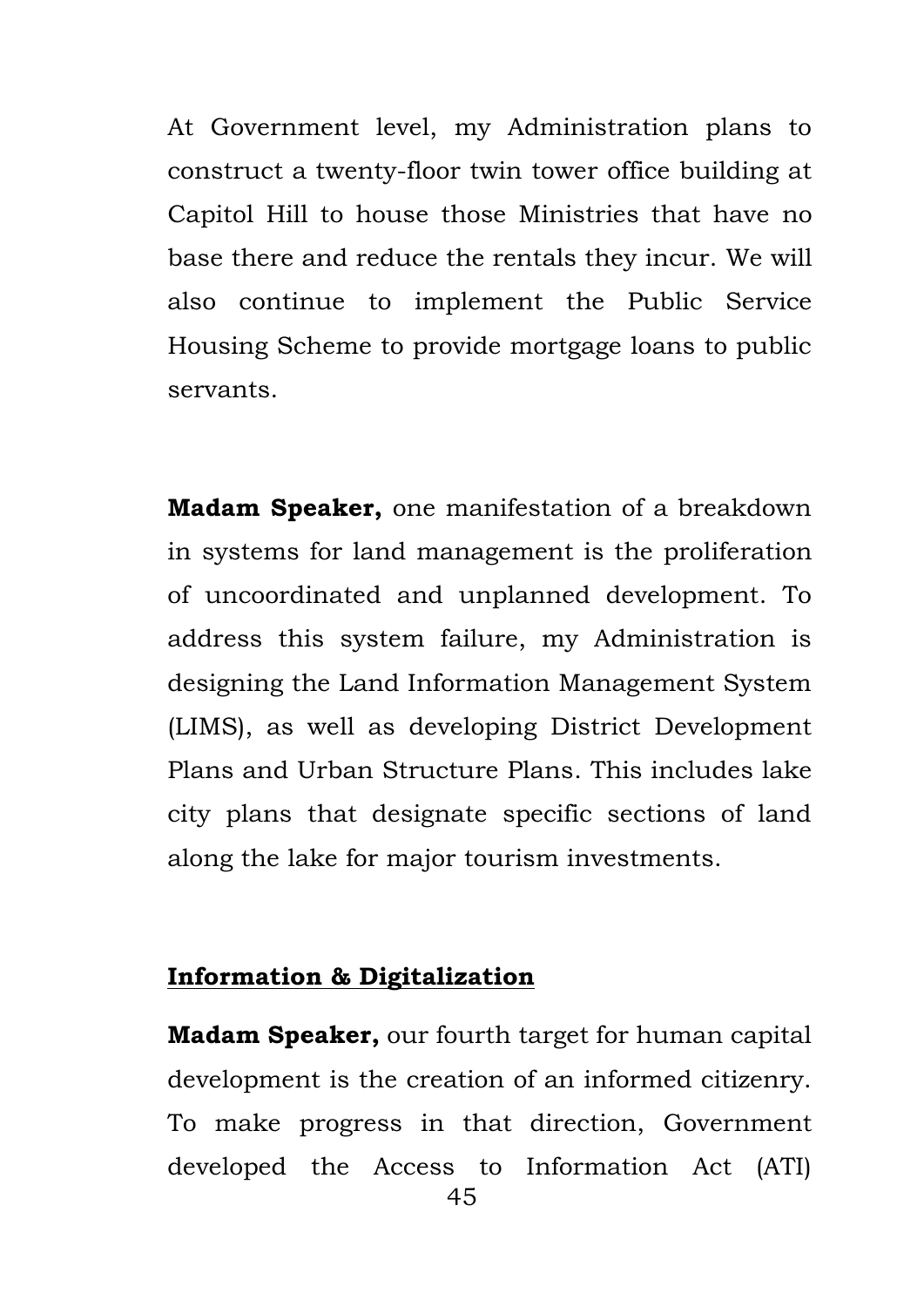regulations in January, 2021. As I speak, the ATI Act is being implemented in collaboration with the Malawi Human Rights Commission.

Another initiative to increase access to information for Malawians is the provision of affordable internet services. To accomplish that, my Administration successfully negotiated for the 75 % reduction on the lower volume bundles and the Pay As You Go (PayGo) rates by Airtel Malawi Plc. and TNM Plc. In the coming year, we will be implementing Phase II of the National Fiber Backbone Project, which will further reduce data landing costs.

**Madam Speaker,** this coming year, we will be pursuing a governance digitalization agenda with greater focus. Aside from adding digitalization to the portfolio of the Ministry of Information, my Administration just completed the installation of equipment for Local Area Networks (LANs) in fourteen buildings at Capital Hill. This is in addition to the National Data Center being constructed in Lilongwe to harmonize all critical systems of MDAs. We have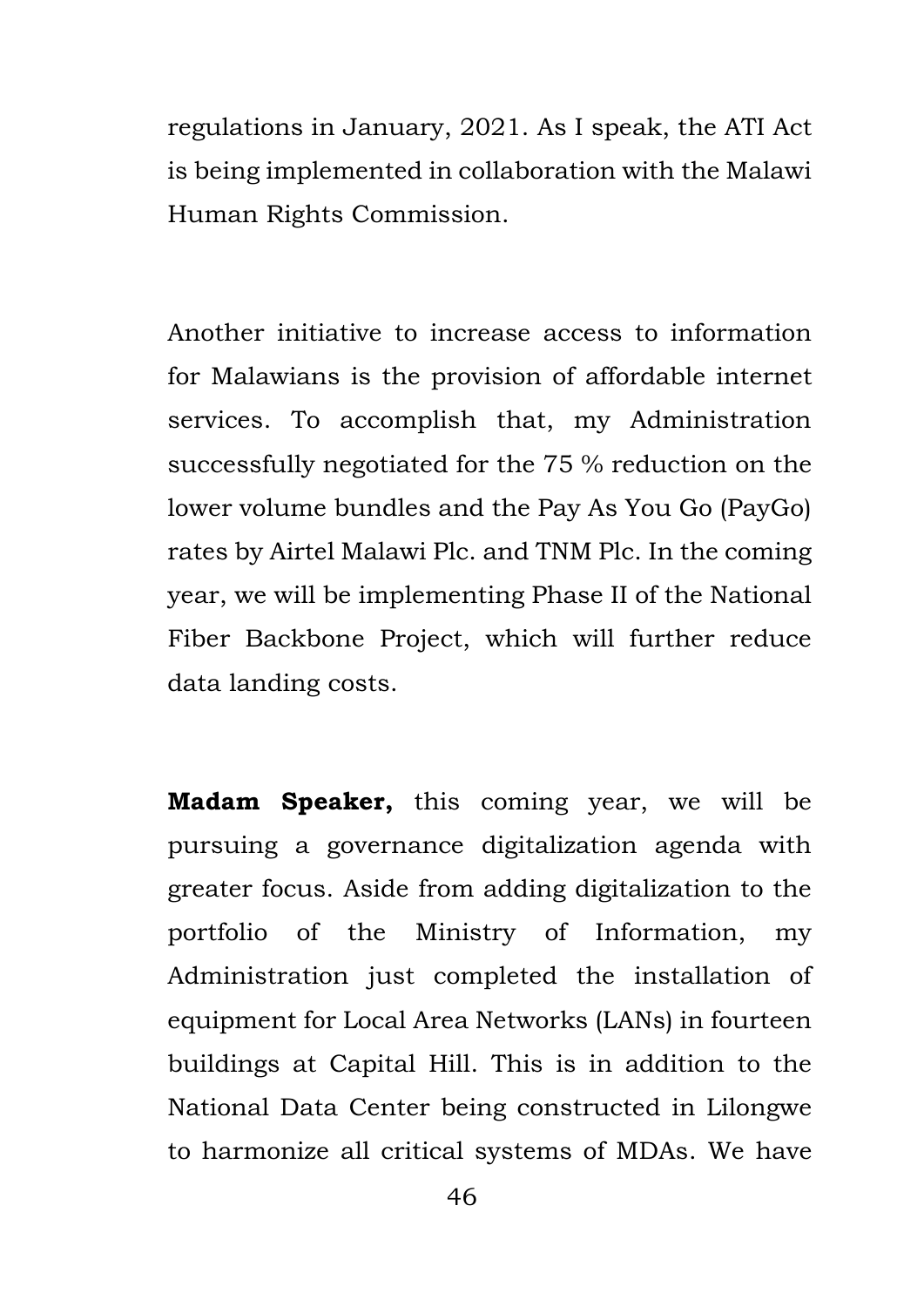also earmarked 16 schools, 2 markets, 2 airports, and hospitals for free public WI-FI service.

# **Gender, Social Welfare and Youth**

Madam Speaker, our fifth target for building the capacity of our people is the empowerment of such disenfranchised social groups as Women, Children, Youth, and persons with disabilities. In pursuit of this, we have been addressing and will continue addressing system gaps in the social security of these important demographics. The following are some of the notable programmes in this regard:

- We implemented the Literacy Programme; Women Economic Empowerment Programme; Village Savings and Loans Programme; Probation and Rehabilitation Programme; and Ending Child Marriage Initiatives;
- We disbursed MWK42 billion to 293,522 households in all 28 districts of the country, 70% of which benefited women, to cushion marginalized groups against the lack of basic needs in this harsh season of economic recovery;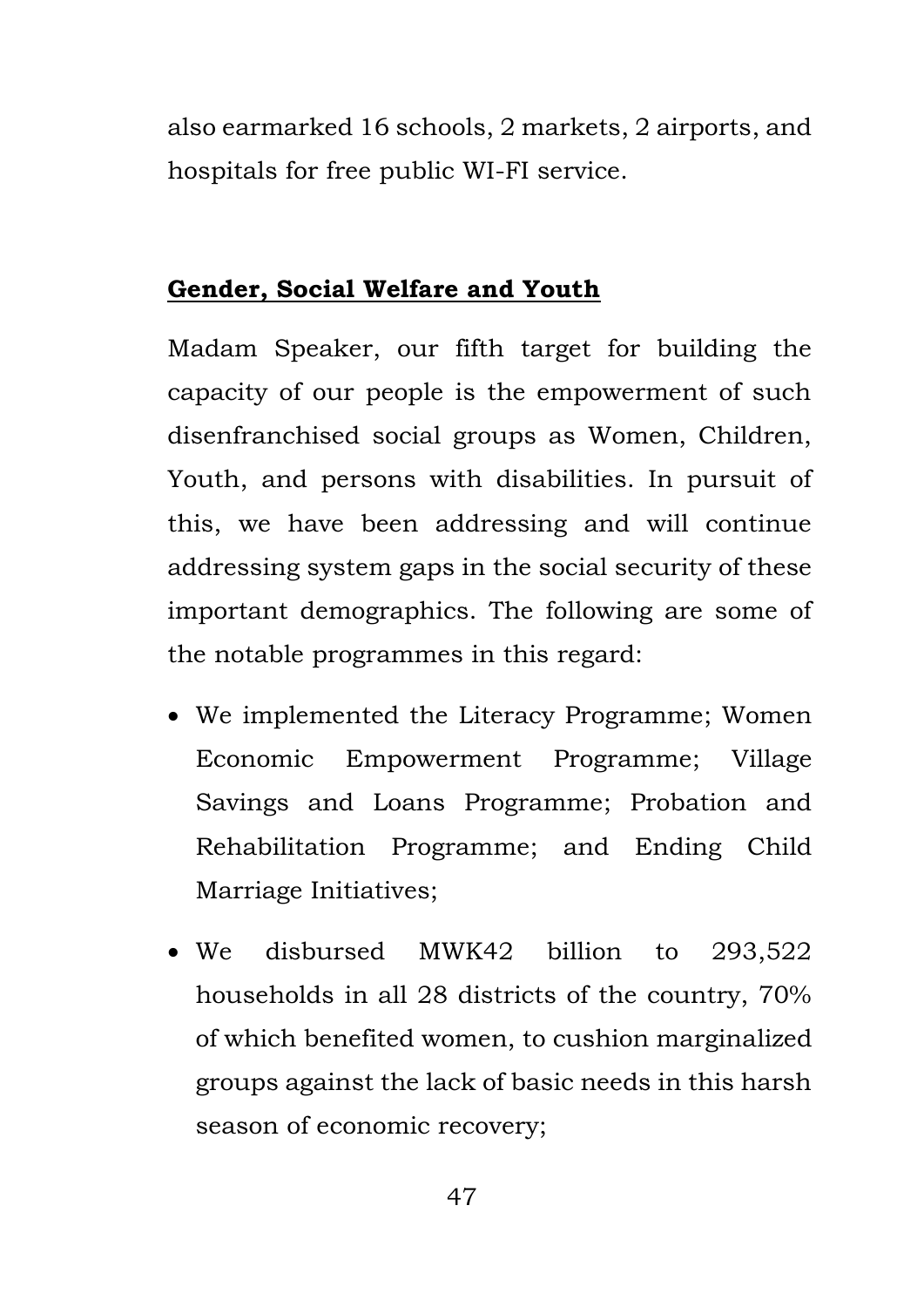- We intensified awareness campaigns against Gender Based Violence by training the Police, Magistrates, Health and Social Workers throughout the 16 days of activism;
- We assisted a total of 587 learners with albinism with protective equipment and school fees to continue their education safely across the country;
- We reintegrated 1,544 children from the streets to their respective homes, and provided psychosocial support to 62,650 primary caregivers, parents and community members; and
- We rescued 11,729 children from child marriage and provided psychosocial support to all of them.

**Madam Speaker,** let me conclude by mentioning two things that we cannot do without if we are going to succeed in either delivering our long-term priorities and diffusing our short-term pressures, or fixing the broken systems we need for that purpose.

Firstly, we cannot do it without good governance. Fixing the governance system to deliver our ambitious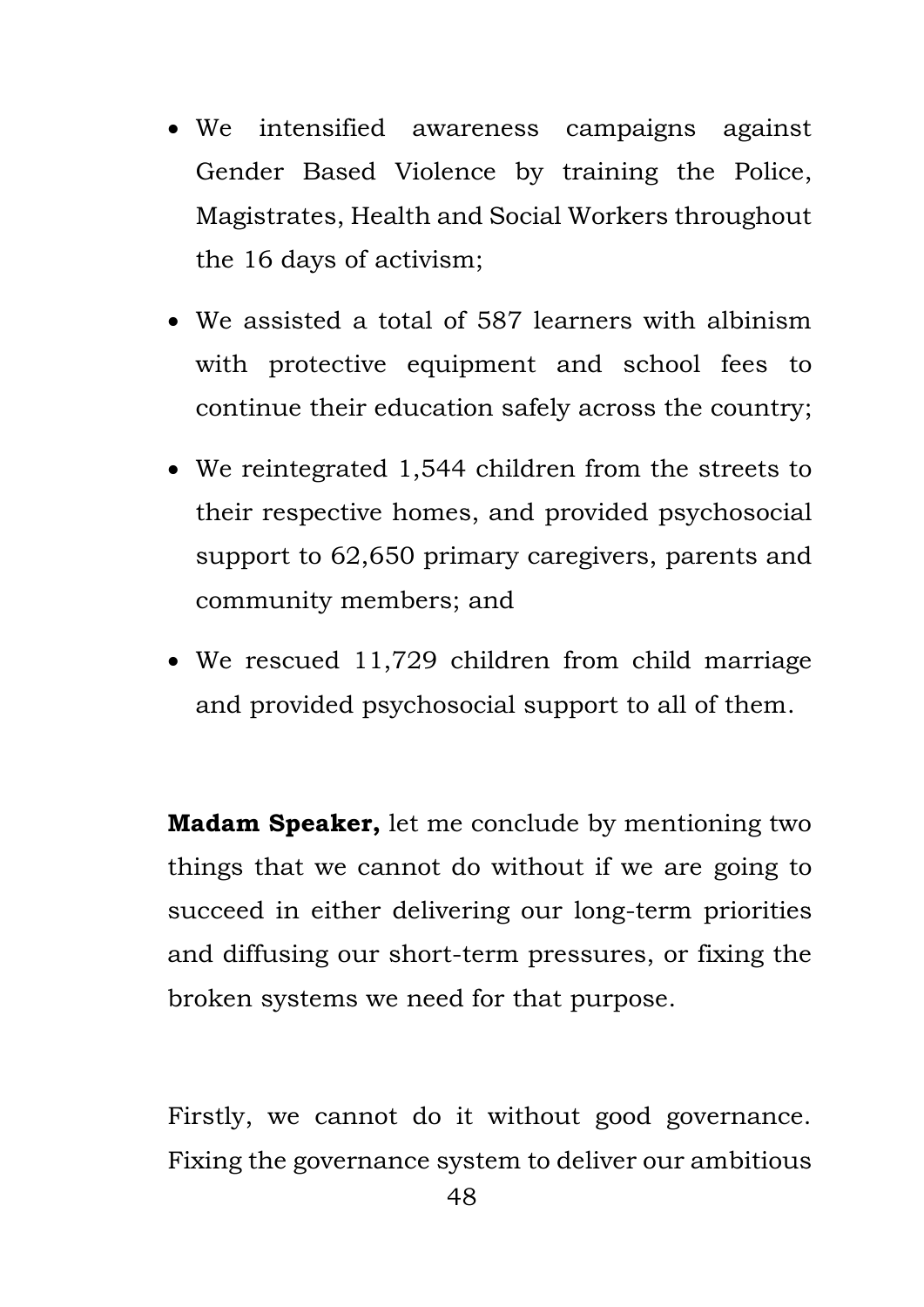developmental agenda is critical. Those fixes of the governance system must not be confined to one or two governance institutions, but all of them, for the framers of our Constitution intended all of them to be indispensable and each of them to be accountable.

Take the fight against corruption by the institutions within our justice system, for instance. We cannot win that fight unless the Anti-Corruption Bureau has the power and resources to investigate cases freely. In turn, the Anti-Corruption Bureau cannot succeed without a winning strategy for managing, prosecuting, and winning cases as directed by the Directorate of Public Prosecution. In turn, the Public Prosecutor cannot end corruption by prosecution alone without other supporting anti-corruption strategies from the Office of the Attorney General. In turn, the Attorney General cannot enhance the drive against corruption if he is allowed to enter settlements out of court without a system of accountability, which is why my Administration will be amending the Civil Procedures Act to establish a Committee responsible for making recommendations to the Attorney General before settling claims above a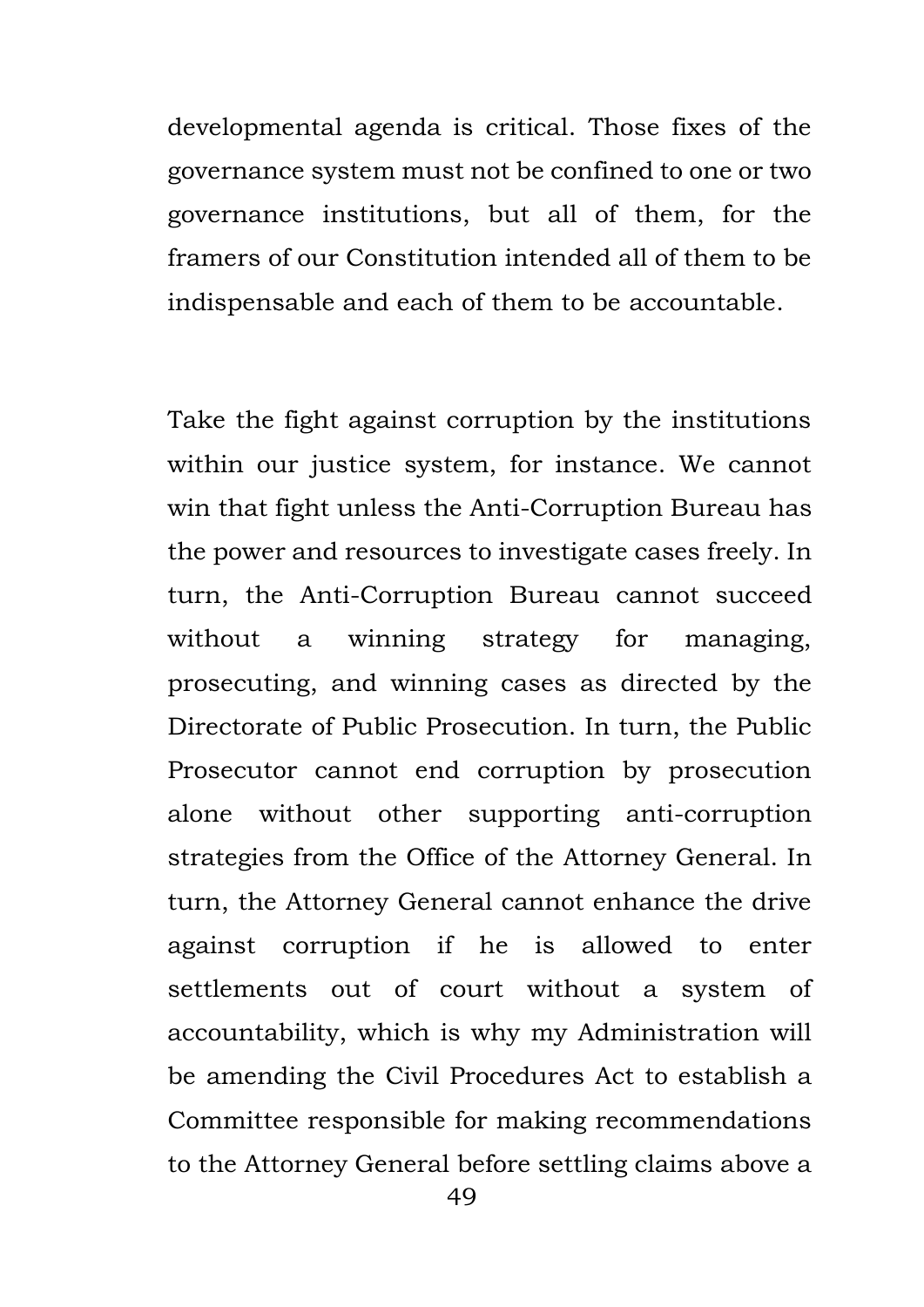certain threshold. In turn, the Attorney General cannot succeed in defending public resources against fraudulent settlement claims against Government if the Courts are compromised or not given enough funds to clear the backlog of cases going back decades.

**Madam Speaker,** I mention these interconnections to demonstrate why our Administration's fight against corruption and lawlessness has had a system-wide approach. I am therefore as proud of the successful investigations into corrupt acts as I am of the lawful arrests effected by the Malawi Police Service, or of the hundreds of criminal cases our prosecutors have won, or the billions in taxes the Attorney General's office has saved by defending Government in court, or the guilty verdicts the Courts have handed down against corruption culprits. We will therefore continue this system-wide approach to fixing the governance system in the coming Fiscal Year, ensuring that no institution is hindered from fulfilling its Constitutional mandate, nor operating in violation of the laws that regulate how its officers should work or relate to other institutions.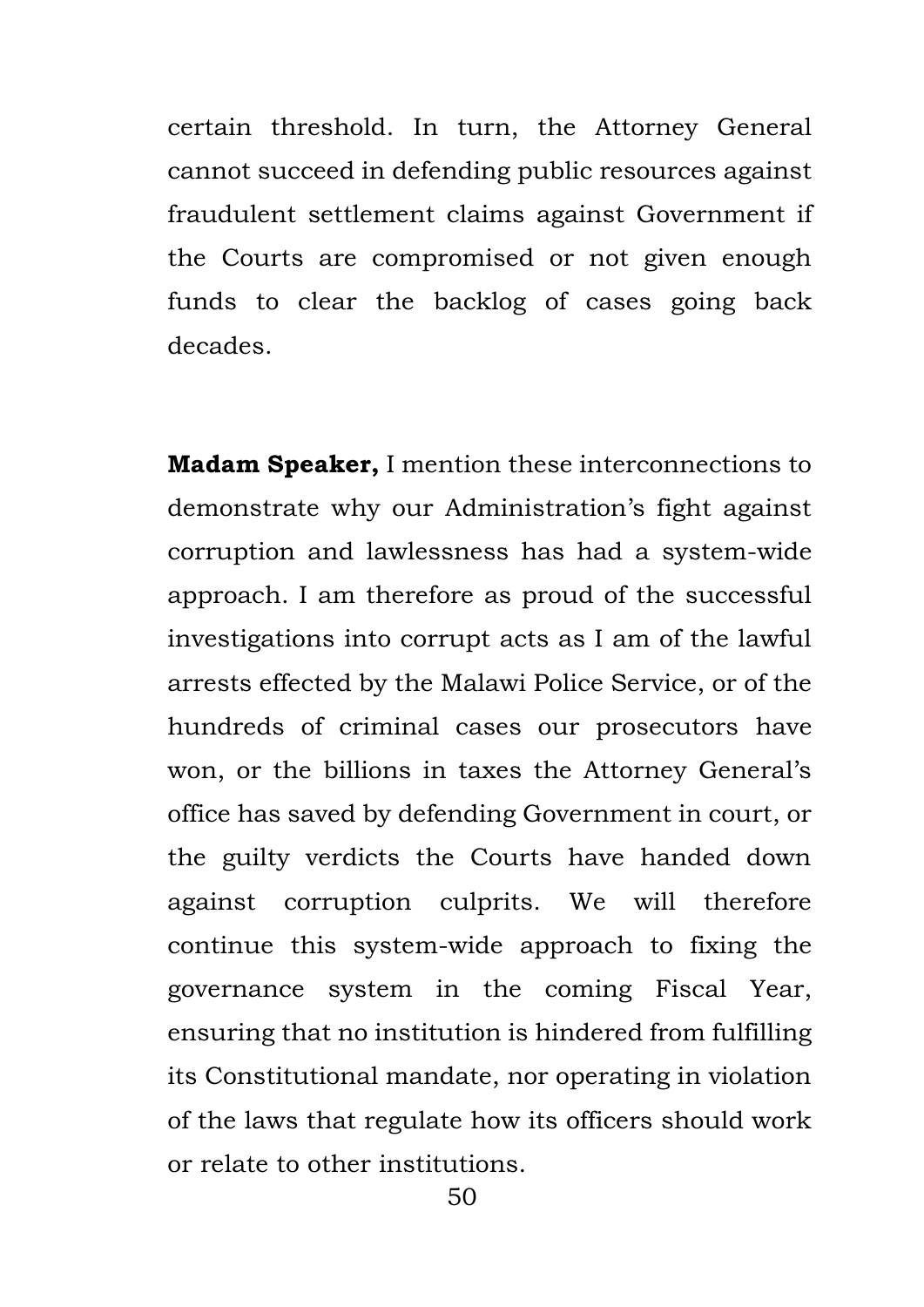Most importantly, the interconnections between all our governance institutions is the reason why the only way to fix our broken system is to apply public sector reforms to the whole apparatus, not just parts of it. That is why during the 2021/2022 Fiscal Year, I tasked the Vice President, the Right Honorable Dr. Saulos Klaus Chilima to form a Taskforce and recommend how our whole governance system can be fixed. Going into the 2022/2023 Fiscal Year, Dr. Chilima and I, along with other governance stakeholders, will identify a set of recommendations from that Taskforce to be implemented over the next year as the first foundation of a system-wide overhaul and to be announced in due course.

Secondly, **Madam Speaker,** we cannot deliver our long-term priorities and diffuse our short-term pressures without partnerships. Malawi is a member of the global community and we cannot pretend that what happens to other nations in our region and beyond does not directly affect us. A virus on the other side of the world affects us; a trade policy on another continent affects us; a decision in the board room of the World Bank and the International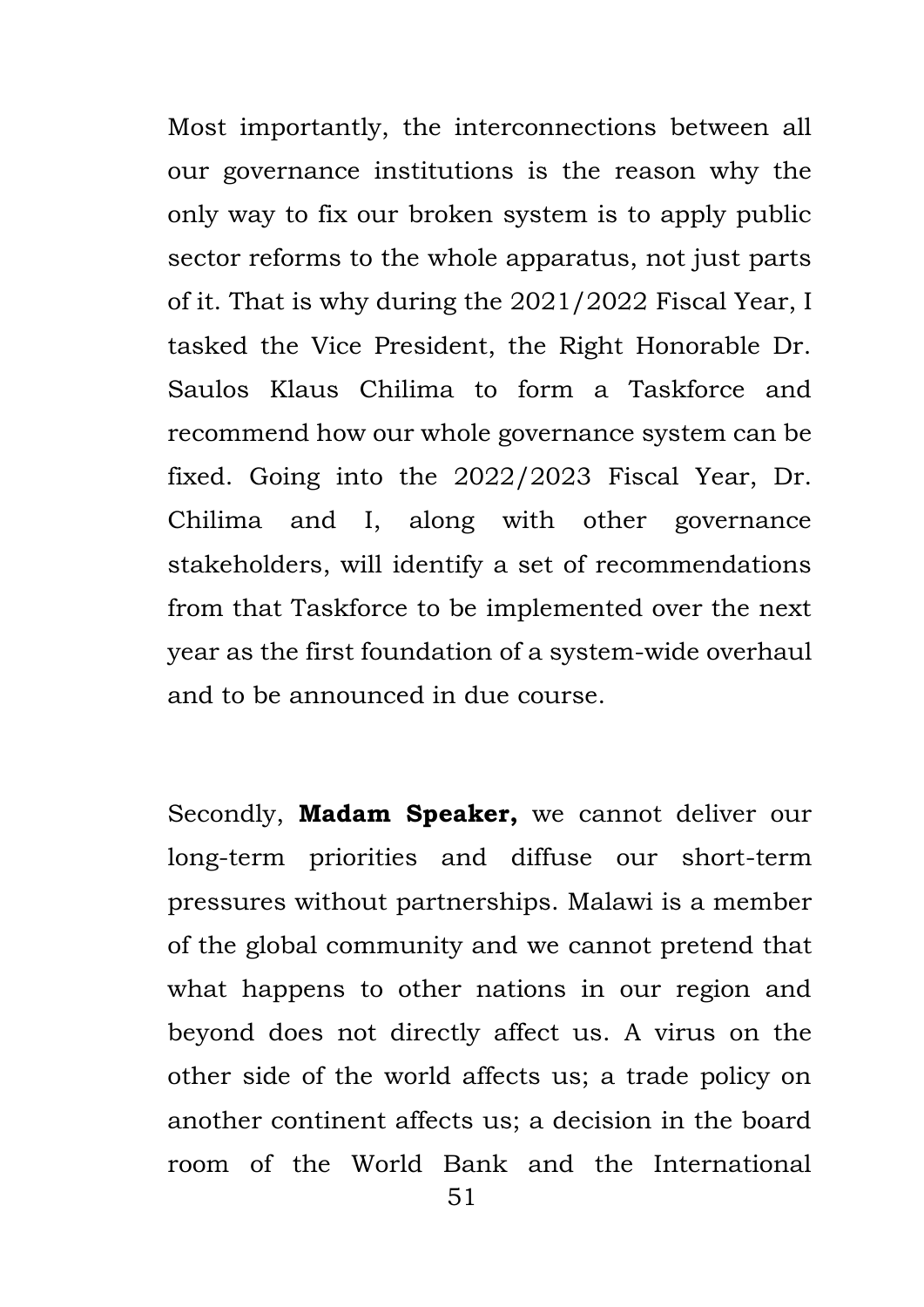Monetary Fund affects us; a criminal investigation in another country affects us; a global economic summit we are not invited to affects us; a careless post on social media by a foreigner misinformed about vaccines affects us.

Because of the deep historical, geographical, cultural, political, economic, and digital ties between us and other nations, harnessing partnerships with nations that have good will towards us is critical to the achievement of our priorities and the fixing of the systems we need for delivering them. For this reason, my Administration's foreign policy in the year under review was focused on Development Diplomacy, and that will continue to be the case in the coming Fiscal Year.

I wish to single out the support that our Development Partners continue to give towards our efforts to preserve and conserve the environment. It has enabled us to implement the commitments made at the Climate Change Conference. It has enabled us to establish the National Climate Change Fund. It has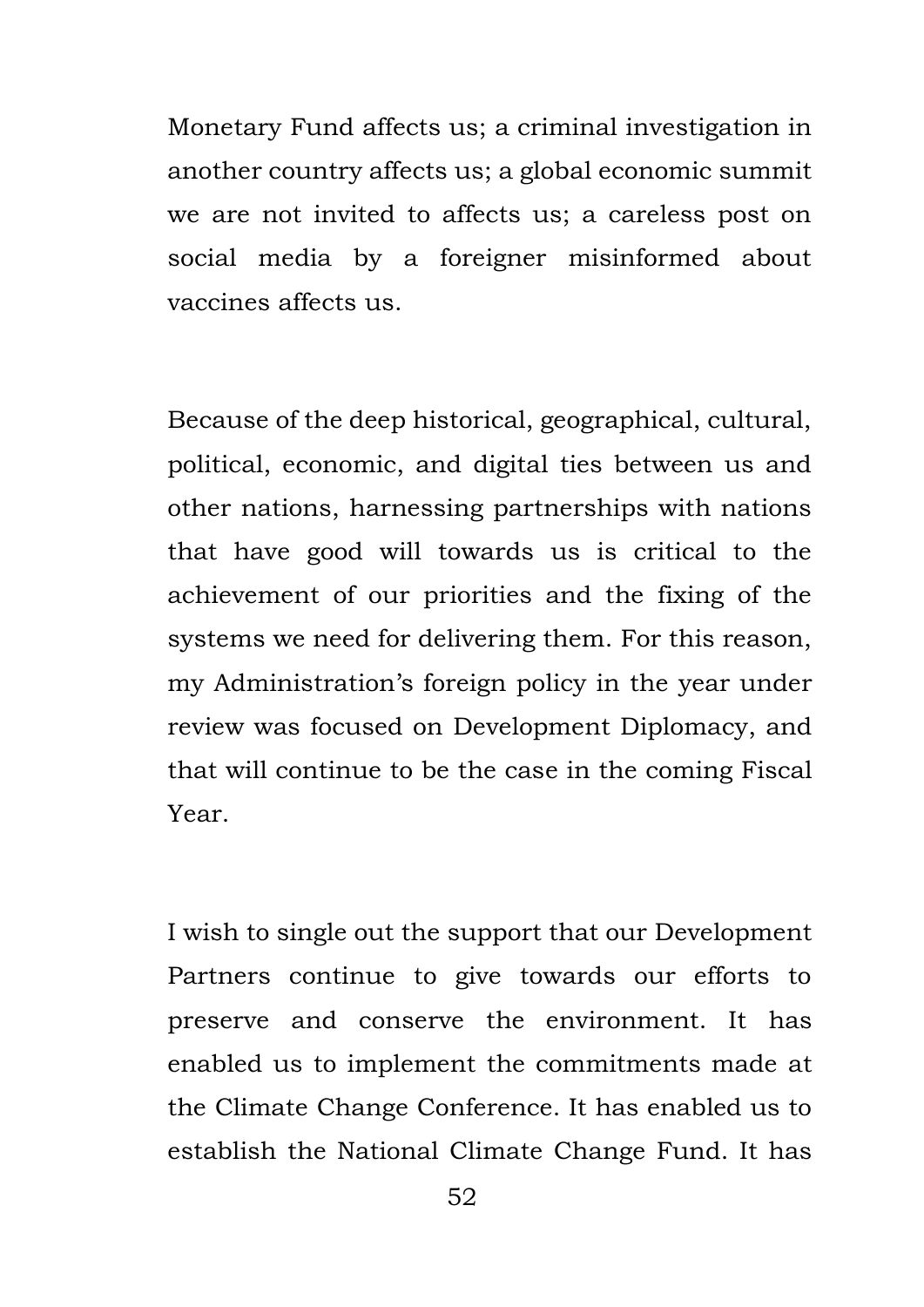enabled us to implement policies for reducing greenhouse gas emissions. It has enabled us to better manage forest resources, including the planting of 45 million trees of different species. It has enabled us to operationalize the Malawi Environmental Protection Authority (MEPA) to enhance enforcement of and compliance with environmental protection laws. In short, the international support we have received and hope to continue receiving is a key ingredient to the sustainability of our development. The same is true for the overwhelming support we have received from our Development Partners, both in cash and in kind, for the relief of our people in the Lower Shire, who are reeling from the devastation caused by Tropical Storm Ana. Such relief gives us hope that once the storm is over, we have enough friends to help us get back on track with our national development.

So whether our partnerships are with nations in the Americas, or Europe, or Africa, or Asia; whether our partnerships are through trade deals, or diplomatic missions, or investment MOUs, or direct budgetary support, or cultural exchange programs, or academic scholarships; whether our partnerships are in the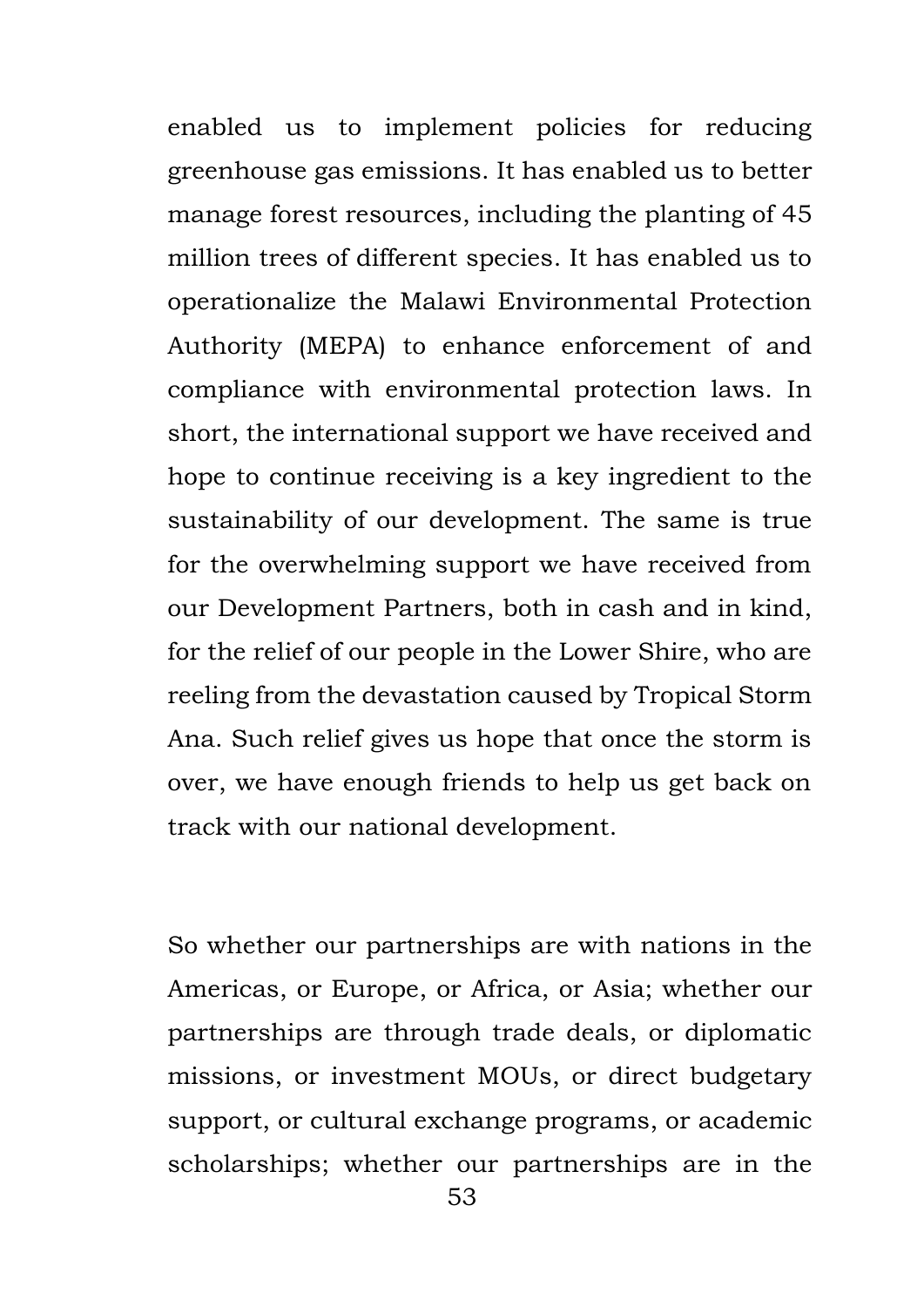provision of Covid-19 supplies and vaccines through COVAX, or in bringing peace and security to our region, or in implementing mitigation and adaptation measures against Climate Change, or in promoting multilateralism in international institutions like the United Nations, the African Union, the Southern Africa Development Community, COMESA, and the Least Developed Countries; our singular and guiding interest as a nation is the sustainable development of Malawi and the prosperity of her people.

This is what I have told the 166 Malawian diplomats being deployed to our foreign missions, 79 of whom have already reported for duties, while another 75 will leave in a few weeks. The desire to pursue development diplomacy is also the reason Government has recalled 78 diplomats, more than half of whom are back in the country. The changes are driven by national development interests, not political malice. In that context, our desire is to maximize the developmental opportunity available to our country because of our raised global profile occasioned by our boldness on the world stage, our